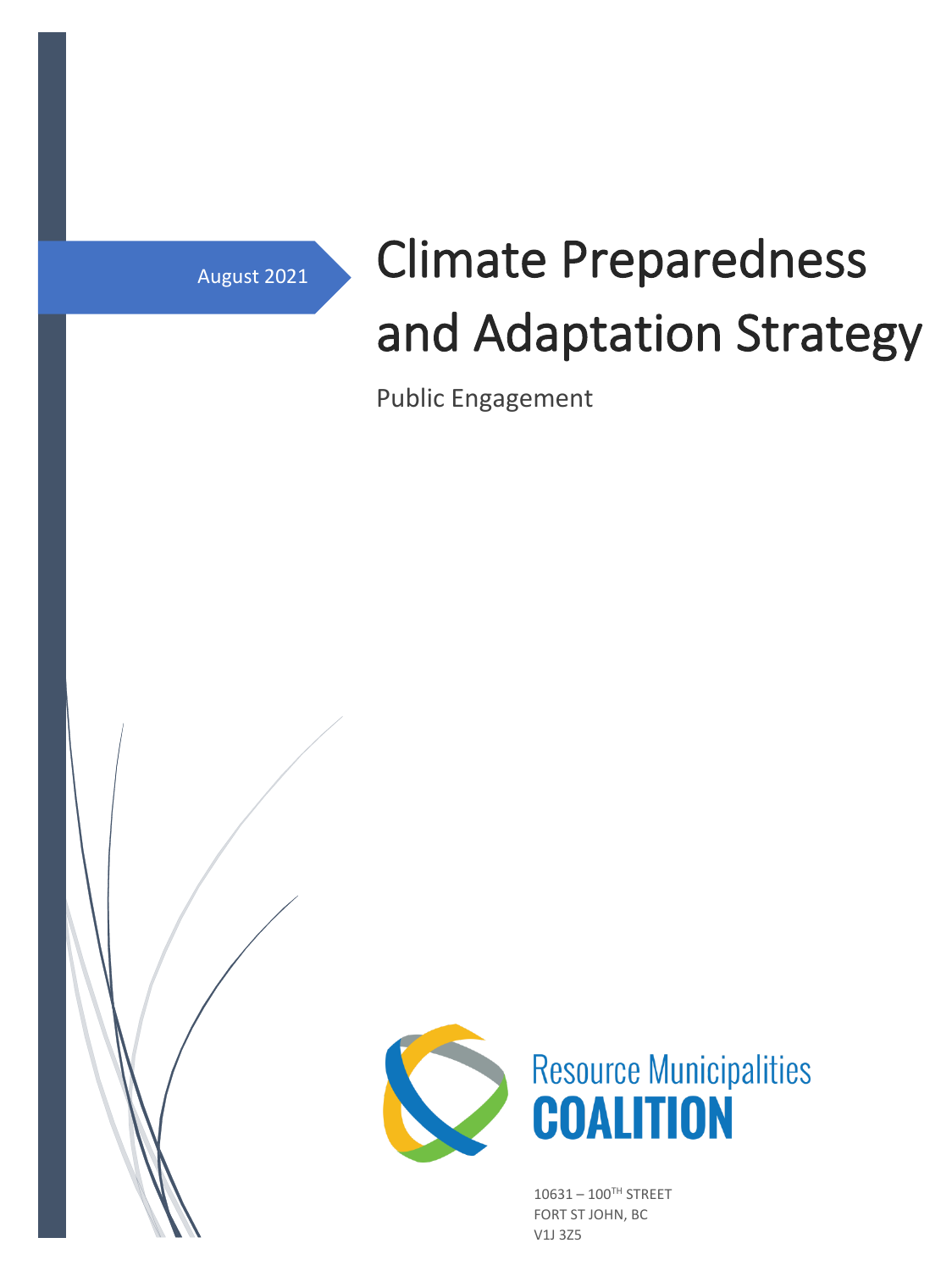

## *Introduction*

The Resource Municipalities Coalition (RMC) is a collaborative initiative of the Northern Rockies Regional Municipality, City of Fort St John, District of Taylor, District of Tumbler Ridge, and the District of Mackenzie. The shared objective of the RMC is to promote responsible resource development that sustains communities by addressing impacts on ecosystems, cumulative impacts to a healthy natural environments and supports citizens by ensuring the provision of effective social services that improve quality of life while building a sustainable future.

The RMC recognizes the overwhelming evidence that the planet has warmed during the Industrial Era and that human activities have been a contributing influencer. While historical data demonstrates that the planet has previously gone through warming and cooling cycles, human influence has accelerated these natural occurrences exponentially.

The Industrial Era has shaped human lives and its impacts have shaped the future wellbeing of our planet. We recognize that the impacts of climate change are global and require a global response. And, it is our responsibility as human beings to respond individually, as communities, and as nations. The RMC applauds the Government of British Columbia for acting to anticipate, respond to, and recover from extreme weather events and emergencies, and for planning for future impacts such as water shortages, food security concerns, and rising sea levels.

At the Climate Adaptation Summit 2021, world leaders agreed that climate change will only be stopped through mitigation, but surviving climate change depends on adaptation.

It is from this perspective that the RMC submits it input to the Government of British Columbia's request for public input on the Climate Preparedness and Adaption Strategy, Phase 2, 2022 -25 (Strategy), and has provided comment on the four (4) pathways identified within the draft document.

- Strengthen foundations for success, including expanding data, monitoring, education, and partnerships.
- Enhance community climate resilience.
- Foster resilience of species and ecosystems in a changing climate; and
- Advance a climate-ready economy and infrastructure.

Our hope is that the Government of British Columbia will review and provide feedback to British Columbians on what they heard through this process and offer additional opportunities for meaningful engagement. The strategies and actions that result from this process will have generational impacts on the quality of life for all British Columbians. The impacts of climate change are generational and as stewards of our future, government and community must be committed to ensuring the path forward is effective and sustainable.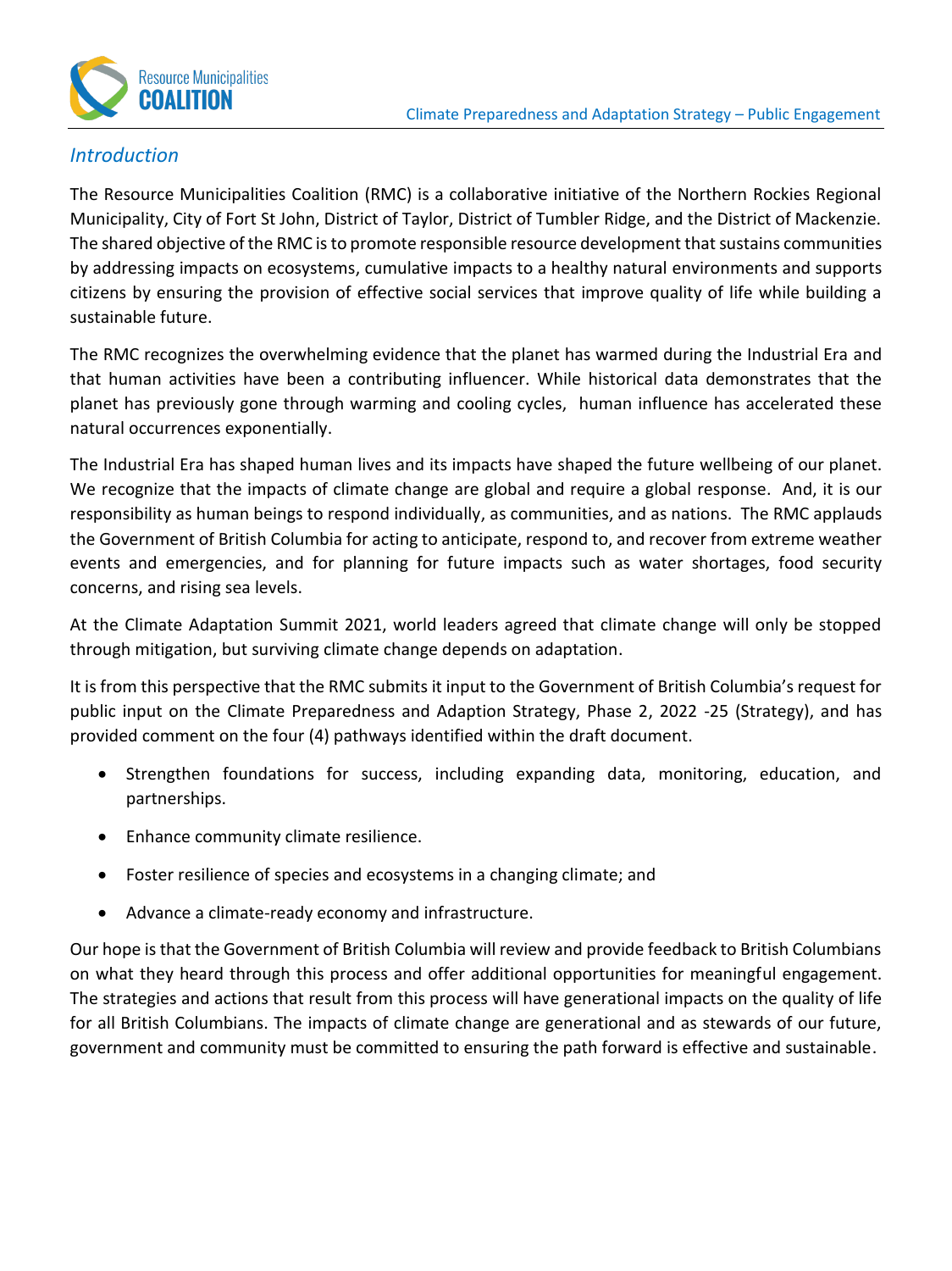

## *Identified Pathways*

#### Pathway 1: Strengthen Foundations - Data, Monitoring, Education, and Partnerships

Climate adaptation is the responsibility of government, community, organizations, and the public, and requires collaboration and cooperation from all parties to face the challenges of climate change together.

The leadership of Provincial and Local Government is critical to the success of adaptation. This robust strategy, supported by work previously done by the RMC ("British Columbia's Energy Roadmap", Appendix I, in 2018), identifies a need for developing scientific based metrics and a platform of measuring change. Establishing a foundation of strong credible scientific data, effective monitoring systems that are user friendly, education systems that provide a holistic approach, and meaningful partnerships will help to advance the strategies of the province in an effective and beneficial way, and will help to prepare British Columbians for the future.

The strategy is built on the fundamental premise that geographical differences and diverse ecosystems within the province will result in disproportionate effects and therefore will require varying adaptation plans to address climate change. The diversity of impact amplifies the need for credible scientific data that is accessible to all British Columbians for their use and so that they can contribute to the shared knowledge base.

Continuous collection of data will ensure climate risk information is current and relevant, locally, and provincially. Active updating and monitoring of data will improve community-based plan management and provide for predictive modeling, trend analysis, and long-term planning. Access to local data, as well as regional, and provincial data, will help communities to understand influences outside of each individual jurisdiction and provide predictive planning tools for mutual aid, emergency planning and other shared supports.

Being able to recognize and understand the impact of climate change on a community does not presuppose that all communities will be able to adapt on their own. The leadership and support of the Provincial Government and surrounding municipalities will be a critical requirement for the safety and security of some small communities. Provision of resources, education, and the establishment of partnerships, shared service agreements and mutual aid agreements will ensure effective adaptation plans for of climate change impacts and foster community-based climate resilience.

The adoption of a framework for community-based climate resilience planning will provide an opportunity for Indigenous Nations, Municipalities, and regional districts to develop, monitor, and manage adaptation plans collaboratively and will offset the impacts of climate change from a local perspective - through proactive leadership.

Local leadership allows an active response to infrastructure needs of the future, allowing for early adaptation and dialogue on infrastructure needs, and the support required to facilitate these needs.

Adaptation to climate change strategies will have the greatest impact through the engagement of future generations. Early education at school and in communities will build a generation who understand the impact that adaptive strategy can have on resilience, sustainability, and quality of life. They will be the next influencers.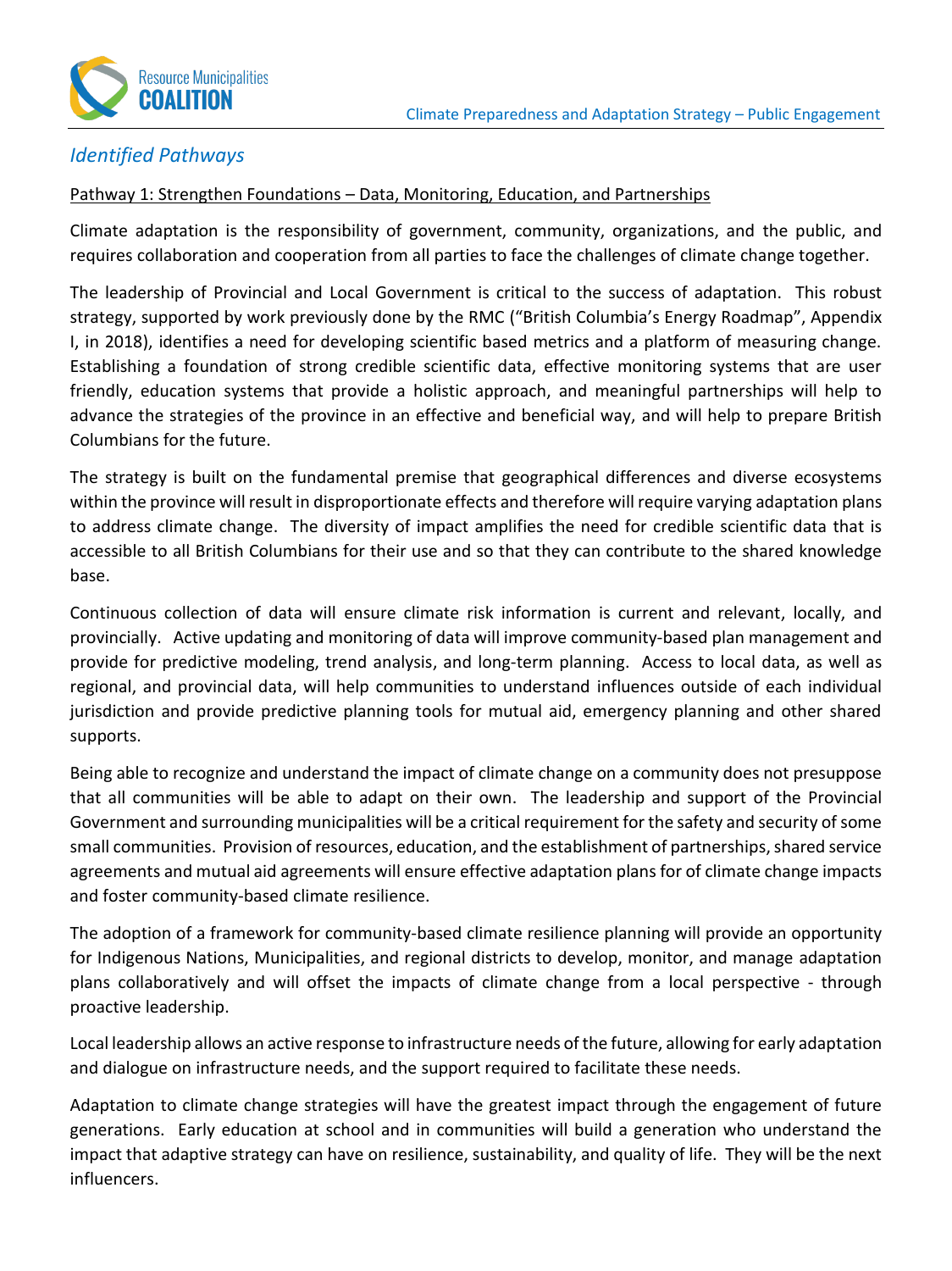

#### Pathway 2: Enhance Community Climate Resilience

Climate change and climate impact significantly affect public health and social service programs in community. Adaptation and mitigation planning for social and health services are integral to long term community climate resilience. The provision and resourcing of these services is the responsibility of the Provincial Government, but local governments are best suited to understand their local impact.

While some communities are equipped to manage and develop such strategies, others have limited resources and will depend upon the province to provide leadership in these areas. The provinces development of accessible data, guidance materials, and the necessary tools will provide community and community organizations an opportunity to develop and implement plans that are specific to their community or region.

Working with the province, communities should lead the development of adaptation plans, utilizing cultural knowledge that addresses specific challenges impacted by climate change, while recognizing the implication of such changes to community health and wellness.

A health care system that recognizes the individual challenges of rural and remote communities, supports health care professionals, improves access, and provides supports for community-based programs associated to mental health and end of life care creates strong and resilient communities. These communities are capable of executing robust adaptation plans, and in turn support the success of communities throughout the province.

Developing an in depth understanding of the impacts of climate change on the health of British Columbians must be about more than infrastructure. We need to focus on the professionals who are meeting the needs of British Columbians. The current framework of regional health authorities is challenged to provide health care for rural and remote communities. Migration of populations to urban centers resulting from climate induced lifestyle changes will compound the challengesto the delivery of quality health care in smaller urban centers.

As well, community climate resilience must consider the implications of population shifts to urban centers and the impacts that this will have on food security and social frameworks. While recent global health concerns may have seen a temporary shift of urban residents to rural areas, this migration represents less than 2% of the global population and is countered by forecasts of 40% growth in the global population residing in urban centers by 2050, IEA report "Empowering Cities for a Net Zero Future", July 2021.

Again, regional engagement on the impact of population shifts, on food security and social frameworks, will ensure that residents of both rural and urban centers have continued physical and economic access to adequate amounts of nutritious, safe, and culturally appropriate foods.

And again, the leadership of the senior level of government with collaboration from local governments is critical to effective and sustainable adaptation strategy.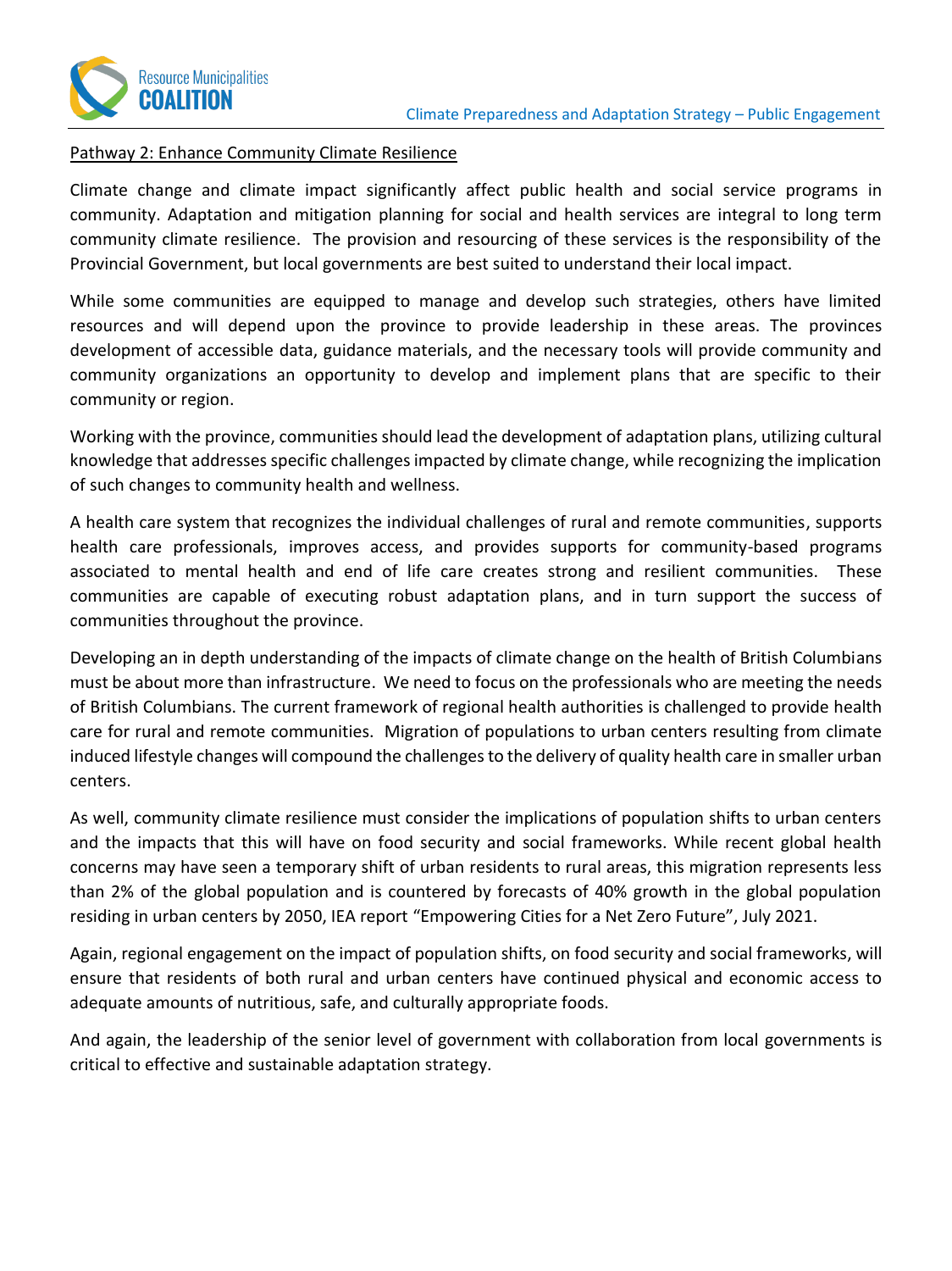

#### Pathway 3: Foster Resilient Species and Ecosystems in a Changing Climate

Industrial Era induced climate change and ecosystem degradation has led to complex species management concerns within the diverse ecosystems and unique landscapes of British Columbia. Climate change, coupled with a growing and increasingly urbanized population, will continue to influence ecosystems, leaving lasting impacts that will affect generations to come.

Climate changes impacts are causing land and water species to shift their migration patterns, some species are in decline while sleeper species like the Pine Beetle or Spruce Beetle have become more prominent, as a result of changing ecosystems. Stewardship activities and supporting policy needs to adapt to protect and restore habitat where possible and strengthen ecosystem resilience through collaboration with communities.

Nature-based solutions developed through partnerships with Indigenous communities offer relevant and effective adaptation strategies. Combined with other strategies, nature-based solutions can help to address postfire ecosystem restoration, water supply challenges, habitat preservation, rising sea levels, and food security. These changes will also influence local economies and the impacts of nature-based solutions, or any solution must consider the economic impact to community and British Columbians.

The positive impact of local knowledge and cultural values help to ensure community-based adaptation plans reflect the diverse and unique ecosystems within British Columbia, while enhancing economic opportunity, improving education, and building stronger relationships between communities.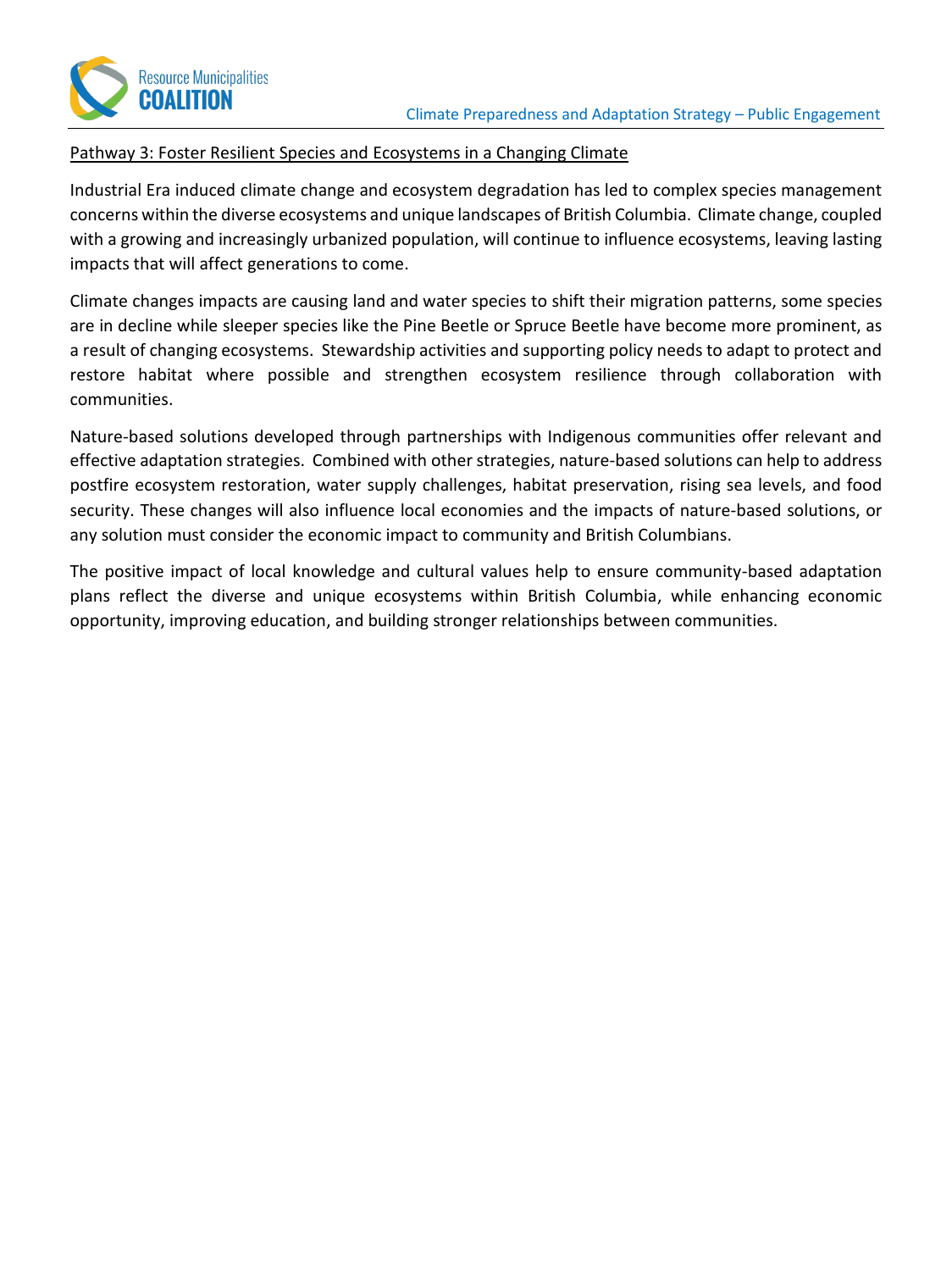

#### Pathway 4: Advance a Climate-Ready Economy and Infrastructure

Natural resources influence a healthy, innovative, and resilient economy that brings value to all British Columbians. This value helps to fund effective health care, education opportunities, infrastructure development and maintenance, and social frameworks that improve the quality of life for all British Columbians.

Impacts of climate change to the economic framework of the province will have long-term implications and solutions must be a collaboration of government, community, and business/industry sectors. Our goal is to build a resilient economy that is adaptive to the impacts of climate change supports a resilient workforce and food security.

Transportation infrastructure is critical to the movement of goods and services. Transportation is a primary component of our economy; nationally, provincially and locally and therefore, this critical network of roads, bridges, pipelines, and rail must continually be enhanced to withstand the impacts and effects of weatherrelated incidents. Planning must include scheduled improvements and overbuilt infrastructure which have been designed based on local knowledge, which utilize nature-based or innovative solutions, and which are intended to withstand extreme weather events. Effective support of transportation infrastructure is a critical component of economic development for business, industry and community and supports the safe and efficient transportation of British Columbians.

Policy that supports infrastructure adaptation and addresses the impact of changes in weather patterns influenced by climate change should be developed and implemented utilizing Building Codes, Zoning Bylaw, Official Community Plans, Fire and Emergency plans, and established best practices. And, this policy should be applicable to public and private sector facilities inclusive of agricultural holdings and should be enforceable through provincial and municipal agencies. Financial support for the creation of this robust policy and enforcement framework must be made available to organizations who bear the responsibility for policy creation.

Collaboration between Business, Industry, Communities and the Province will ensure robust policy and implementation and enforcement strategy. We recognize that the connections between business and community are the foundational fabric of a community's character, and this relationship should include planning to mitigate climate risk from an operational and social perspective. And ongoing data collection and assessment is required to ensure continuous adaptation and improvement.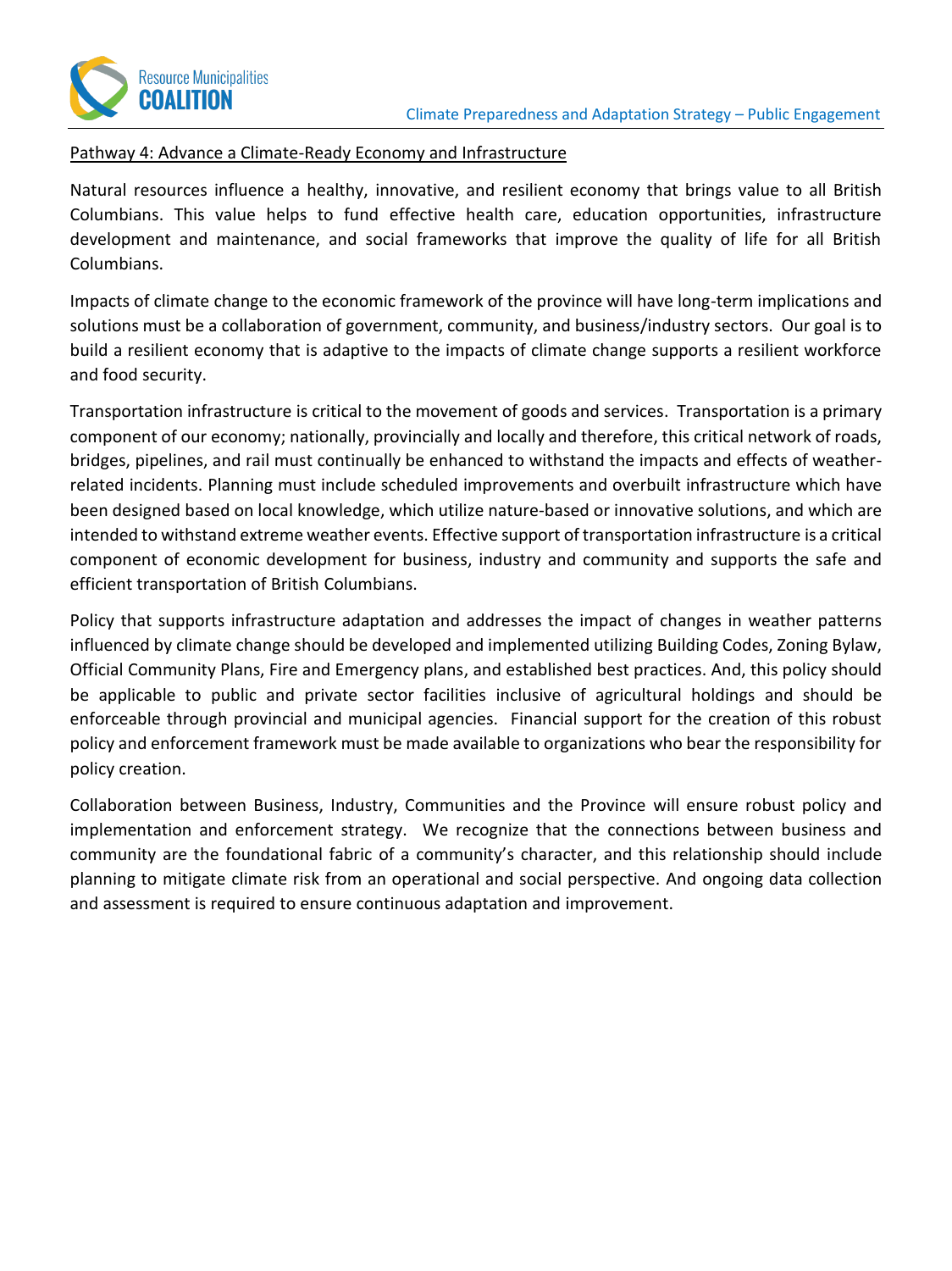

## *Summary*

Building a climate-ready economy requires climate ready communities, businesses, and industries; and the creation of robust, effective, and sustainable plans will require the full cooperation, collaboration and engagement of those same communities, businesses, and industries.

Therefore, the RMC would like to strongly encourage a follow-up engagement strategy "What we Heard", with feedback opportunities, in addition to the current public "Share your Thoughts" process, as part of the creation of the Climate Preparedness and Adaptation Strategy which is scheduled for release in the Spring of 2022.

Recognizing that the continued and rapid changes in climate mean that time is of the essence; and that the work completed through the Strategic Climate Risk Assessment and the CleanBC plan, have seen significant engagement. We encourage government to honor its mandate for putting people first and building a strong, sustainable economy that works for everyone, as the strategies developed within the Climate Preparedness and Adaption Strategies will be generational.

By putting British Columbians first we will create informed and effective adaption strategies that develop resilient and healthy economies in communities where British Columbians live and thrive now and into the future.

Sincerely,

Mike Whalley Executive Director Resource Municipalities Coalition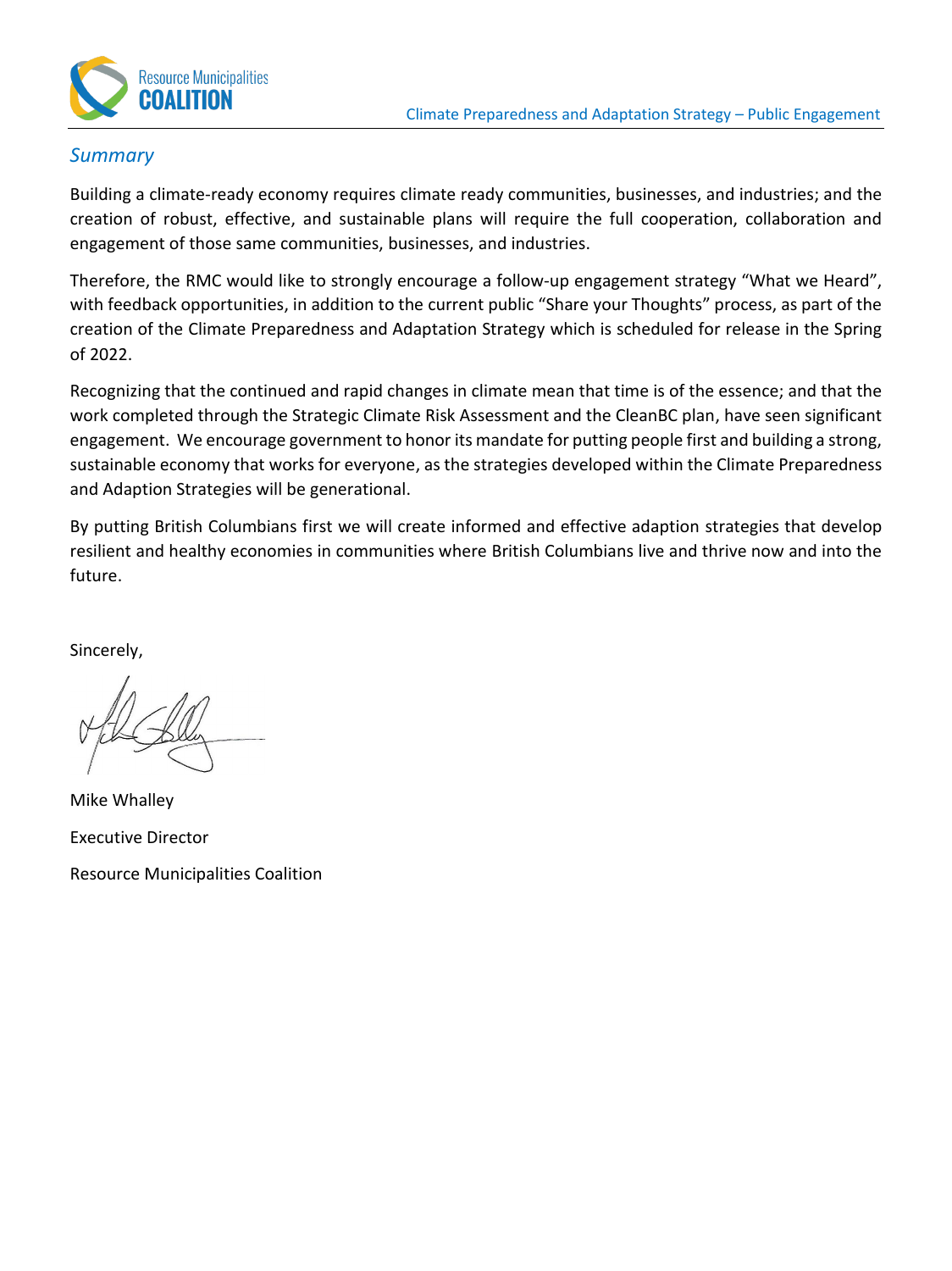

*Appendix I*



## British Columbia's Energy Roadmap

White Paper Submitted to Energy, Mines and Petroleum Resources

## Resource Municipalities Coalition

 $10631 - 100$ <sup>th</sup> Street

Fort St John, BC

V1J 3Z5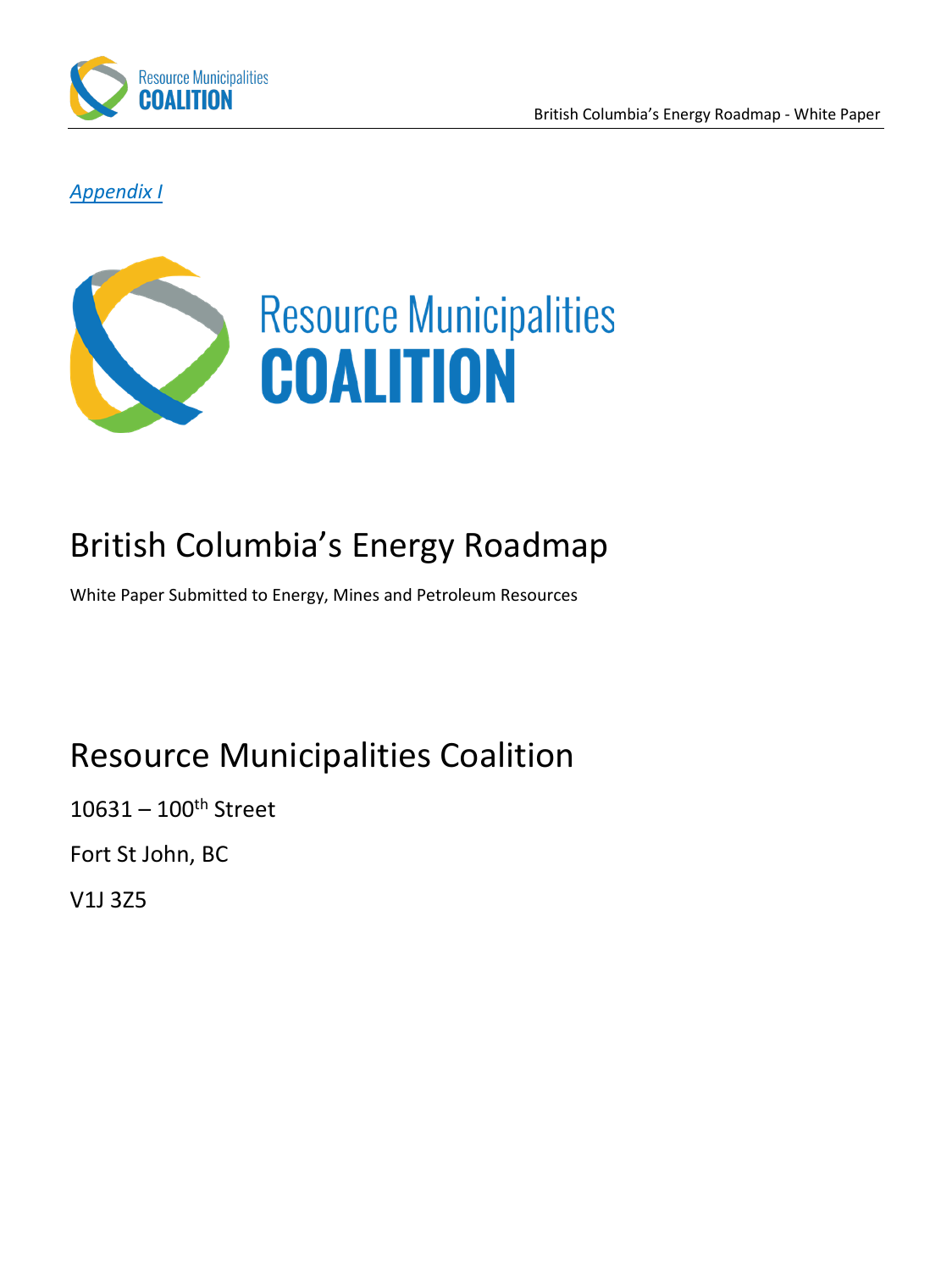

## Table of Contents

| 1.0                        | Introduction<br>9                                                                        |    |
|----------------------------|------------------------------------------------------------------------------------------|----|
| 2.0                        | Northern British Columbia's Expertise and Passion for Energy - The 2018 Energy Symposium | 10 |
| 2.1<br>2.2<br>2.3<br>2.3.1 |                                                                                          |    |
| 2.3.2                      |                                                                                          |    |
| 2.3.3                      |                                                                                          |    |
| 2.4<br>2.4.1               |                                                                                          |    |
| 2.4.2                      |                                                                                          |    |
| 2.4.3                      |                                                                                          |    |
| 2.5<br>2.5.1               |                                                                                          |    |
| 2.5.2                      |                                                                                          |    |
| 2.5.3                      |                                                                                          |    |
| 2.5.4                      |                                                                                          |    |
| 2.5.5                      |                                                                                          |    |
| 2.6<br>2.6.1               |                                                                                          |    |
| 2.6.2                      |                                                                                          |    |
| 2.6.3                      |                                                                                          |    |
| 2.6.4                      |                                                                                          |    |
| 2.7<br>3.0                 | Recommendations from British Columbia's Energy Industry<br>20                            |    |
| 4.0                        | Closing 20                                                                               |    |
| 5.0                        | References<br>22                                                                         |    |
|                            | APPENDIX A - Developing British Columbia's Energy Roadmap Symposium Summary<br>24        |    |
|                            | APPENDIX B - Developing British Columbia's Energy Roadmap Symposium Notes<br>29          |    |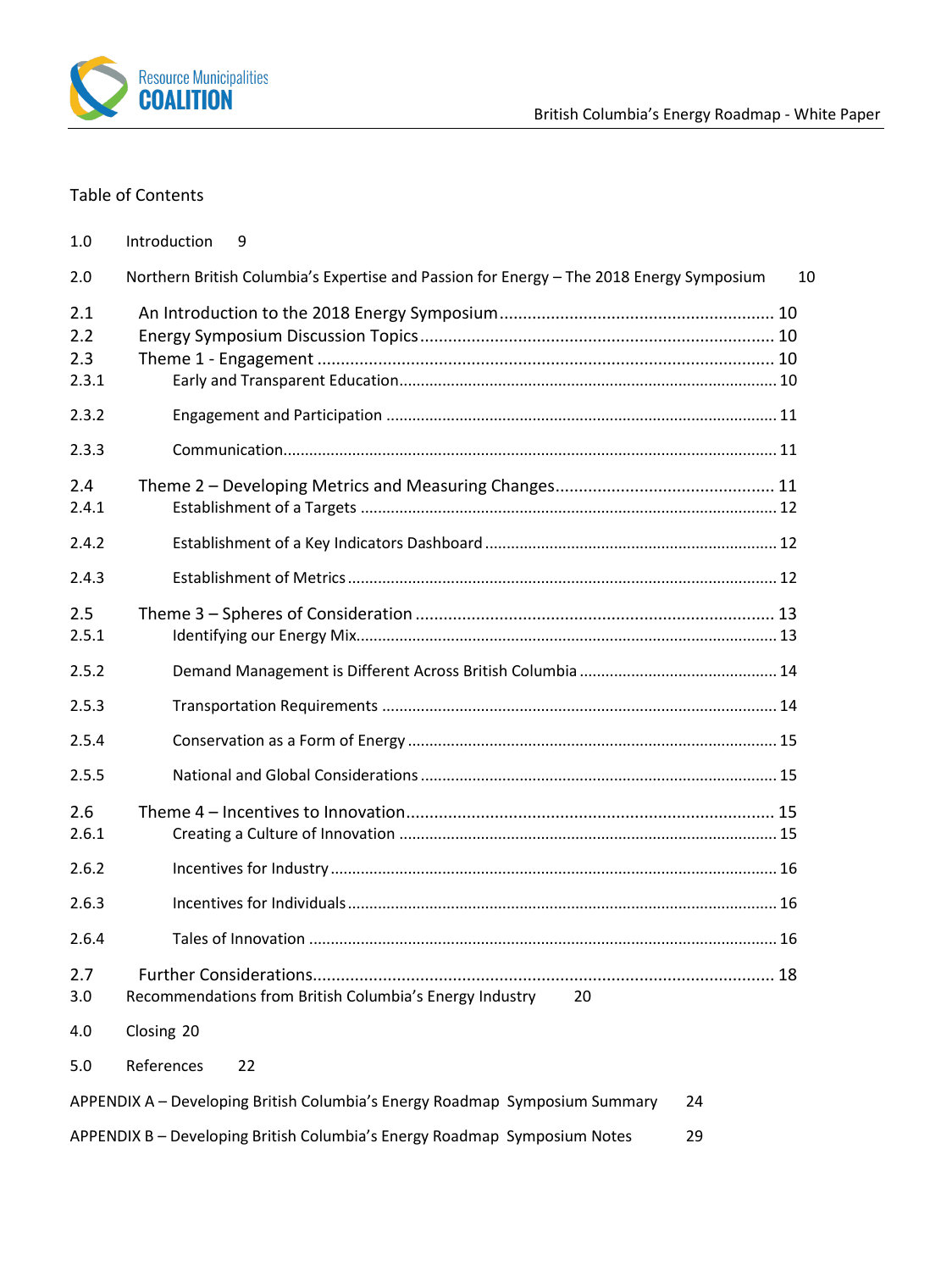

## <span id="page-9-0"></span>Introduction

The Resource Municipalities Coalition (the Coalition) is an organization composed of municipal governments, Chambers of Commerce, business and service providers that are focused on all aspects of resource development in British Columbia. It began as a series of regional collaborations and now provides a unified voice and ensures that they are involved and engaged in resource development decisions that impact them directly or indirectly. Dr. Charles Jago described the Coalition in a 2015 speech at the Upstream Update Forum - as an organization that seeks to tackle issues which require striking a balance between preserving British Columbia's unique and exceptional natural environment while at the same time exploiting the immense natural resources that this environment has to offer a global economy (Jago, 2015). Furthermore, the Coalition believes that British Columbia has a role to play in ensuring that energy resources from other provinces are able to reach their destination. Given recent major announcements regarding LNG Canada, the Coalition continues to seek the balance between environment and economy today and into the future.

The intent of this paper is to inform the Province of the discussions, themes, and insights that arose from an Energy Symposium that was hosted by the Coalition on February 28, 2018 in Fort St. John. At this symposium, over 120 energy industry leaders and stakeholders came together to provide input and guidance regarding the Energy Roadmap that is being created by the provincial government. Both summary and detailed notes of the information provided at the Energy Symposium can be found in Appendices A and B. It is understood that the development of an Energy Roadmap is one of the goals set out in the Ministry of Energy, Mines and Petroleum Resource 2018/19 – 2020/21 Service Plan (Government of British Columbia, 2018) and is a key step in carrying out the provincial government's commitment to building a strong, sustainable economy.

Throughout this paper, the term *energy* is used extensively and for the purposes herein, energy is defined as including those resources, both non-renewable and renewable, that are extracted, exported and/or used in British Columbia. While not an exhaustive list, common forms of non-renewable energy include natural gas, oil, coal and nuclear, although it is recognized that the government will not allow the production of nuclear power in British Columbia (Government of British Columbia, 2007). Common forms of renewable energy – although not a complete list – include hydropower, biofuels, solar (photo-voltaic and thermal), wind, tidal and geothermal (high temperature and low temperature). In this white paper, the focus will be on natural gas and oil non-renewables, and on hydropower, biofuels, solar and wind renewables.

Furthermore, the term *responsible* is also used extensively in conjunction with development related to the energy industry. The Coalition defines *responsible* in the following manner:

*Responsible – establishing science-based precautionary limits of a projects impact on ecosystems, addressing cumulative impact on climate, air, water, land and wildlife, focuses on improving the quality of life, ensuring social services and infrastructure keep pace, taking into consideration that public interest comes first, and building a sustainable yet, diversified future.*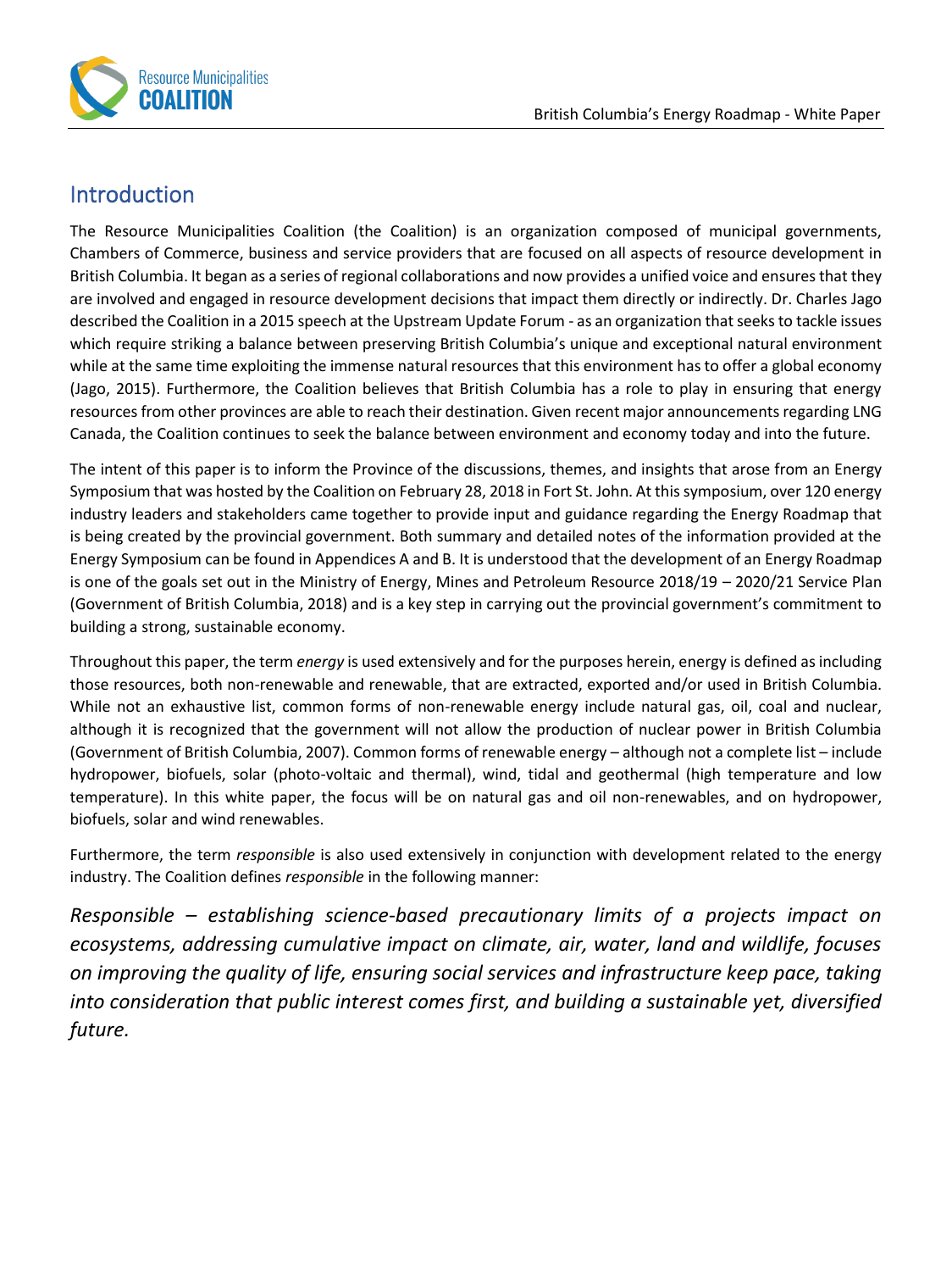

## <span id="page-10-0"></span>Northern British Columbia's Expertise and Passion for Energy – The 2018 Energy Symposium

## <span id="page-10-1"></span>An Introduction to the 2018 Energy Symposium

On February 28, 2018, the Resource Municipalities Coalition, then the NEBC Resource Municipalities Coalition, held the *Developing British Columbia's Energy Roadmap* symposium in Fort St. John. The symposium was intended to be an opportunity for various leaders and stakeholders directly involved in the energy industry within northeastern British Columbia to meet and share ideas with the purpose of providing insight for the Province as it seeks to develop its Energy Roadmap. With over 120 attendees participating in this symposium, much passion and experience was captured in the discussions held and themes that arose, with hopes that they would be reflected in the Energy Roadmap for British Columbia.

#### <span id="page-10-2"></span>Energy Symposium Discussion Topics

There were 10 topics of focus at the round table discussions:

- 1) Climate/Environmental/Social Responsibility;
- 2) Electricity/Demand Side Management;
- 3) Natural Gas;
- 4) Renewables;
- 5) Innovative Clean Energy Fund (for research & development)/Remaining Competitive;
- 6) Green Building;
- 7) Transportation;
- 8) Carbon Policy;
- 9) Relationships with First Nations and Landowners; and,
- 10) Emerging Opportunities/Adaptation/Adoption of New Technology.

The overarching themes that emerged from these discussions are discussed in the remainder of this section.

## <span id="page-10-3"></span>Theme 1 - Engagement

A significant overarching theme of the symposium was the need for improved engagement by the Province with First Nations, industry, stakeholders, local governments and the general public. Engagement needs to be timely, effective and transparent, while providing ample opportunities for education and learning, consultation and communication. The Province is encouraged to follow the International Association of Public Participation core values and code of ethics and use the spectrum to determine the appropriate style of engagement for each opportunity.

#### *Early and Transparent Education*

<span id="page-10-4"></span>It is imperative for all members of a community, not just those directly involved in the energy industry, to be educated on energy, economics, sustainability, and the climate of the industry from credible resources that communicate all aspects of the industry in a transparent and factual manner. It is recognized that there is a clear lack of understanding regarding the use of energy resources in everyday life and how changes to the industry impact individuals on a personal scale. This lack of understanding has significant impacts on the ability of British Columbians to have a respectful, factual dialogue based on credible information.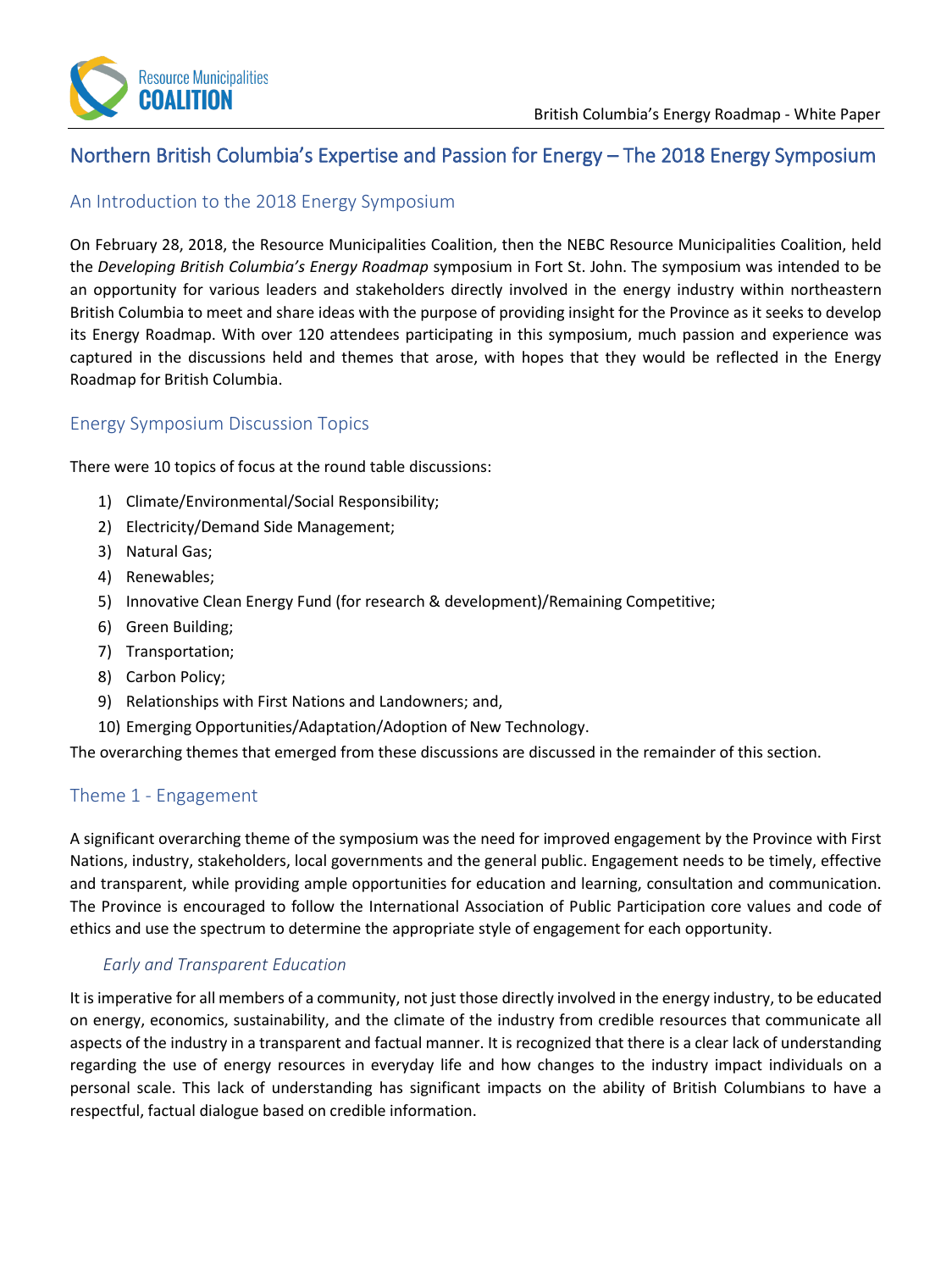## *Ensuring that a comprehensive, factual understanding of the energy industry is available and received by community members will assist in ensuring that people are informed and educated. This then reduces the occurrence of misunderstanding and a disenfranchised public.*

One of the most effective ways to increase the knowledge base associated with the energy industry is to engage and involve future generations in conversations surrounding the energy industry today. Early education in schools surrounding the topics of science, energy, resource generation and sustainability is essential for a well-rounded understanding of the energy industry and how the industry operates, while instilling the desire to seek new and innovative ways to improve industry operations.

In addition to increasing the knowledge base associated with the energy industry is the need to ensure that the information being presented conveys all aspects of the topic, including associated benefits and drawbacks of various aspects of the field. This increases the credibility of the information being presented, reduces misunderstanding and mis-communication, and enables the recipient of the information to make an informed decision. This is essential to making sound decisions regarding the energy industry in British Columbia and sharing the innovations and learnings of northeastern British Columbia.

#### *Engagement and Participation*

<span id="page-11-0"></span>A second critical element that arose under the theme of engagement is the need to develop partnerships and ensure that engagement is early, often and occurring throughout a project. Partnerships must encompass early involvement in the process, even developing the process collaboratively. This is essential in establishing a true partnership from the very onset of an energy industry project. A true partnership combined with successful engagement will ensure that all stakeholders are heard from the onset of a project and ideas and feedback can be incorporated into the process in an organic and meaningful way.

#### *Communication*

<span id="page-11-1"></span>Effective communication is the responsibility of all stakeholders – industry, all levels of government and public. It is vital for communication to be transparent and open in reporting statistics, marketing, future innovations and presenting all aspects of a given project. Furthermore, effective communication must be established around the basics of trust, respect, and effective listening. Communication methods must be comprehensive and multi-pronged in order to reach the widest audience possible, and messaging must be clear, factual and in simple language. Thoughtful, approachable, and transparent communications will increase awareness of the current energy industry, support key messages and minimize misinformation. It is essential that the public can trust the message that they are receiving from the energy industry; transparency should be the cornerstone in building credibility and trust.

## <span id="page-11-2"></span>Theme 2 – Developing Metrics and Measuring Changes

Another significant theme that emerged from the Energy Symposium was the need for clearly defined targets, established metrics and reliable, scientifically accurate measurements for social, economic, and environmental impacts. Targets communicate what the Provincial government is aiming for through its energy industry and are essential when measuring change in order to evaluate how British Columbia is doing. However, in order to measure changes associated with the energy industry, whether from renewable or non-renewable energy, it is imperative that an accurate and credible baseline is established early in the process with clear metrics that will be measured. This will enable changes to be more accurately measurable in the future.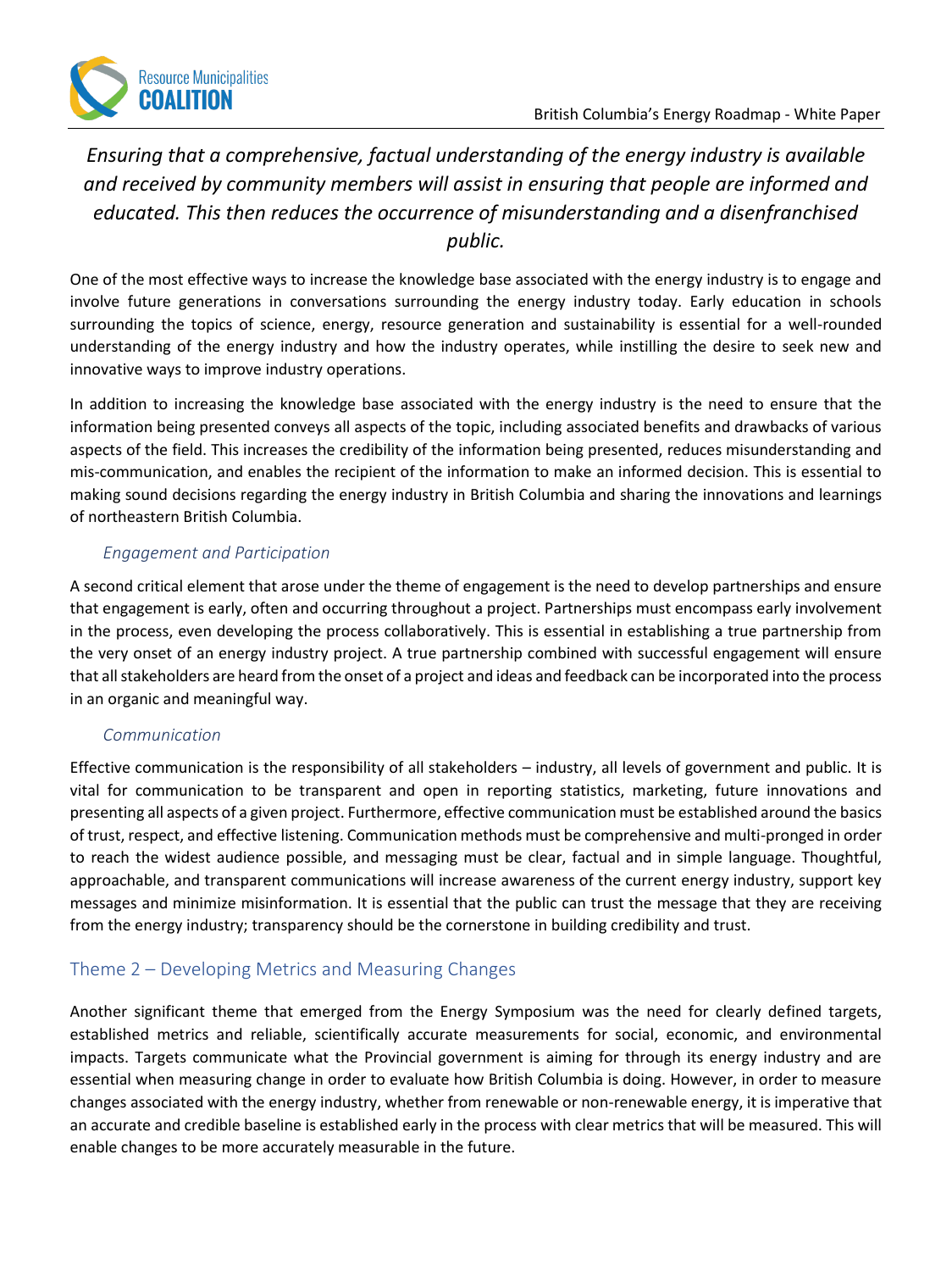

#### *Establishment of a Targets*

<span id="page-12-0"></span>A critical component of measuring changes is to have a clear target established. The *Pathways to Deep Decarbonization in Canada* report published by the Sustainable Development Solutions Network and the Institute for Sustainable Development and International Relations noted that in May of 2015, Canada pledged a 30% reduction in greenhouse gas emissions from 2005 levels by 2030. This reduction target is considered ambitious given current emission trends and both federal and provincial policies. It appears that the only way to achieve this is through a suite of aggressive provincial policies and new federal policies that must be implemented and acted upon immediately.

The Coalition asks the Province to determine if a desired future target for greenhouse gas emission reduction will be a component of the energy roadmap. If so, will the Province be striving to be in alignment with Canada's national target? Is this reasonable for an energy-rich province such as ours? Will this impact the Province's own greenhouse gas emission targets as set out in the *Greenhouse Gas Reduction Targets Act* and its implementation? Will the target reflect cumulative impacts as they relate to climate, air, water and/or wildlife? Having a clearly defined target(s) for the Energy Roadmap will enable the Province to measure its strides towards that target.

#### <span id="page-12-1"></span>*Establishment of a Key Indicators Dashboard*

Significant conversation occurred at the Energy Symposium with respect to having a consistent, reliable and credible source for a host of statistics, or a key indicators dashboard, that would be used to measure British Columbia's progress towards the target(s) it identifies in its Energy Roadmap. It is felt that such a resource would serve many purposes for industry, the public and the provincial government. It is recognized that many resources already exist relating to the energy industry. These resources include the National Energy Board, Canadian Association of Petroleum Producers, Energy BC, Statistics Canada, Natural Resources Canada, Energy Council of Canada, Petroleum Services Association of Canada, Government of Canada and the Government of British Columbia, in addition to national and provincial organizations related to the various forms of energy. In order to obtain information on the vast energy industry within British Columbia and Canada, various sources must be researched in order to obtain clear, credible, current information.

In order to improve the energy literacy of citizens and to address the education objectives of section 2.3.1 above, industry, local governments and attendees of the Energy Symposium support the idea of a credible, central resource for statistics, reports and other relevant information related to the energy industry. It was suggested that the provincial government initiate the development of such a resource, recognizing that at this time, it could be a compilation of existing information. Over time, new statistics and information may be developed.

#### <span id="page-12-2"></span>*Establishment of Metrics*

Through the compilation of a key indicators dashboard, a host of metrics will be assembled. These metrics will likely be primarily quantitative, however qualitative metrics are also vital to measuring change and investigating how the Province is moving towards the targets and objectives of its Energy Roadmap. In addition, establishing metrics and measuring changes will enable British Columbia to distinguish itself and its energy industry from that in North America and globally.

In order to determine trends, much reliance is placed on quantitative data, or data that can be directly measured. Much of this type of data is already collected by industry, government and various other organizations across the country – often difficult to obtain due to the diversity of organizations gathering the data. Ensuring that accurate quantitative data is collected regularly and consistently by a single entity, enables trend analyses to occur more easily. As noted by participants at the Energy Symposium, the Coalition anticipates that new quantitative data will be required in order to fully understand the impacts of the energy industry.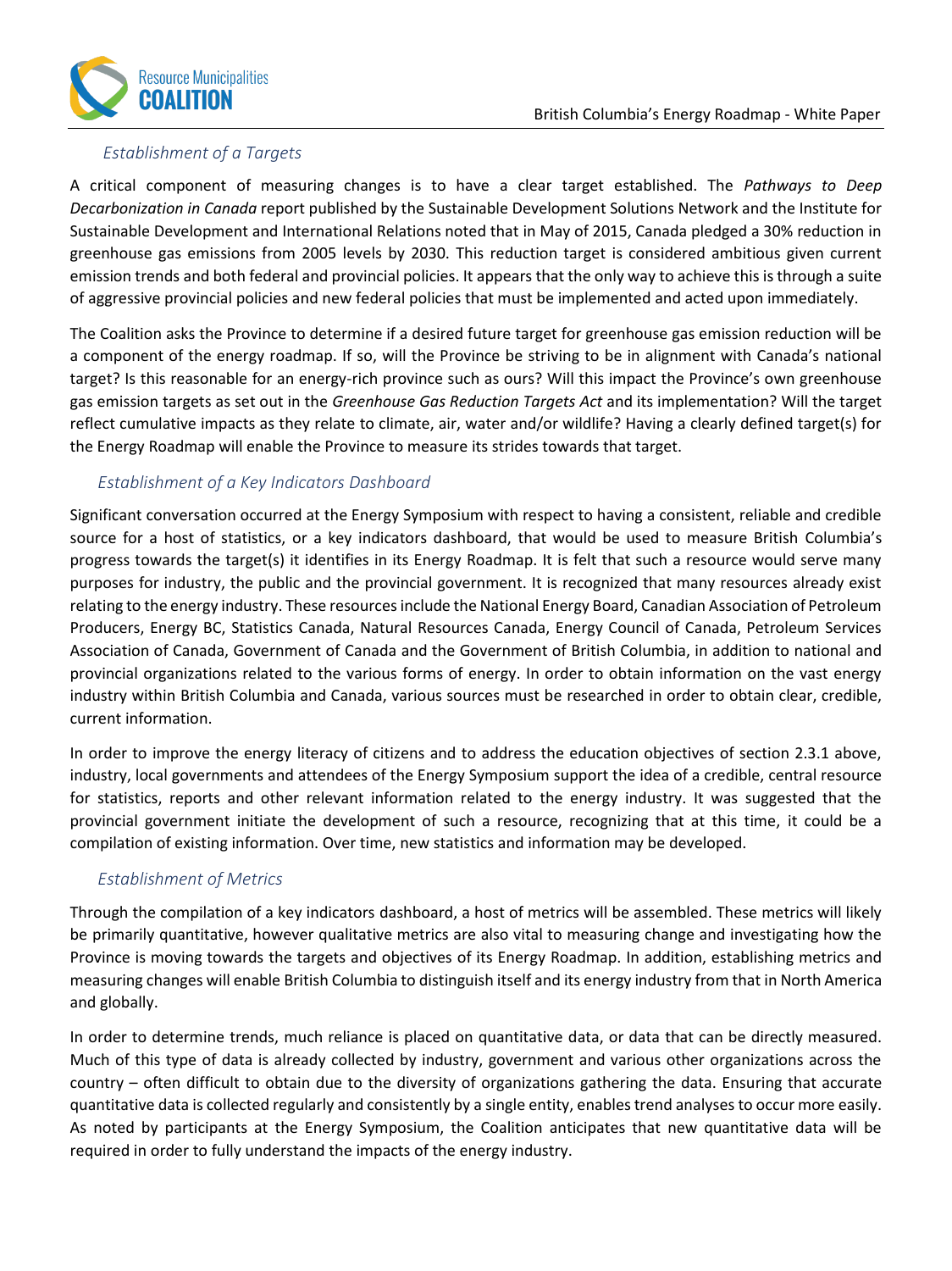

## *Clarity of energy use, no distinction is made between energy used as an energy source energy used to produce goods - energy used to transport goods.*

In addition to quantitative data, qualitative data, or data that is more descriptive in nature and cannot be measured numerically, is also critical to evaluating change. Qualitative data is much more about what is seen, heard and felt versus tangible, documentable numerical data, however; qualitative data is often supported with quantitative data. It is important that both metrics not only provide information on how the energy industry is doing, but also measure how the industry is doing with regards to the Sustainable Development Goals established by the United Nations, of which Canada is a signatory to (United Nations Foundation, 2015). In order to measure industry impacts on the Sustainable Development Goals, metrics that measure changes in the five pillars of sustainability are used. These five pillars include – environmental, economic, social, cultural and health (Government of Canada, 2017). At the Energy Symposium, much conversation revolved around sustainability, specifically with respect to participants not wanting to work, live and play in a community that isn't sustainable in all five pillars. In addition to their need for sustainable community, industry members also articulated how important sustainability on all fronts is.

The Coalition believes that there is an opportunity for the Provincial government to use these five pillars of sustainability, coupled with qualitative and quantitative metrics, to evaluate the level of change that has occurred as a result of energy industry activity. In addition, by using the five pillars of sustainability, a direct correlation can be made back to the United Nations Sustainable Development Goals and evaluating how British Columbia is doing in striving towards those global goals.

## <span id="page-13-0"></span>Theme 3 – Spheres of Consideration

At the Energy Symposium, a theme that was repeatedly commented on was that there are many unique aspects to the energy industry in northeastern British Columbia that must be taken into consideration when educating citizens, communicating with other levels of government, compiling statics, developing messages around British Columbia's energy industry, and developing the province's Energy Roadmap.

## <span id="page-13-1"></span>*Identifying our Energy Mix*

One topic of conversation that arose at the Energy Symposium is that there is a need to identify British Columbia's current energy mix, and its desired energy mix in the future. It is recognized by participants at the Energy Symposium that the local energy mix may be different than the provincial energy mix, given our unique circumstances, such as longer, darker winters, increased transportation needs and a focus on the natural gas and hydroelectric industries, to name just a few. Identifying the energy mix for British Columbia will address many of the points already articulated, such as the need to develop a baseline assessment, provide quantitative data, measure change and to use this information as an educational tool.

Another element related to British Columbia's energy mix is identifying what proportion of that energy mix is used within British Columbia versus what is exported. It is recognized that British Columbia has an abundant energy industry that encompasses a range of energy types, some of which are more pronounced than others. From an educational perspective, communicating what proportion of our energy is:

- 1) Consumed as a true energy source;
- 2) Used to produce goods;
- 3) Used as a transportation source within the Province; and,
- 4) Exported abroad for a variety of purposes

will help educate the public on the many ways that British Columbia's energy is used, both within the province, country and marketed abroad. This information will also be critical in establishing a baseline energy mix to be used in the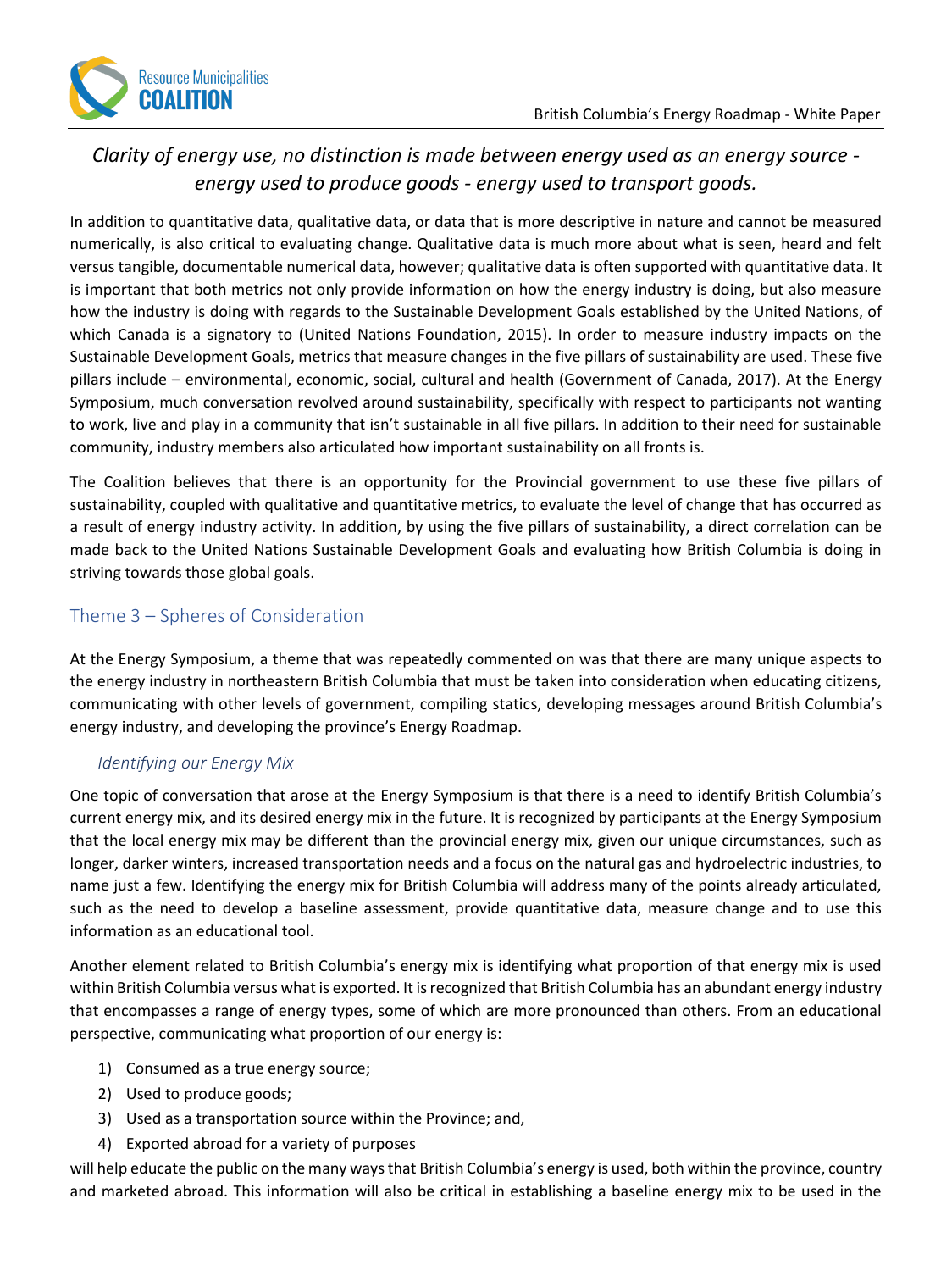

Province's Energy Roadmap, and to evaluate British Columbia's energy mix movement in the future with respect to the desired changes in energy mix and exports. In addition, establishing a baseline energy mix will enable the Province to compare itself against Canada's energy mix, as presented in the National Energy Board's Energy Demand by Sector (National Energy Board, 2018).

#### <span id="page-14-0"></span>*Demand Management is Different Across British Columbia*

British Columbia covers a vast geographic area. It spans from marine shoreline and river floodplain in the Lower Mainland to the Rocky Mountains along the east and prairie land in the northeast. Over 50% of British Columbia's population can be found living in urban centres in the southern part of the province (Welcome BC, 2018). Much of British Columbia is rugged and wild, connected only by the province's major highways and railways that wind through multiple mountain ranges.

With such a diverse geography come differences in energy demand. For example, northern communities require more electricity for lighting and more natural gas for heating buildings in the winters that are longer, colder and darker than found in southern communities. The Lower Mainland has more overcast days while northern inland communities have colder yet sunnier days. The differences in British Columbia's vast geography results in many implications on what tools are available to a property owner to reduce their energy demand. For example, using solar panels to provide energy to a home is more likely to be successful in areas of the province that have more days of sunshine than in areas with prolonged cloud cover.

Participants at the Energy Symposium noted that a critical element to be incorporated into the Energy Roadmap is strong direction regarding demand management. It is imperative that demand management policies, regulations and consumer tools address both the supply of energy resources as well as the demand for energy resources and is reflective of the unique differences that exist across British Columbia. Furthermore, demand management should be customized for different sectors to achieve specific energy demand management results. For example, for the residential sector, demand management should be made appealing to the consumer in order to influence change and be significant enough to have an impact on energy consumption in that sector. In the commercial and industrial sectors, demand management may need to have an increased focus on tools and techniques that benefit business owners in reducing overall energy demands.

#### <span id="page-14-1"></span>*Transportation Requirements*

Participants at the Energy Symposium noted that transportation needs are different in northern British Columbia as compared to other areas of the province. The energy used for transportation purposes, whether of people or goods is greater in northern British Columbia as a result of the vast distances between communities and transportation hubs, infrastructure, temperature and environmental conditions and servicing, as compared to southern and more urban areas with greater access to transportation options, infrastructure, servicing, storage and milder environmental conditions. Public transportation systems in northern British Columbia have been severely reduced, if not eliminated altogether and major transportation corridors are felt to not be safe due to their age and condition.

The transportation and storage of resources is also an ongoing challenge in northern communities, as expressed by participants of the Energy Symposium. As a result of British Columbia's transportation infrastructure, the current mode of transporting resources from the north around the province is also seen as a tremendous user of energy resources. Discussions at the Energy Symposium articulated the need to investigate greener transportation options that make sense and work in the north.

With regards to transportation requirements, the Coalition would be very interested in learning what proportion of British Columbia's energy demand is as a result of transportation needs across the province. With the development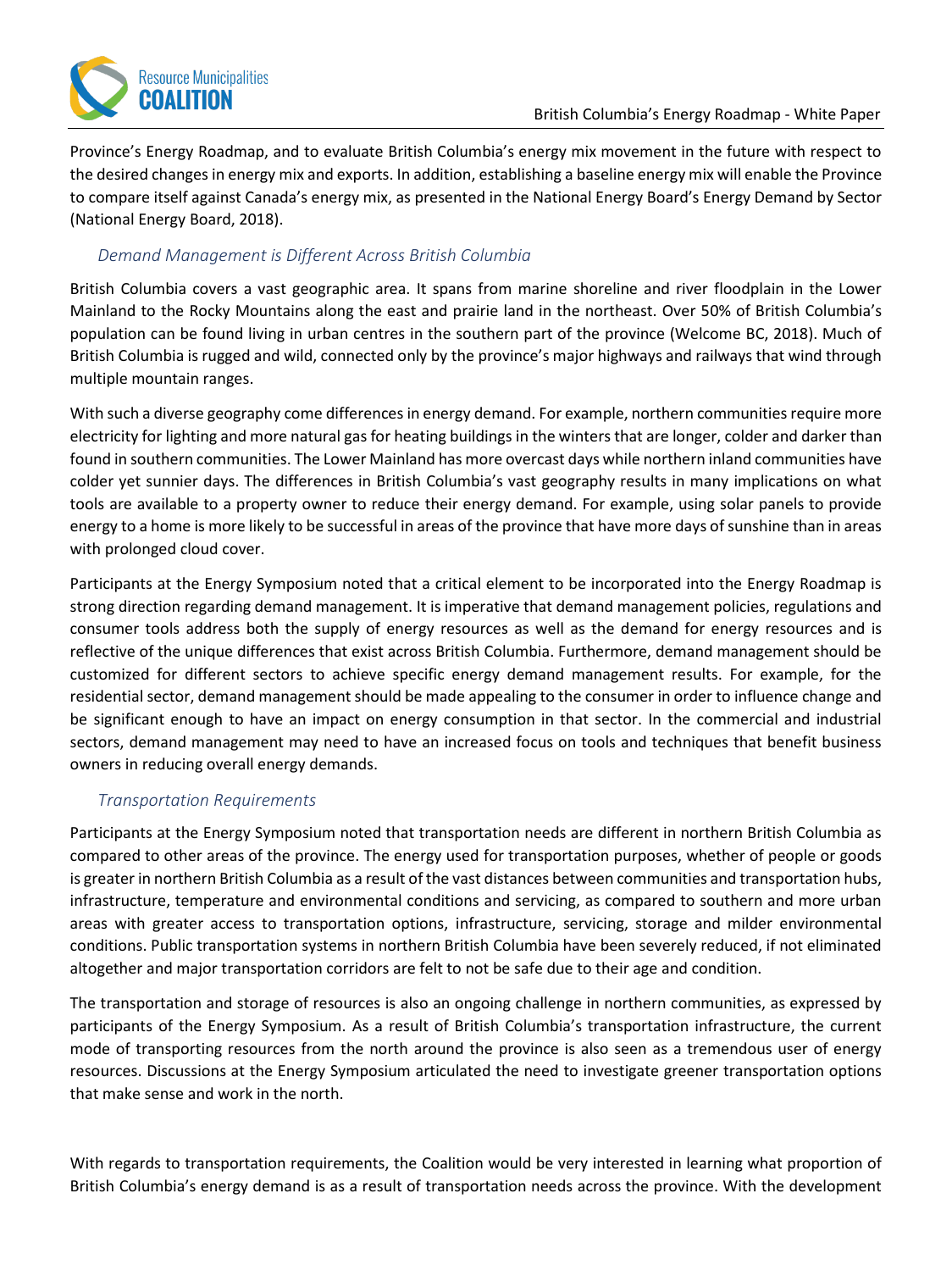

of the Energy Roadmap, the provincial government could identify its current energy consumption as it relates to transportation in the key indicators database mentioned in 2.4.2 above and identify targets for reducing energy consumption for transportation purposes.

#### <span id="page-15-0"></span>*Conservation as a Form of Energy*

Another unique aspect that requires consideration is energy conservation. The Coalition recognizes that conservation is a form of energy, and that it greatly benefits from consumer education through demand management and from policy direction, regulatory changes and incentives to implement that direction.

As discussed above, demand management should be different both across British Columbia and across sectors. In conjunction with managing demand is the need to seek out alternative means of generating energy and reducing our reliance on non-renewable resources. Northeastern British Columbia, despite actively extracting non-renewable resources to drive the local economy, continues to seek out such opportunities. This contradiction reflects the region's investment and involvement in the energy industry, as it spans almost all sectors of the industry.

Opportunities to generate energy using alternative methods abound. These, coupled with understanding the local demand enables innovative and alternative forms of energy to be explored, developed and applied. Examples include the installation of a biomass generator to provide energy for community facilities on First Nations reserves, using solar cells to power municipal operations, passive house building development and installing turbines on wastewater systems to generate electricity that is then used to power infrastructure facilities. All these local considerations and innovations have enormous potential use as a learning tool. Participants at the Energy Symposium indicated a desire to share their unique and alternative energy generating projects and learn from each other on a larger scale.

#### <span id="page-15-1"></span>*National and Global Considerations*

On a national and global scale, consideration must be given to the ability of the energy industry to be responsive to forces outside of its control. The energy industry must be responsive to national and global forces and be able to adjust its course accordingly. This may include changes to how and with whom the industry conducts business, implementing innovations and improving its overall sustainability and working to develop new partnerships, to name just a few considerations. Energy Symposium participants noted the importance of national and global considerations and world markets but recognized that they are not necessarily able to influence these to a large extent.

#### <span id="page-15-2"></span>Theme 4 – Incentives to Innovation

The final theme that arose repeatedly at the 2018 Energy Symposium relates to the need to develop incentives and foster a culture that embraces and supports innovation, in all energy sectors. There are many considerations to encourage the innovation and development of the energy industry, including who is being encouraged to be innovative and what mechanisms are used to encourage that innovation.

#### <span id="page-15-3"></span>*Creating a Culture of Innovation*

An essential element that is critical to encourage innovation that was identified during the Energy Symposium is creating a culture of innovation. Participants at the Energy Symposium repeatedly expressed the desire to foster a culture of innovation from all sides – government, industry, First Nations, stakeholders, and the public. Many ideas of how to create a culture of innovation were discussed such as innovation awards, sharing successes and learning from failures, creating a policy and regulatory environment that encourages innovation (including at a local government level), financial incentives to innovate that benefit a company's bottom line while meeting provincial goals and objectives and being aware of research and development tax credits as soon as they are made available.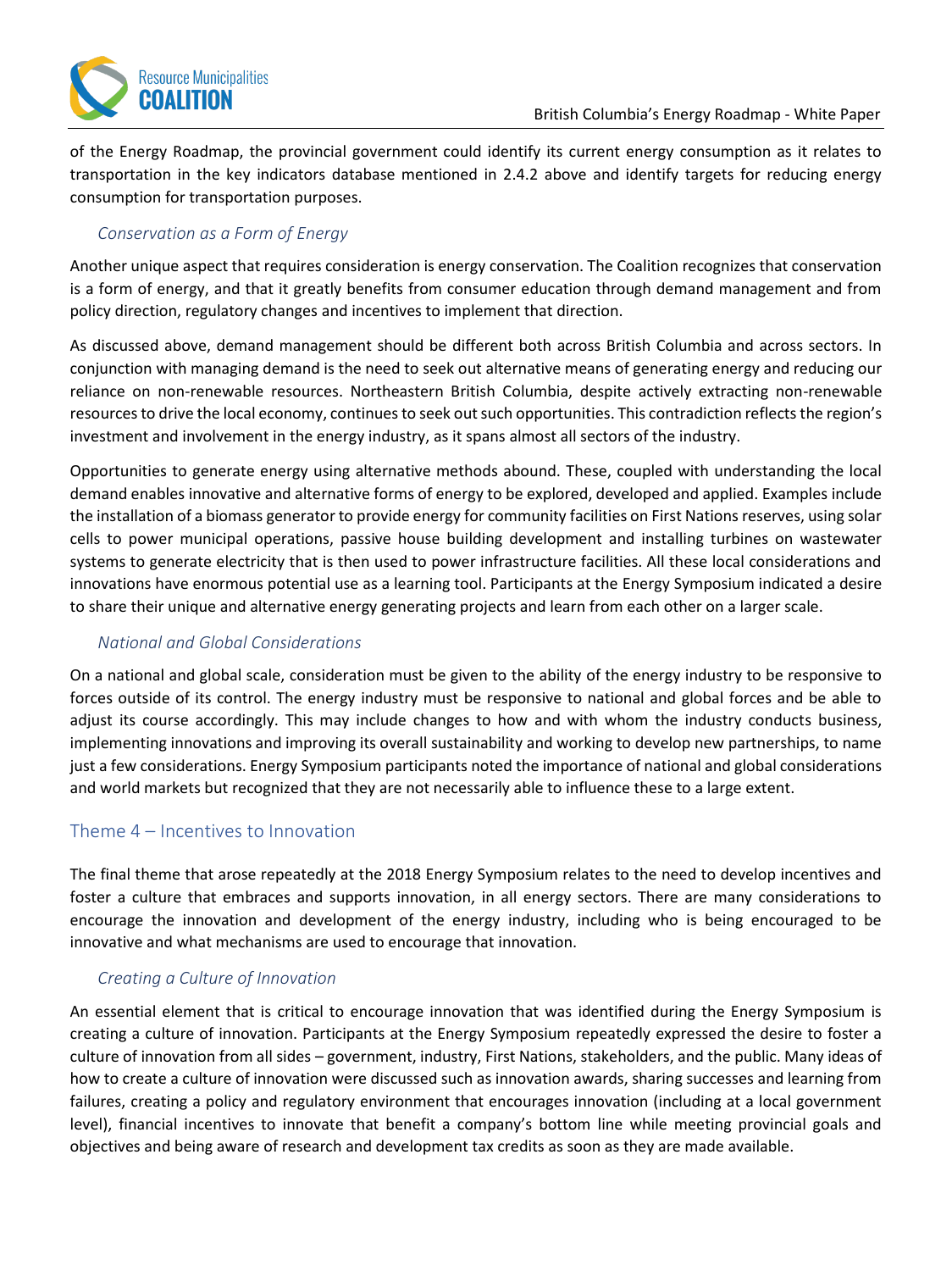

#### <span id="page-16-0"></span>*Incentives for Industry*

Incentives to innovation can take many forms and target specific groups. From an industry perspective, the presence of policies at all levels of government that support innovation is essential. Policies that enable innovation rather than deter it, and regulations to implement those policies, are sought out by industry, as they have a keen desire to improve their performance. There was much dialogue at the Energy Symposium regarding carbon policies and taxes, and how these can be used to fund innovation. In addition, having clear targets that industry must not only achieve, but strive to improve upon, will also spur on innovation, particularly if there are tangible benefits to doing so, such as increased productivity, reduced downtime and a smaller environmental footprint. All of these translate into an increased profit for industry.

For the energy industry to seek out innovation to the highest extent possible and transform how it operates, industry requires a variety of supports to do so. Many of these supports ultimately are financial. An example of this is the carbon tax. Participants at the Energy Symposium spoke a great deal about how British Columbia's carbon tax should also be channeled into a fund for innovation, in addition to funding green infrastructure. Technological investments are often developed by industry because they result in a positive financial impact. At times, technological innovation is encouraged through financial investments by governments and other stakeholders.

Another mechanism for fostering innovation is by investing in workforce education. This has a tremendous potential to expand innovation in the energy industry. This style of incentive can be aligned with innovative research funding, both at a post-secondary level and within industry itself. Another investment form that can be used to encourage behaviors and explore new innovations are subsidies; however, these should only be an interim support of innovation. Reinvesting royalties from industry back into industry will also encourage an innovative approach and was articulated at the Energy Symposium.

#### <span id="page-16-1"></span>*Incentives for Individuals*

Incentives for individuals are directly linked to managing the demand for energy resources, which was discussed in section 2.5.2, promoting conservation as a way of life, and providing individuals with the policies, regulations and tools that support the desired behaviors. Success is achieved when all are in place. Much of this support revolves around society's use of energy and the distribution of the energy mix. It is recognized by Energy Symposium participants that there is a desire from the general population to see a greater shift of the energy mix distribution from non-renewable forms of energy to renewable forms of energy. This shift must be developed in a strategic, long-term and sustainable manner. While renewable and non-renewable energy sources are necessary now and, in the future, in order to use both resources in an optimum way in the future energy mix, demand must be managed in a way that provides opportunities (and demand) for all sectors of the energy industry to innovate.

For individuals, policies and regulations are also sought to provide guidance on how an individual can make a positive impact and improve their environment. In general, individuals have a desire to reduce their environmental impact and having the tools to do so is necessary. Incentives that encourage behaviors that reduce environmental impacts benefit individuals on an emotional and financial front and are often easy to implement. For example, rebate programs for home essentials (light bulbs, toilets, appliances, hot water tanks, furnaces and windows and doors) can reduce energy consumption and environmental impacts and usually see excellent participation rates because individuals can see a nearly immediate benefit to them.

#### <span id="page-16-2"></span>*Tales of Innovation*

Finally, a key element of supporting innovation is the need to accurately report back the results of innovative practices and sharing these practices and learnings beyond the local industry and community. This can be undertaken through establishing a sound baseline prior and then measuring the impacts that innovative practices have on the baseline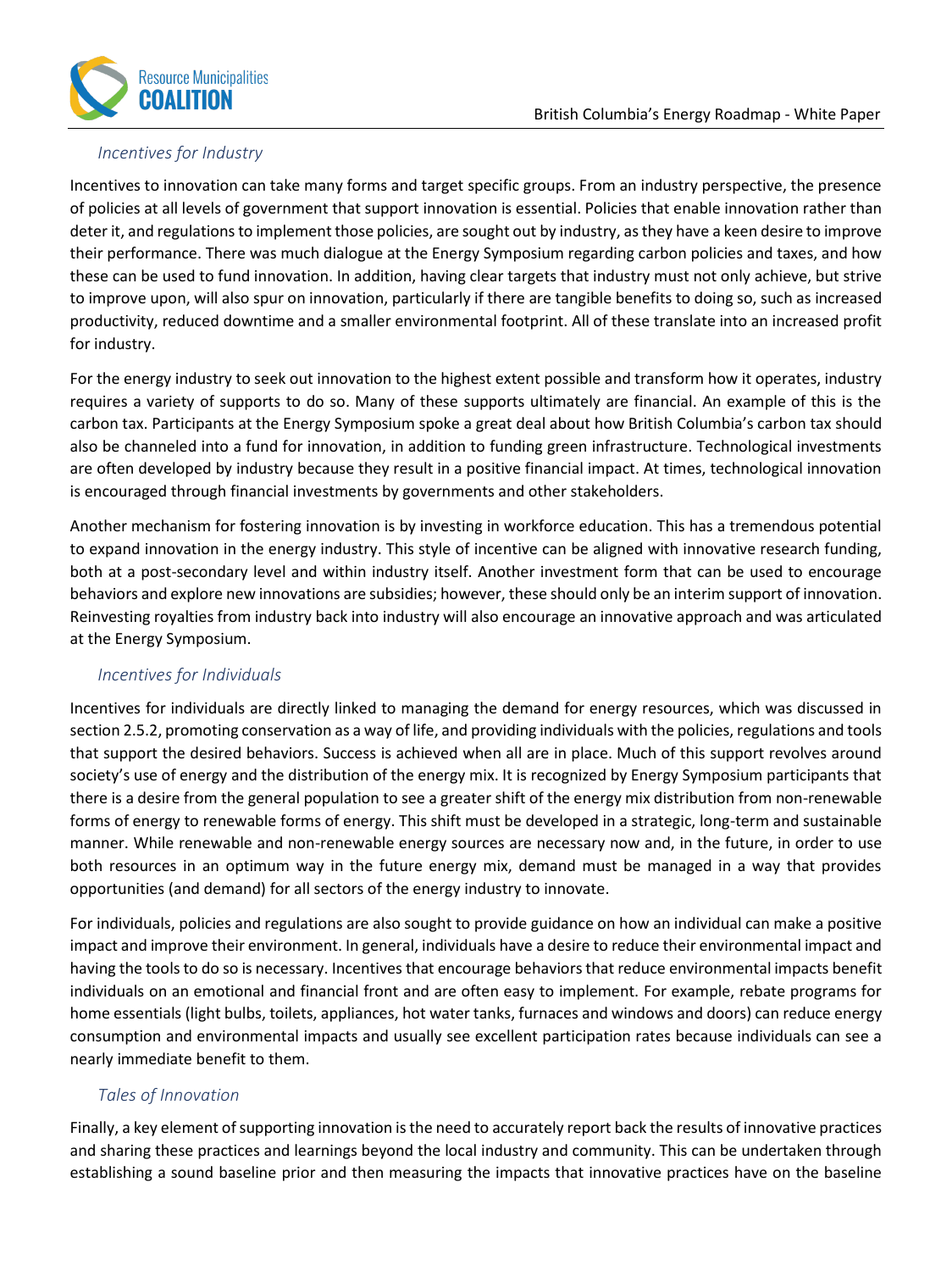

and ensuring that communications are clear and transparent. British Columbia has many successes that it can share and learn from.

A few highlights from Resource Municipality Coalition members, or communities within northern British Columbia are presented below. Many of these stories came up in conversation from participants at the Energy Symposium.

#### **Saulteau First Nations Biomass Boiler and Heating System**

The Saulteau First Nations in Moberly Lake has set the goal of complete energy sustainability by 2020. In order to help achieve this, they built a biomass district energy system. The system is fueled by wood pellets from local and regional forestry, and youth in the Saulteau community helped build it.

Business case projections showed that this new system could reduce up to 115 tonnes of greenhouse gas emissions, displace 72,000 litres of propane and save up to \$26,000 in energy-related costs per year. As more funds become available, Saulteau First Nations plans to increase the scale of the heating system and connect it to more buildings to further reduce emissions and energy costs (Urban Systems Ltd., 2018).

#### **Fort St. John Micro Hydro Project**

The Fort St. John Micro Hydro facility uses a turbine to generate power from the gravity discharge of sewer effluent from one of the Fort St. John sewage treatment facilities. It was the first 100 KW net metering project in British Columbia and all of the energy that it produces is fed back into the BC Hydro power grid.

In 2016 the Fort St. John micro hydro project was recognized with an award of merit at the Association of Consulting Engineering awards for engineering excellence (ACEC-BC, n.d.).

#### **City of Dawson Creek Reclaimed Water Project**

In 2010, the City of Dawson Creek partnered with Shell Canada to launch a reclaimed water project that would provide treated effluent for use in the oil and gas industry and reduce the use of potable water for industrial purposes.

The reclaimed water system takes water from the existing aerated lagoon at the City's wastewater treatment plant and then treats it using Submerged Attached Growth Reactors (SAGR) that were installed next to the lagoon. The effluent is filtered again using coagulation and disc filtration and is then disinfected and stored in a wet well (City of Dawson Creek, n.d.).

Shell Canada provided \$10 million in funding to help build the reclaimed water facility and designed and constructed a high-pressure pump station to bring in treated water (Urban Systems Ltd., n.d.).

#### **McMahon Cogeneration Plant**

The McMahon Cogeneration Plant is a natural gas-fired plant in Taylor that produces power for the British Columbia electric grid. It is jointly owned by ATCO Power and Spectra Energy and consists of two gas turbines and two steam turbines. The waste heat from the gas turbines generates steam for the steam turbines that is used by a gas processing plant operated by Spectra Energy. The use of the waste heat increases efficiency and reduces emissions as waste gases from the facility are not being burnt in flare stacks (ATCO, n.d.).

#### **Meikle Wind Power Facility**

The Meikle Wind power facility near Tumbler Ridge was designed and planned with input from Tumbler Ridge, Chetwynd, First Nations and the provincial government. It consists of 61 GE wind turbines and has a long term 25 year energy purchase agreement with BC Hydro. It supplies enough energy to equal the needs of approximately 54,000 homes per year. Compared to coal-fired power generation, wind power reduces carbon dioxide emissions by 627,000 tonnes per year, sulfur dioxide and nitrogen oxide emissions by 1,800 and 1000 tonnes per year respectively and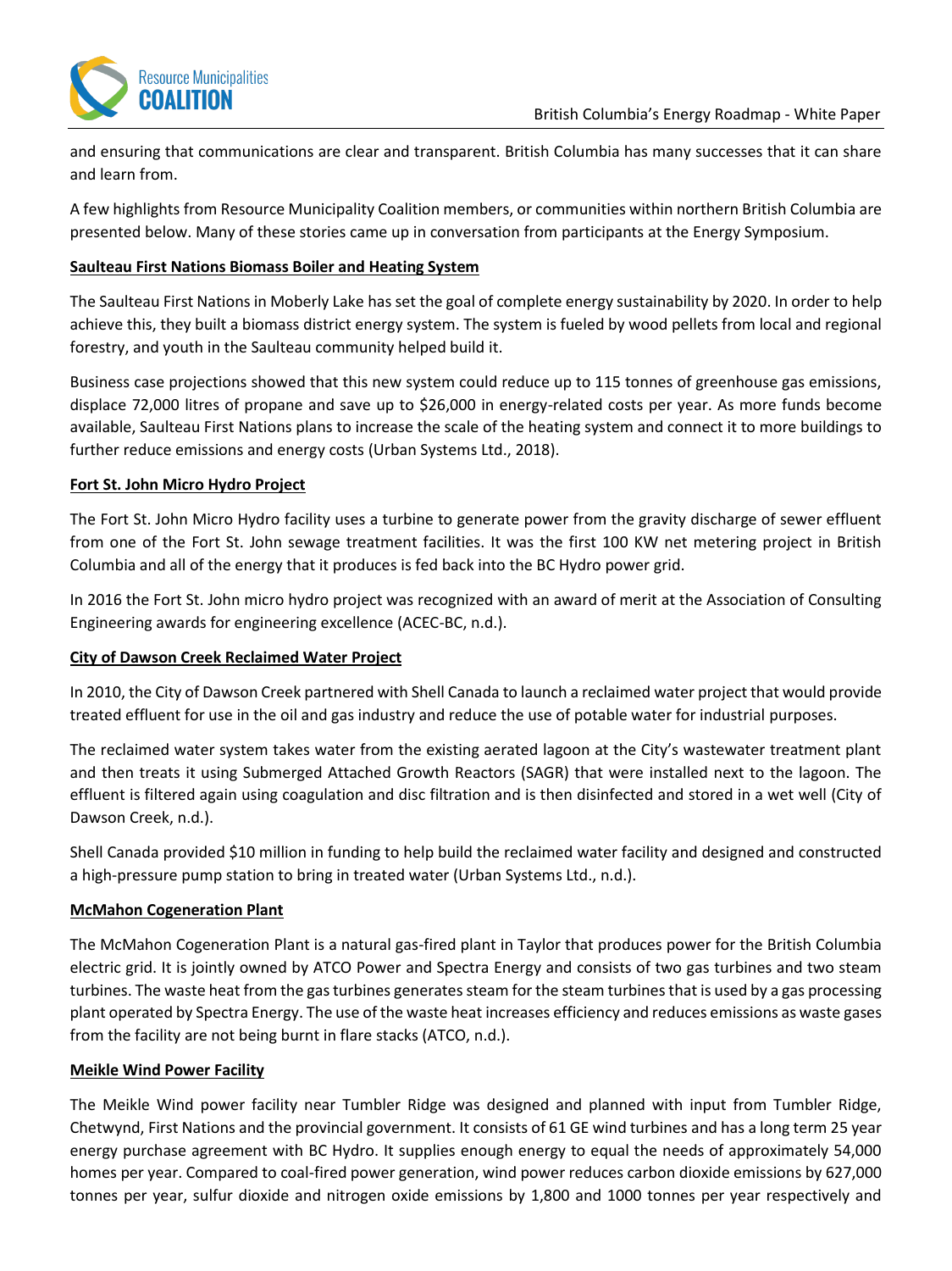

mercury emissions by 11 kilograms per year. It is also estimated to conserve over 1.1 billion litres of water annually (Meikle Wind, n.d.).

Pattern Energy Group Inc. – the owner of the project – was the recipient of a Clean Energy BC Project Excellence Award for the Meikle Wind power facility (Newton, 2017).

#### **Hudson's Hope Solar Initiative**

The District of Hudson's Hope is one of the most solarized communities in British Columbia per capita due to groundmounted solar arrays at the sewage treatment plant and District swimming pool that together with roof-mounted arrays on nine municipal buildings will produce 510 kW of power per year. Structural and electrical engineering for the project was provided by the Peace Energy Co-op and Moch Electric Ltd. throughout 2017 and 2018. The arrays are grid-tied and the power produced is fed back into BC Hydro's power grid (Hudson's Hope, 2018).

Several homeowners have also installed solar arrays on their residential properties and local high school students were hired for the installation of the District arrays. Educational opportunities have been provided throughout the course of the project, leading the entire community to embrace the solar energy initiative.

#### **Mackenzie's Biomass Power Plant**

Completed in May 2015, Conifex Power's 36 MW biomass power plant is located near Conifex's Mackenzie sawmill site and will produce 230 gigawatt (GWh) hours of net energy per year to over 20,000 British Columbia homes throughout the life-span of the agreement established with British Columbia Hydro and Power Authority.

When building Conifex Power, Conifex uniquely integrated existing infrastructure from an idled newsprint facility with new equipment, including a Dresser Rand steam turbine generator system and a best-in-class fuel storage facility. In doing so, the community was able to substantially reduce building costs with a total investment of just CAD\$103.5 million. Biofuel will be provided by Mackenzie Forest Products (FP), a Conifex company responsible for sourcing, processing, and delivering approximately 172,000 oven dry tons (ODT) per year over a 20 year period (Conifex, n.d.).

British Columbia has a lot to be proud of as a diverse energy provider and should be doing more to promote these and other examples of Canadian energy leadership, both within Canada and abroad.

## <span id="page-18-0"></span>Further Considerations

There were two additional items raised at the Energy Symposium which the group felt should be considered as part of the Energy Roadmap.

The first item is First Nations involvement in various dimensions of energy resource development. Specific topics noted in this regarding include:

- 1) Engagement of First Nations in projects proposed by the private sector or other levels of government from the outset, and throughout project evolution; and,
- 2) Support for continuation and increase of role of First Nations as energy producers, building on the success of renewable energy projects already underway in Nation communities.

The second item which Symposium attendees felt deserved further consideration is British Columbia's role in achieving national carbon reduction targets. Attendees recognized that these targets are the focus on much discussion among and between Provinces and the Government of Canada. This observation has been underscored by related events which have transpired since the Symposium was held in the winter of 2018. Against this somewhat fluid backdrop, the Coalition recommends that the Energy Roadmap contain provisions which ensure close monitoring of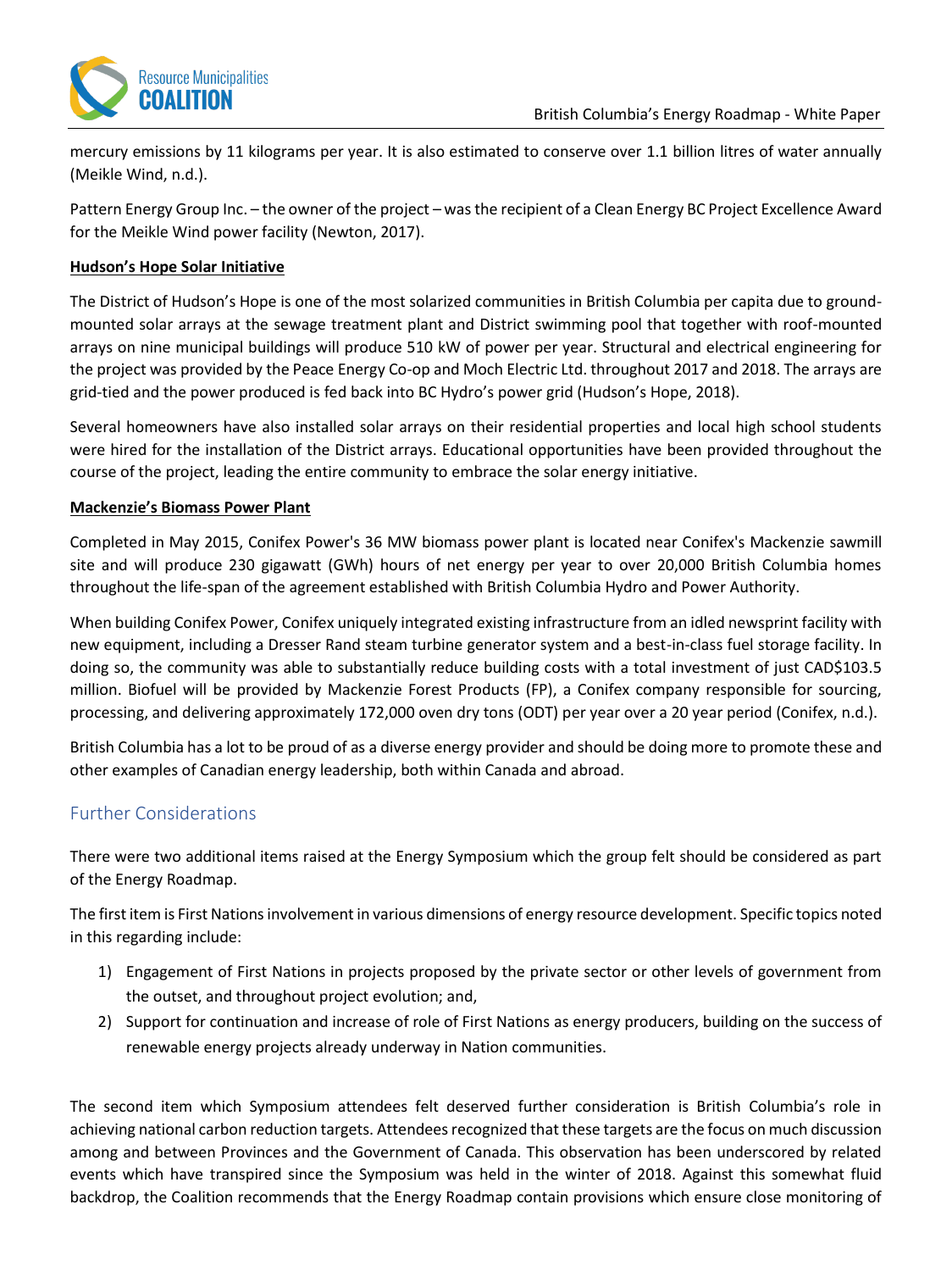

British Columbia's Energy Roadmap - White Paper

national carbon reduction targets, and a framework for responses which guide the Province's contribution to achieving these targets. Given the breadth and depth of environmentally sustainable and renewable energy resource options available in British Columbia, it follows that this province can be a major contributor to Canada's carbon reduction targets.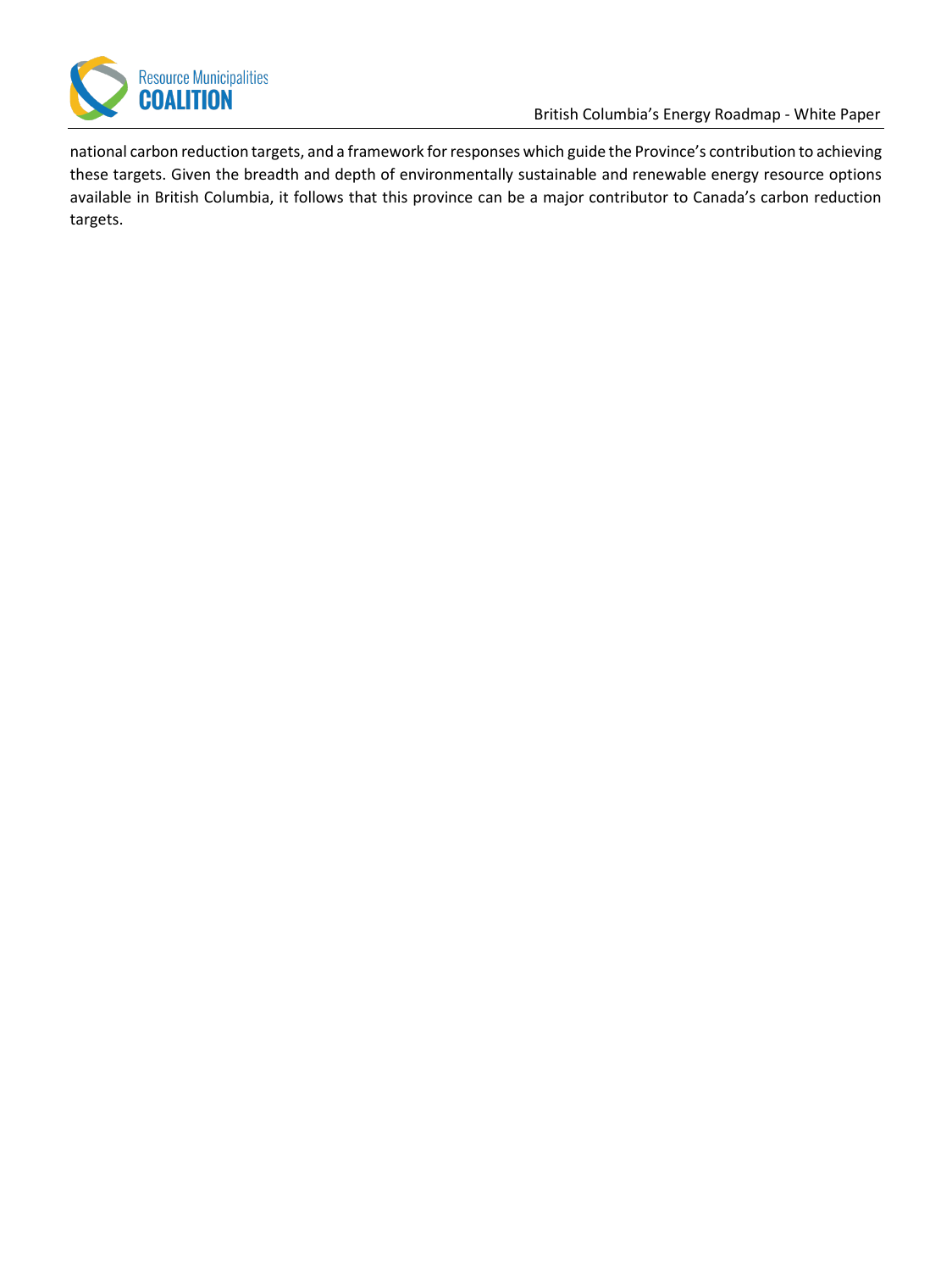

## <span id="page-20-0"></span>Recommendations from British Columbia's Energy Industry

In developing this white paper regarding British Columbia's Energy Roadmap, the Coalition respectfully requests that the results of the Energy Symposium held in Fort St. John in February 2018 be considered. These results can be conveyed through key themes which include:

- 1) Engage in understanding British Columbia's energy resources and participate in their ongoing development and use;
- 2) Develop metrics to measure many dimensions of British Columbia's energy resources, and use these metrics for ongoing measurement, management and comparative analysis (including to other jurisdictions);
- 3) Consider British Columbia's energy resources within many spheres and at multiple scales, helping to put British Columbia in context with respect to environmental, social, cultural, economic and health sustainability at national and global scales; and,
- 4) Provide incentives to innovation in many ways to individuals and organizations, to encourage both renewable and non-renewable energy developments, and through financial and non-financial mechanisms.

More specifically, the Coalition requests that the following items, which reflect the expertise and knowledge of the Energy Symposium participants and energy industry work force, are incorporated into the Energy Roadmap being developed for British Columbia:

- 1) Determine target(s) for greenhouse gas emission reductions for the Energy Roadmap and develop a Roadmap that strives towards achieving those targets. Consider whether those targets align with Canada's targets and/or British Columbia's current targets. If they differ, clearly communicate why;
- 2) Ensure that our First Nations neighbours are involved in the development of British Columbia's Energy Roadmap from initial inception through to finalization and implementation;
- 3) Provide a clear, credible and consistent source for data that can be used to establish baseline data, support marketing efforts and share information;
- 4) Determine British Columbia's current energy mix and desired energy mix in the future. This work should view conservation as a form of energy. It should also recognize that no forms of energy will be eliminated in the future energy mix, but that the distribution of where our energy comes from will shift;
- 5) Identify the fraction of global energy impacts for which British Columbia is responsible, along with the manner in which the province fits into global greenhouse gas reduction efforts; and,
- 6) Determine what proportion of energy is used for various purposes building heating, industrial processing, goods manufacturing, transportation and other major uses. Once determined, ensure that data is updated and made available.

## <span id="page-20-1"></span>**Closing**

The Resource Municipalities Coalition sincerely appreciates the opportunity to submit this document to the Ministry in the hope that it will aid in preparation of the Energy Roadmap.

Our membership is focused in northern British Columbia, a region of the province which is proud to host a wealth of energy resources. These resources have traditionally been focused on natural gas resources and coal, augmented by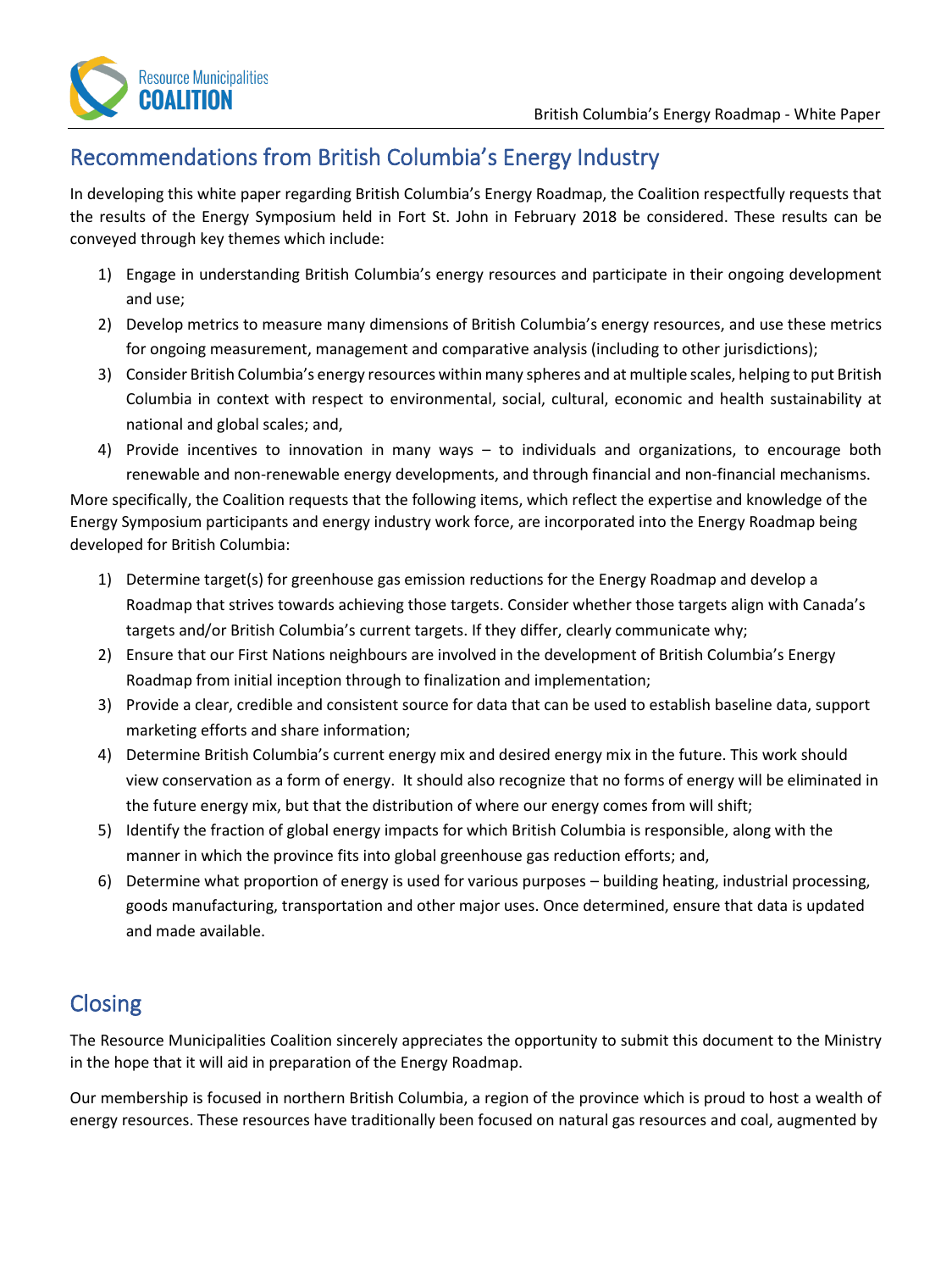

#### British Columbia's Energy Roadmap - White Paper

hydroelectric energy. With the recent decision to construct the Site C Clean Energy Project, northern British Columbia will now be the single largest-producing region for hydroelectricity in British Columbia., and the only area of the province where natural gas is extracted for domestic and international markets. Beyond these traditional resources are major new developments in northern British Columbia's renewable energy resources – wind farms, biomass and solar. As an illustration of these recent initiatives, northern British Columbia now produces over 80% of the province's wind energy. All of these resources are envisioned as major components of the future energy mix of British Columbia, Canada and beyond.

British Columbia has the opportunity to participate in energy futures at all of these scales in a manner keeping with the United Nations Sustainable Development Goals. The Resource Municipalities Coalition sees a tremendous opportunity for the Ministry of Energy, Mines and Petroleum Resources' Energy Roadmap to be a leader, along with First Nations, industry, local government and stakeholders, in establishing a solid foundation and setting out a clear path forward towards responsible and sustainable energy development.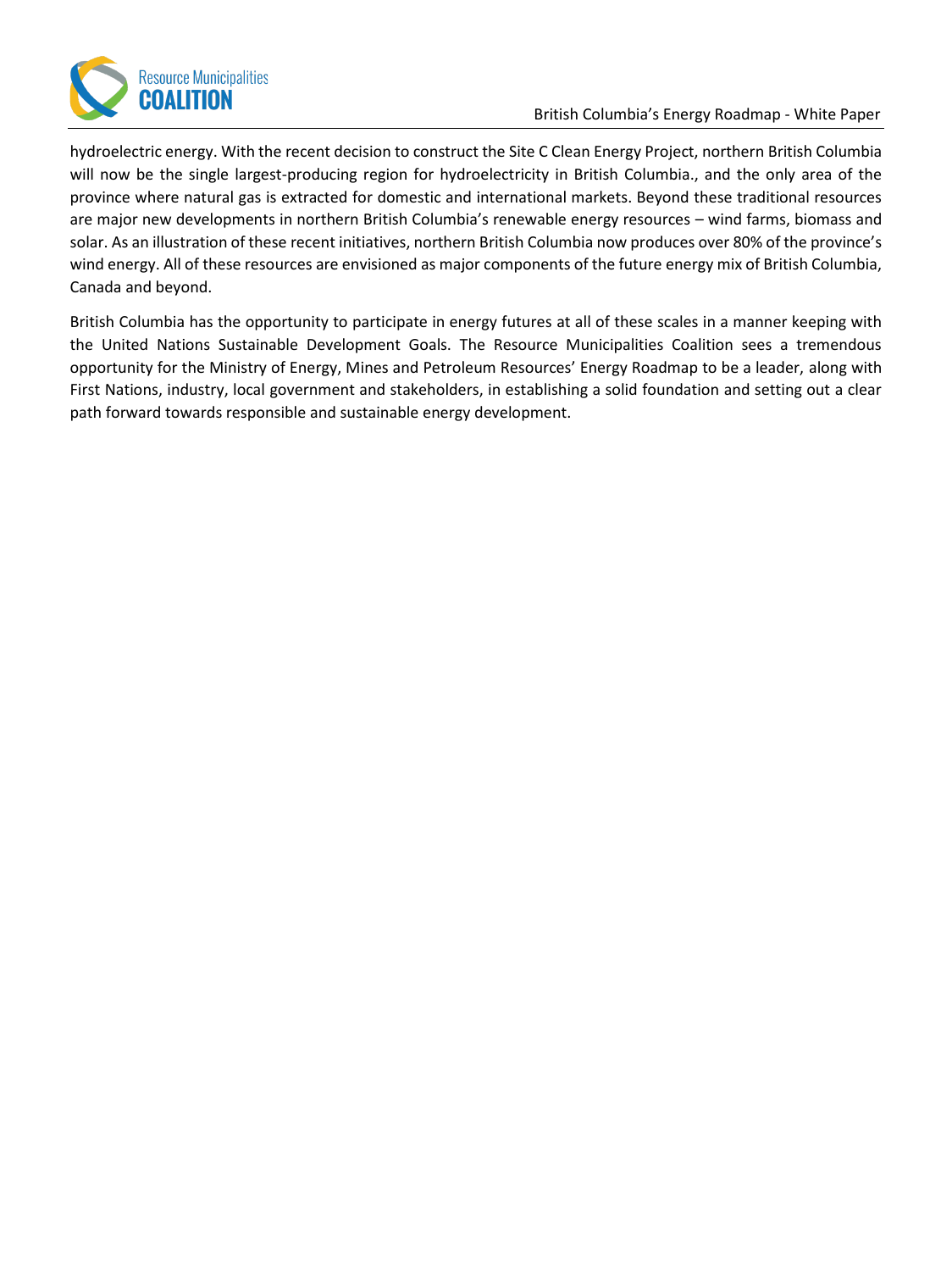

## <span id="page-22-0"></span>References

- Association of Consulting Engineering Companies British Columbia. n.d. "2016 Award Winners". *Association of Consulting Engineering Companies British Columbia*. Accessed August 6, 2018[. https://www.acec](https://www.acec-bc.ca/awards/2016-award-winners/)[bc.ca/awards/2016-award-winners/.](https://www.acec-bc.ca/awards/2016-award-winners/)
- ATCO Power. n.d. "Cogeneration Plants". *ATCO Power*. Updated November 23, 2018. Accessed August 6, 2018. www.atcopower.com/Our-Facilities/Our-Power-Technologies/Cogeneration/.
- Bataille, C. et. al. 2015. "Pathways to deep carbonization in Canada". *Sustainable Development Solutions Network – Institute for Sustainable Development and International Relations.* Accessed August 4, 2018. [www.deepdecarbonization.org/wp-content/uploads/2015/09/DDPP\\_CAN.pdf.](http://www.deepdecarbonization.org/wp-content/uploads/2015/09/DDPP_CAN.pdf)
- City of Dawson Creek. n.d. "Water Reclamation/Waste Water". *City of Dawson Creek*. Accessed August 6, 2018. [www.dawsoncreek.ca/departments/infrastructure/water-environmental/water-reclaimation-waste-water/.](http://www.dawsoncreek.ca/departments/infrastructure/water-environmental/water-reclaimation-waste-water/)
- Conifex. n.d. "Conifex Power." Accessed November 30, 2018. [www.conifex.com/site/bioenergy/conifex-power/.](http://www.conifex.com/site/bioenergy/conifex-power/)
- Government of British Columiba. 2007. "The BC Energy Plan: A Vision for Clean Energy Leadership." Accessed November 30, 2018. [www2.gov.bc.ca/assets/gov/farming-natural-resources-and-industry/electricity-alternative](https://www2.gov.bc.ca/assets/gov/farming-natural-resources-and-industry/electricity-alternative-energy/bc_energy_plan_2007.pdf)[energy/bc\\_energy\\_plan\\_2007.pdf.](https://www2.gov.bc.ca/assets/gov/farming-natural-resources-and-industry/electricity-alternative-energy/bc_energy_plan_2007.pdf)
- Government of British Columbia. 2018. "2018/19 2020/21 Service Plan." Victoria: *Ministry of Energy, Mines and Petroleum Resources*. Accessed September 6, 2018. [www.bcbudget.gov.bc.ca/2018/sp/pdf/ministry/empr.pdf.](http://www.bcbudget.gov.bc.ca/2018/sp/pdf/ministry/empr.pdf)
- Government of Canada. 2017. "Expert Panel Report Building Common Ground: A New Vision for Impact Assessment in Canada." Date modified: June 28, 2017. Accessed November 14, 2018. [www.canada.ca/en/services/environment/conservation/assessments/environmental](http://www.canada.ca/en/services/environment/conservation/assessments/environmental-reviews/environmental-assessment-processes/building-common-ground.html)[reviews/environmental-assessment-processes/building-common-ground.html.](http://www.canada.ca/en/services/environment/conservation/assessments/environmental-reviews/environmental-assessment-processes/building-common-ground.html)
- Hudson's Hope. 2018. "Fast Facts Community Solar Initiative 2018". *Hudson's Hope*. June 6. Accessed August 6, 2018. [http://hudsonshope.ca/wp-content/uploads/2018/06/HH-SOLAR-FAST-FACTS-June6.18.pdf.](http://hudsonshope.ca/wp-content/uploads/2018/06/HH-SOLAR-FAST-FACTS-June6.18.pdf)
	-
- Jago, Dr. Charles. 2015. "Northeast BC Resource Municipalities Coaltion Upstreem Update Forum #1 Speech." November 25, 2015.
- Meikle Wind. n.d. "Environmental Benefits". *Meikle Wind*. Accessed August 6, 2018. [https://meiklewind.com/environmental-benefits/.](https://meiklewind.com/environmental-benefits/)
- Natinal Energy Board. 2018. "Energy Demand By Sector." Date modified: October 30, 2018. Accessed November 30, 2018. [www.apps2.neb-one.gc.ca/dvs/?page=viz2&sector=total&unit=petajoules&scenario=](http://www.apps2.neb-one.gc.ca/dvs/?page=viz2§or=total&unit=petajoules&scenario=reference&sources=solarWindGeothermal,coal,naturalGas,bio,oilProducts,electricity&sourcesInOrder=solarWindGeothermal,coal,naturalGas,bio,oilProducts,electricity&province=all&dataset=oct2018&language=en) [reference&sources=solarWindGeothermal,coal,naturalGas,bio,oilProducts,electricity&sourcesInOrder=solar](http://www.apps2.neb-one.gc.ca/dvs/?page=viz2§or=total&unit=petajoules&scenario=reference&sources=solarWindGeothermal,coal,naturalGas,bio,oilProducts,electricity&sourcesInOrder=solarWindGeothermal,coal,naturalGas,bio,oilProducts,electricity&province=all&dataset=oct2018&language=en) [WindGeothermal,coal,naturalGas,bio,oilProducts,electricity&province=all&dataset=oct2018&language=en.](http://www.apps2.neb-one.gc.ca/dvs/?page=viz2§or=total&unit=petajoules&scenario=reference&sources=solarWindGeothermal,coal,naturalGas,bio,oilProducts,electricity&sourcesInOrder=solarWindGeothermal,coal,naturalGas,bio,oilProducts,electricity&province=all&dataset=oct2018&language=en)
- Newton, C. 2017. "Meikle Wind project near Tumbler Ridge gets award from Clean Energy BC". *Energetic City.ca*. December 5. Accessed December 6, 2018.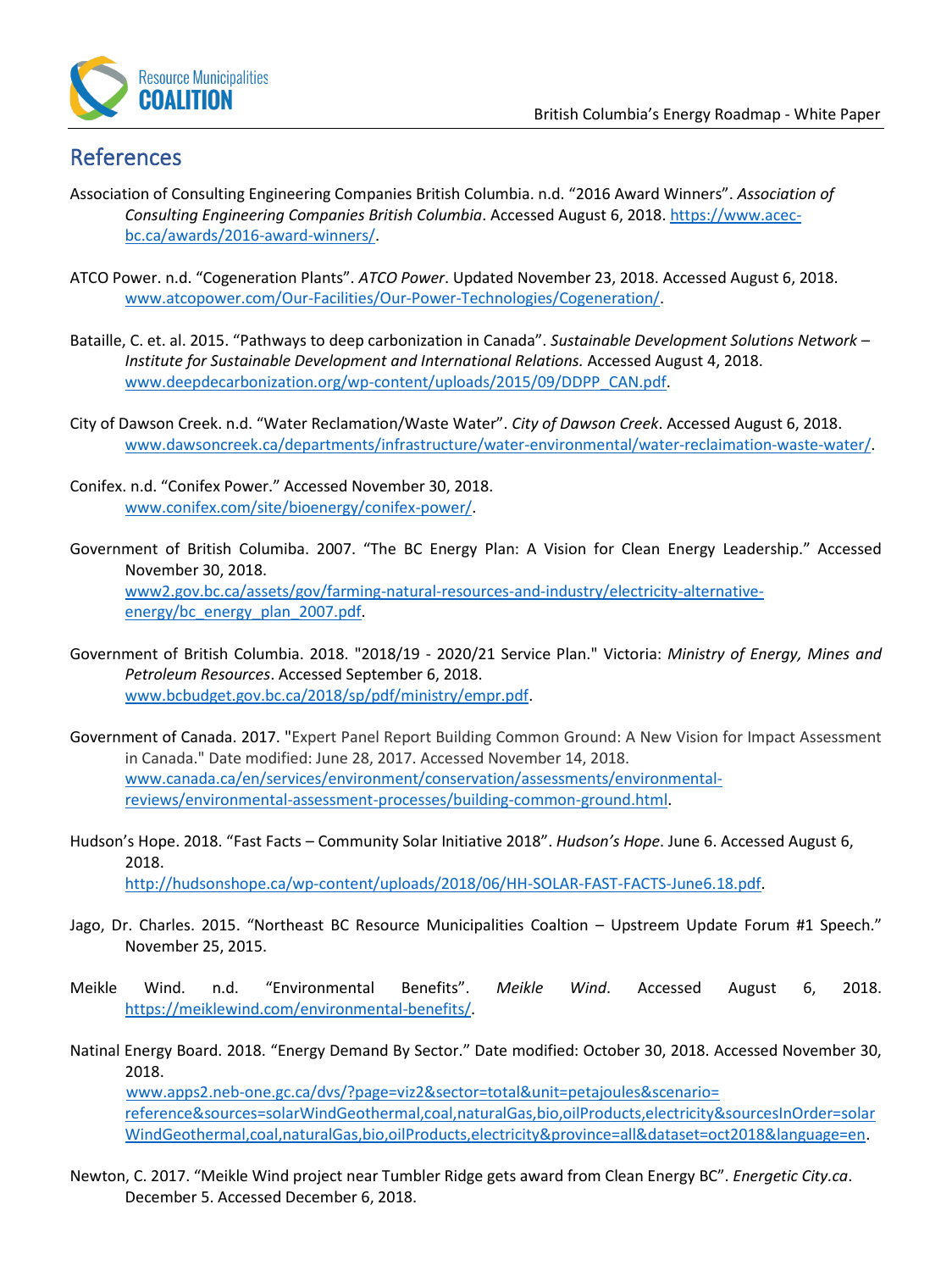

www.energeticcity.ca/2017/12/meikle-wind-project-near-tumbler-ridge-gets-award-clean-energy-bc/.

- United Nations Foundation. 2015. "Sustainable Development Goals." Accessed July 31, 2018. [www.sustainabledevelopment.un.org/sdgs.](file://///usl.urban-systems.com/projects/Projects_FSJ/1770/0044/02/R-Reports-Studies-Documents/www.sustainabledevelopment.un.org/sdgs)
- Urban Systems Ltd. n.d. "Dawson Creek: Reclaimed Water Facility". *Urban Systems Ltd*. Accessed December 6, 2018. [https://urbansystems.ca/project/dawson-creek-reclaimed-water-facility/.](https://urbansystems.ca/project/dawson-creek-reclaimed-water-facility/)
- Urban Systems Ltd. 2018. "Saulteau First Nations Works to Achieve On-Reserve Energy Self-Sufficiency." *Urban Systems.* July 12. Accessed August 8, 2018. [https://urbansystems.ca/saulteau-first-nations-biomass/.](https://urbansystems.ca/saulteau-first-nations-biomass/)
- WelcomeBC. 2018. "Geography of B.C." Accessed November 30, 2018. [www.welcomebc.ca/Choose-B-C/Explore-British-Columbia/Geography-of-B-C.](http://www.welcomebc.ca/Choose-B-C/Explore-British-Columbia/Geography-of-B-C)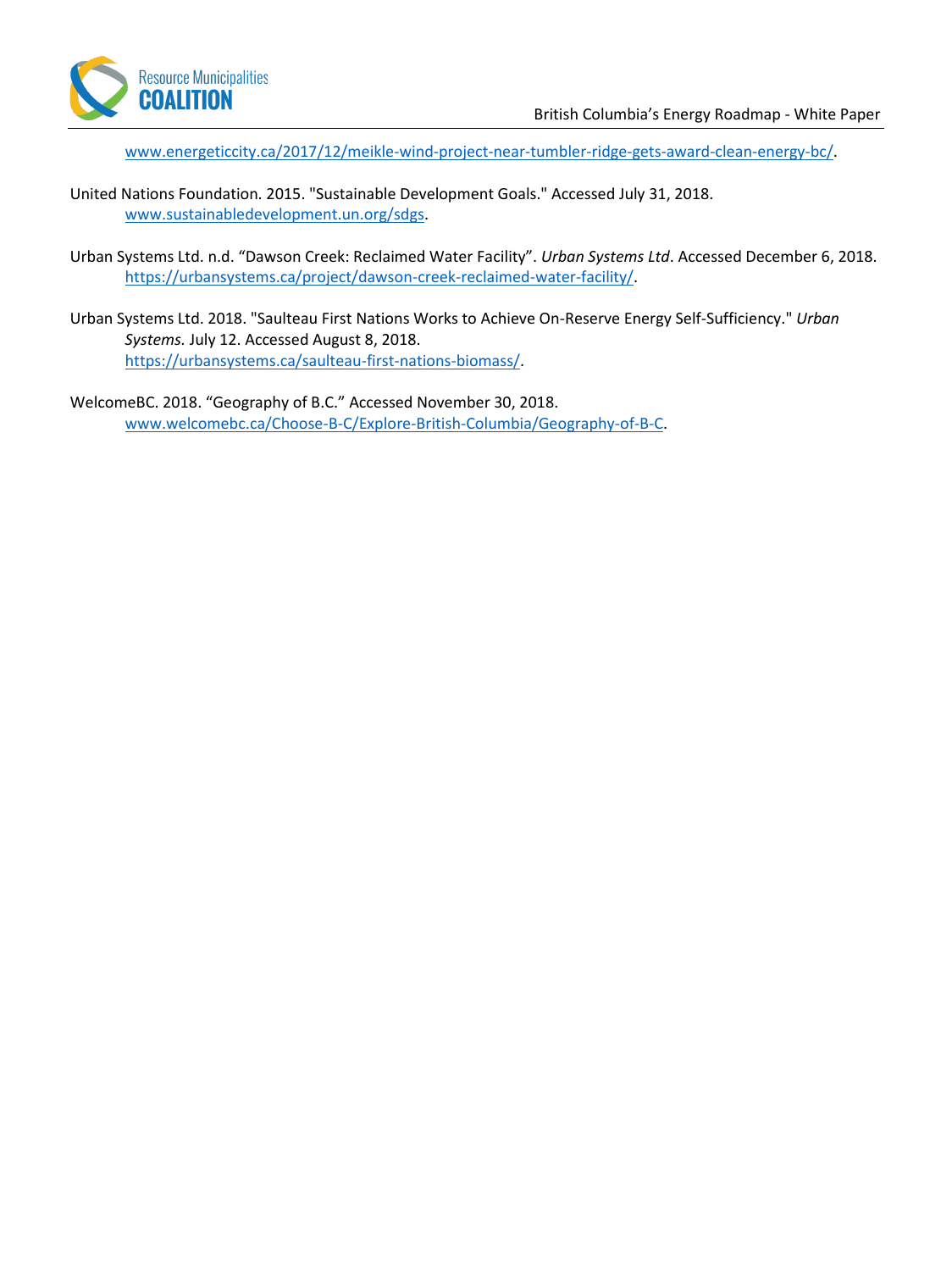

## <span id="page-24-0"></span>APPENDIX A – Developing British Columbia's Energy Roadmap Symposium Summary

**Symposium Summary | February 28th, 2018 | Fort St. John, BC**

#### **Overarching Themes**

- Education
- **Consultation**
- Global lens on climate impacts
- Reliable, scientifically accurate measurements
- Efficient use of resources available to Province
- Carbon Policy development must have clear and fair calculations
- Industry slang is hampering outside public buy-in
- Sector communication about innovation, regulatory framework, and social / environmental commitment is severely lacking – must be changed
- Incentivize innovation

#### **World Café Tables, Questions & Key Feedback**

#### **Climate/ Environmental and Social Responsibility**

Should long range climate impacts and non "local" impacts be considered in this policy? How and why?

- Realistic about climate impacts Roadmap must include components of education for local, provincial and national offset impacts of the energy produced here in the NE
- Clear about how the impacts are going to be measured.

How do we ensure that communities are left "better off" by resource development?

- Difficult to measure correlation of some metrics (high school graduation, suicide rates, happiness index, etc.) to resource development, while others are easier to correlate (senior retention rates, increased infrastructure investment, post-secondary enrollment / graduation)
- Need clearly defined rules on operating in and around community
- Infrastructure investment has been increasing here but is that due to increased investment or increased population? Causation is difficult to determine
- Need to determine standards for tracking the transient workforce population commuting in and out of the region – huge impact on the communities

#### How can we balance the needs of citizens (local or provincial) and communities with the overarching climate demands?

• Education is vital to telling our story and the province / nation / globe understanding our piece in overall reduction of GHGs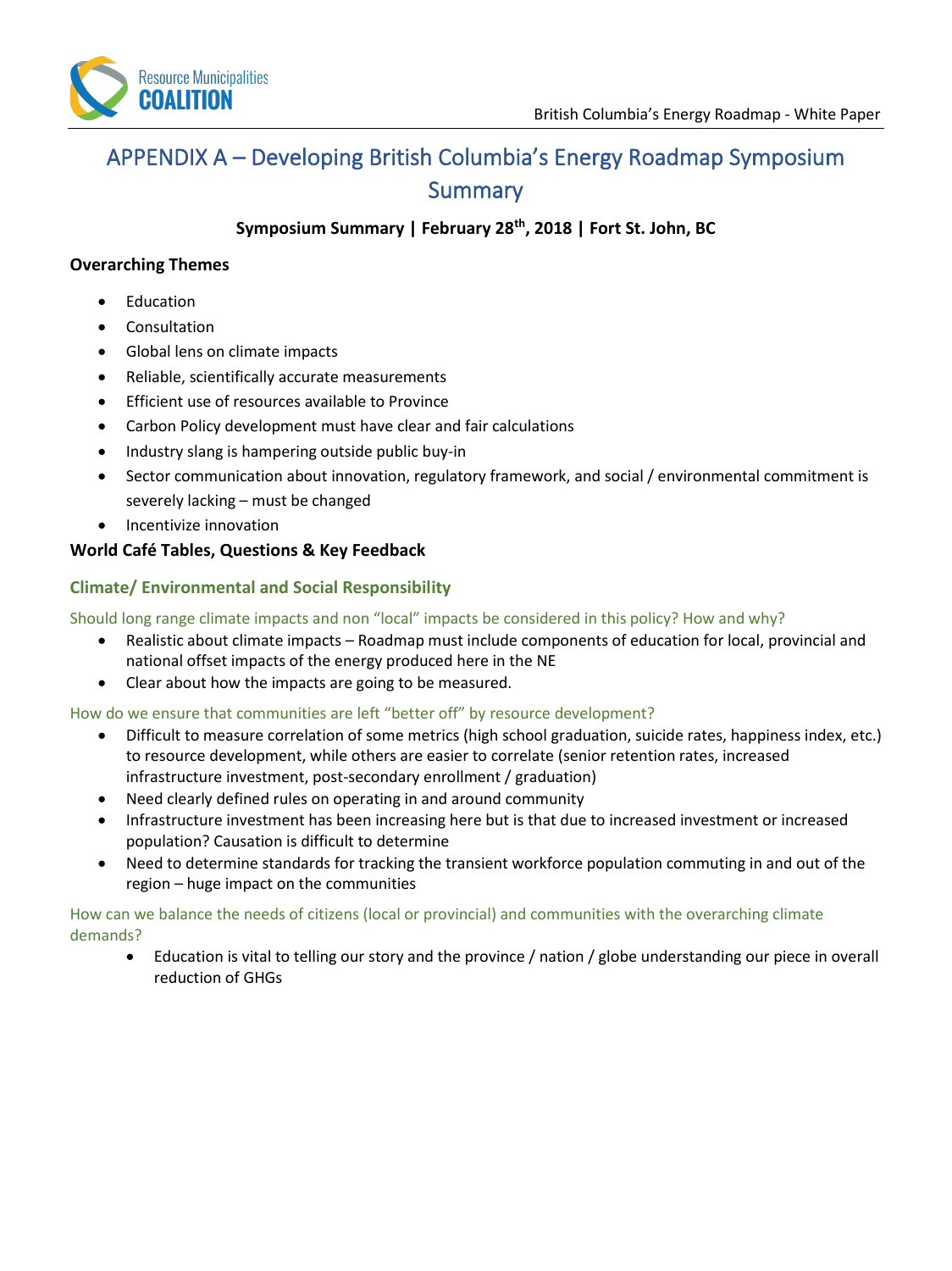

#### How do we develop our resources and still protect the environment?

- Education on the standards and framework that have been developed
- Continued consultation with stakeholders to ensure larger picture is always considered

#### What about the Urban Rural divide… can it be addressed in this context?

- Education & communication connect the resources to the outputs using appropriate mediums and across all demographics in the province
- Urban Rural divide is the product of misunderstanding and lack of education. This must be addressed

#### It is reasonable to develop policy that requires (E) NGOs and lobbyists to publicly declare their funding sources.

• Transparency should be the cornerstone in building credibility and trust in the marketplace

#### **Electricity /Demand Side Management**

#### Is pricing the issue?

• Access to options for all would eliminate this as an issue

#### Conservation as a management tool – Effective? Adequate? Efficient?

• Conservation is not necessarily equal across the province – northern communities require more heat and lights in the winter, southern part requires more during summer for environmental equalization. Equalization for this across the province seems lacking

Consumer decisions drive resource use… how can demand management be more appealing to the consumer. Should we try to embed that motivation in policy?

• Balance is out of sync with consumer decisions regarding resource use. Is pricing the right tool to use to motivate demand management? Explore other tools to manage demand

#### **Natural Gas**

#### What is the true carbon footprint of our NG industry/ the global NG industry?

• Reliable measurement, communication and education of the carbon footprint as it relates to upstream, midstream, and downstream impacts, as well as the overall impact

What will the NG industry offer as a replacement for other forms of energy?

- Education with reliable scientifically accurate research; NG can be a bridge source with a reduced global carbon footprint
- Roadmap needs to make NG as the bridge fuel more transparent

#### Should we be looking at our NG industry as a global change agent? Can we net our global impact against our domestic impact? (Paris commitments etc.)

- Global markets are necessary to local success jobs, economic impact, global climate impact
- Roadmap should inform federal government

#### Other notes

- Building out other industries around NG is vital (plastics, fertilizers, etc.)
- Expanding market beyond US (a competitor) is important to sustainability

#### **Renewables**

Viability? Short term, long term.

- Technology continues to improve increasing opportunities both short term and long term
- Affordability and scalability is a key consideration
- Transportation and storage continues to be a challenge

#### What is the cost and will they be able to meet long term demand as a replacement for non-renewable?

• Subsidized renewables opens up other opportunities for oil & gas usage (plastics, etc.) in the future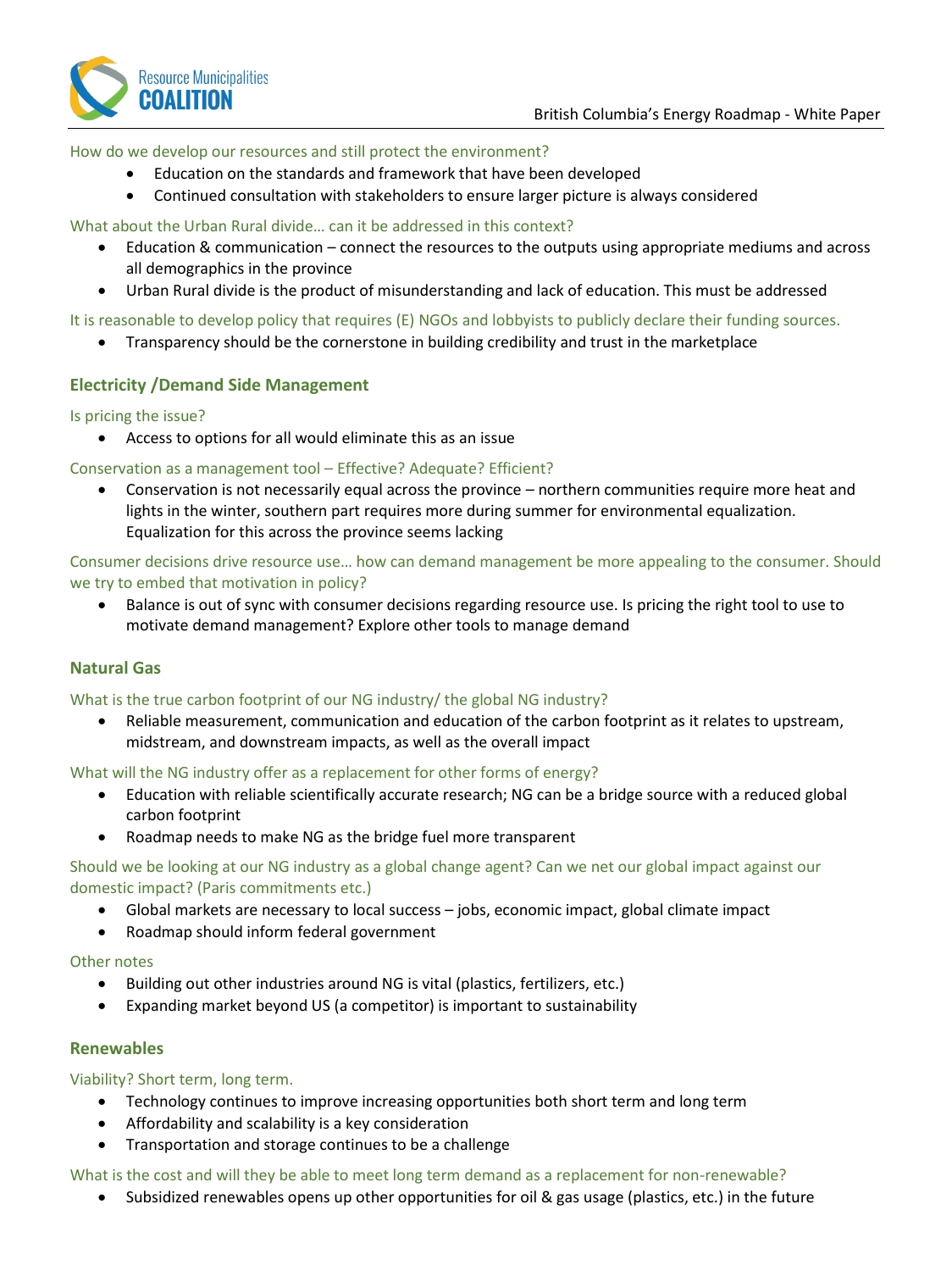

- Still require mining and petroleum products for the renewable sector
- Needs to be economic reason for pursuing renewables

#### Should we view renewables as capacity and peak solutions?

• Need for backup power will always be needed but storage and transmission are a huge challenge with renewables

#### Input regulations – what is the footprint of the creation of renewables

• Inclusion in new builds – viable? What is the lifespan of the infrastructure?

#### Can we define the desired "role" of renewables in the policy, short and long term?

• Gov't will regulate renewables but who will promote them?

#### Other Notes

- Diversity across all renewables, with consideration to location and viability based on geography; carbon is still part of the equation, no matter how it is viewed
- Education on renewables that is readily accessible to all and outside party as spokesperson

#### **Remaining Competitive / Innovation Clean Energy Fund**

Should ICE – Innovative Clean Energy Fund for R&D continue to be part of the overall regulatory picture. Why? Advantages and Disadvantages

- Need for increased transparency in this fund
- Innovation funding is vital to moving things forward

Technological advances ensure efficiency how do we include provision for R&D investment in this policy. How will we measure success? How do we ensure the innovation continues for decades to come?

- Increased awareness with proper marketing and report on outcomes and audit (ICE Fund)
- Measuring decreasing pollution from each industry

Describe how post-secondary education can be leveraged

• Tie funding for research to post-secondary, must create incentive for post-secondary to be involved – additional incentives

Describe how we can ensure an appropriate labour pool to meet demands and support continuous improvement

- Tie into available labour pools with incentives for post-secondary training needs
- Incentives for changing workforce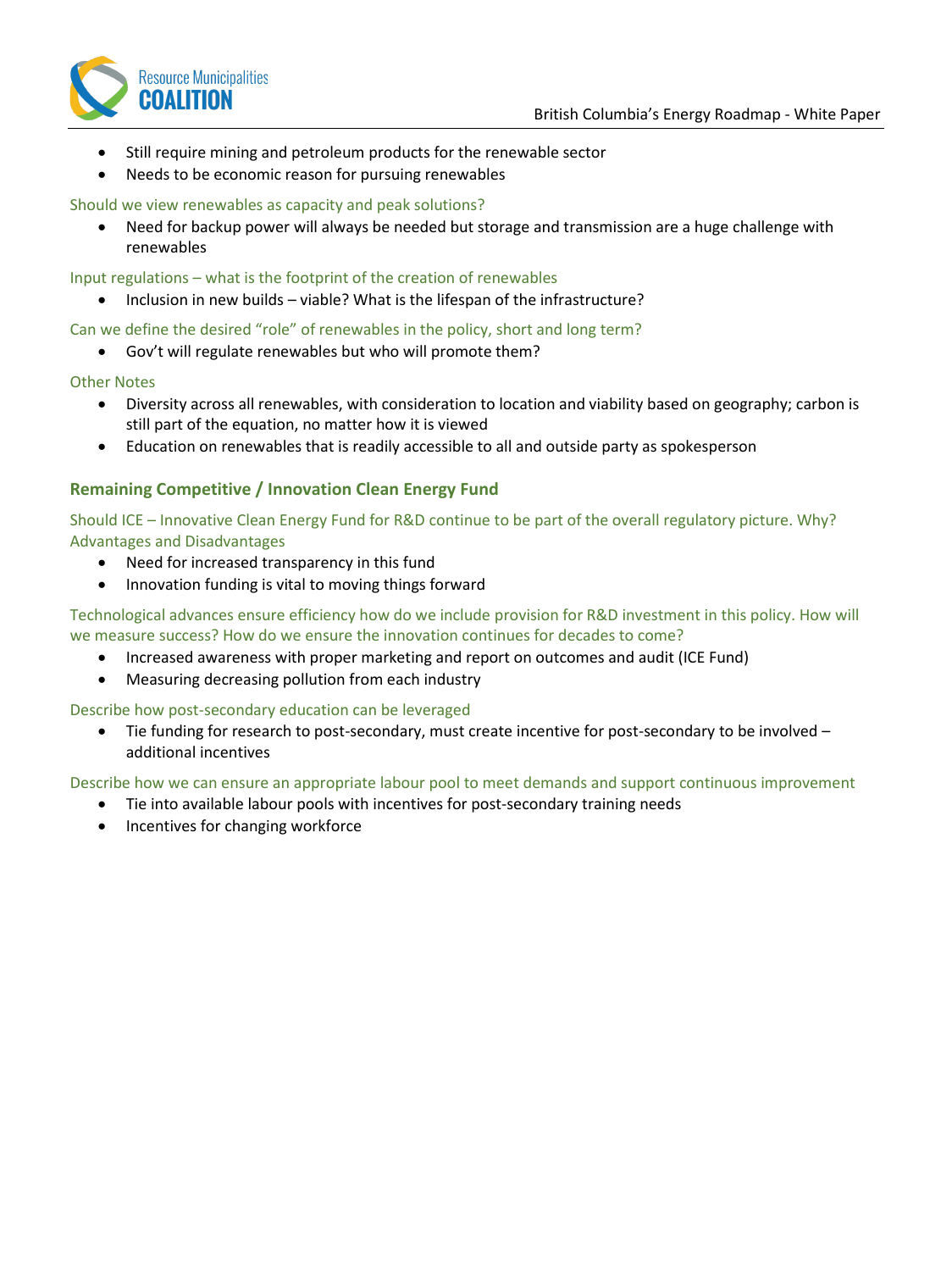

#### **Green Building**

Is 'renovating" the provincial/national building code to require passive or (….) standard an option for energy conservation?

• Building code relates to safety, not energy efficiency and is not monitored everywhere. Incentive based program for green building would be more appropriate

#### What are the financial impacts

- Volume decreases price but currently 25-40% more 20-25 year payback not feasible in environment of raising home costs
- Viable for communities located off the grid and huge utility costs
- Education required everyone is excited about green until they hear the cost

How will this policy impact the building trades, forestry, etc.

- Specialized labour force required should start in high school to maximize local benefits
- What is the carbon footprint of green construction Vs traditional construction is it worth the hassle?
	- Reducing hassle and increasing education will improve uptake

How do we make green tech appealing and affordable for average folks?

• Incentive programs, like Power Smart, worked and should be duplicated for green building

#### Other Notes

- Utilize public building like schools & hospitals to educate on benefits, create familiarity
- Cost is currently prohibitive to much of the population
- Small incremental changes should be promoted immediately light sensors, adjustable thermostats, low flow toilets, etc.
- Appreciation for different ecosystems in the province must be given to the standards set

#### **Transportation**

#### Is this conversation about moving people or is it about the resource industry? Is it both?

• Transportation infrastructure is integral to the continued success of the resource sector.

#### Roads, Rails, Runways & pipelines? What are our other options

- Changing use of transportation options. Must upgrade all
- Consider challenges to northern transportation distances, supply infrastructure, etc.

#### Provincial infrastructure is critical to any alternative fuel transportation option. How do we get electric and compressed gas into our transportation network?

• National leadership needed on investment of transportation infrastructure

#### Compressed gas as a transportation fuel - advantages and disadvantages, management and safety

• Promote energy type conducive to population and geographic region

#### Policy, incentives, regulation, implementation, etc.

- Air transportation business development level the playing field
- Education is key to connecting provincial use of energy resources in everyday life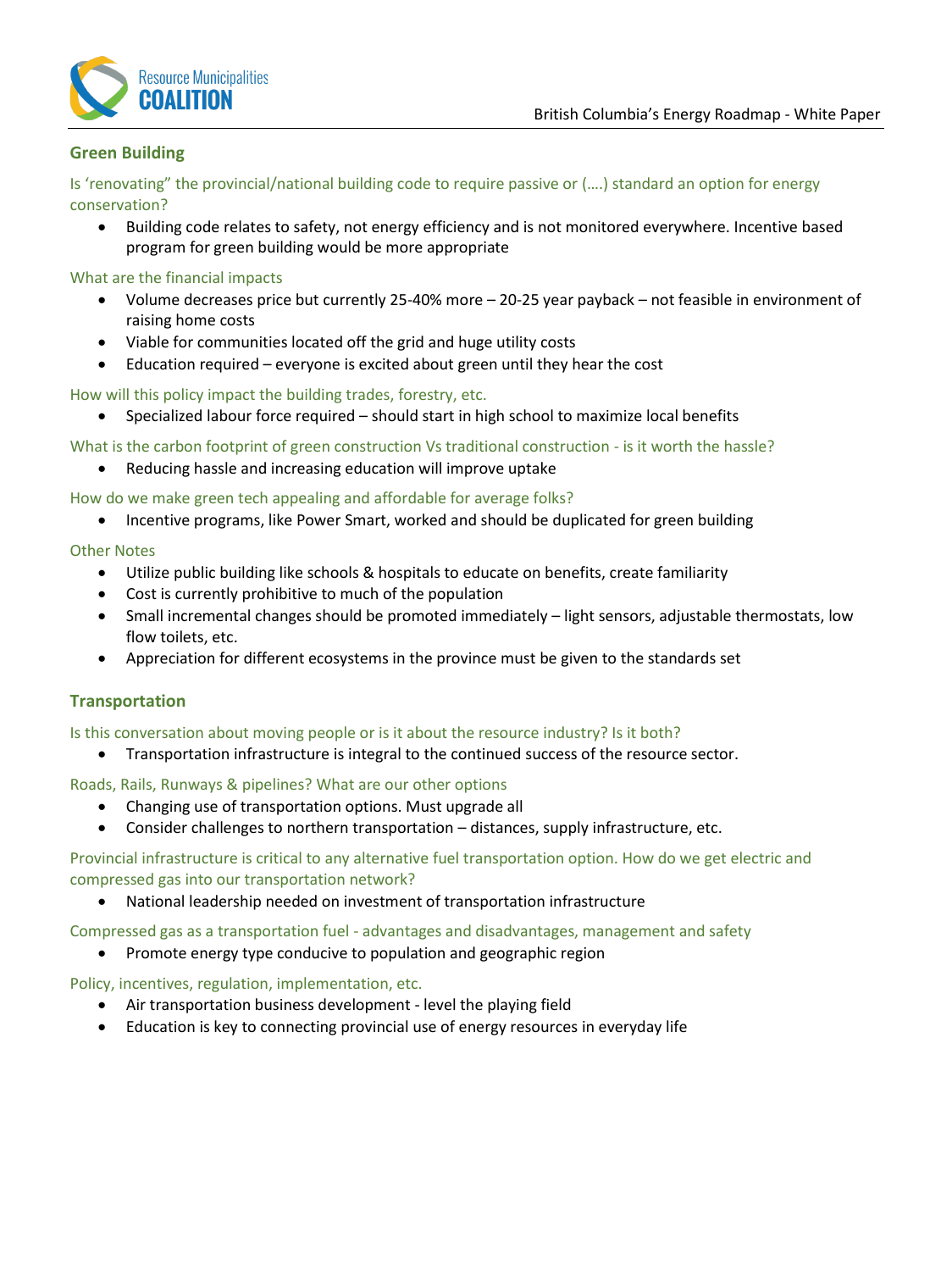

#### **Carbon Policy**

#### What do we want carbon policy to do?

- Incentivize change policy as incentive no penalty
- Realistic targets with carbon leakage addressed in the policy
- True accounting on the carbon ledger
- Clear, transparent measuring mechanism
- Education with transparency and easily understood parameters is essential

#### Is it local (provincial) or global. How do we connect global benefits with local goals?

- Global perspective is a must. Current math on calculation is not to any party's benefit
- Behaviours will not change by taxing those who do not have a voice

#### **Relationships with First Nations and Landowners**

Can we write policy around benefiting agreements? Or is it the prevue of the landowner or First Nation to negotiate individually?

- Capacity issues with communities to negotiate separately with proponents
- Policy won't solve the local needs for communities & landowners
- Policy around terms of engagement would be a benefit
- Policy should account for non-financial benefits

What is the appropriate way to engage stakeholders in resource development – community, First Nations, Land Owners, Citizens

- 'Early and often' engagement before planning process "we have an idea" vs "we have a plan"
- Ongoing throughout project
- Increased communication between groups
- Building relationships & trust is essential to

#### Present an innovative and creative solution (solutions not problems)

- Utilize engagement rating companies and hold industry accountable, like WCB rating
- Innovation not necessarily the need go back to basics of negotiations trust, respect, strong relationships, effectively listening

#### **Emerging Opportunities/ Adaption / Adoption of New Technology**

How can we create an environment where embracing emerging opportunities is acceptable and welcomed?

- Acknowledgement of successes and failures in the past as means to move forward
- Early education in schools to encourage innovative thinking
- Increased funding of innovation in province, specific to energy sector
- Transferable skill sets for employments
- Need for Roadmap to push industry to be more innovative

We know that new tech is often "bleeding edge" how can support innovation, at what cost, and how much risk are we prepared to take?

- Media / social media creates challenges for early publication of concepts
- Education about innovation early would increase uptake
- Industry is a problem solver and uses innovation to create solutions that benefit innovation goals and financial goals
- Royalties should be reinvested back into companies pushing the innovation boundaries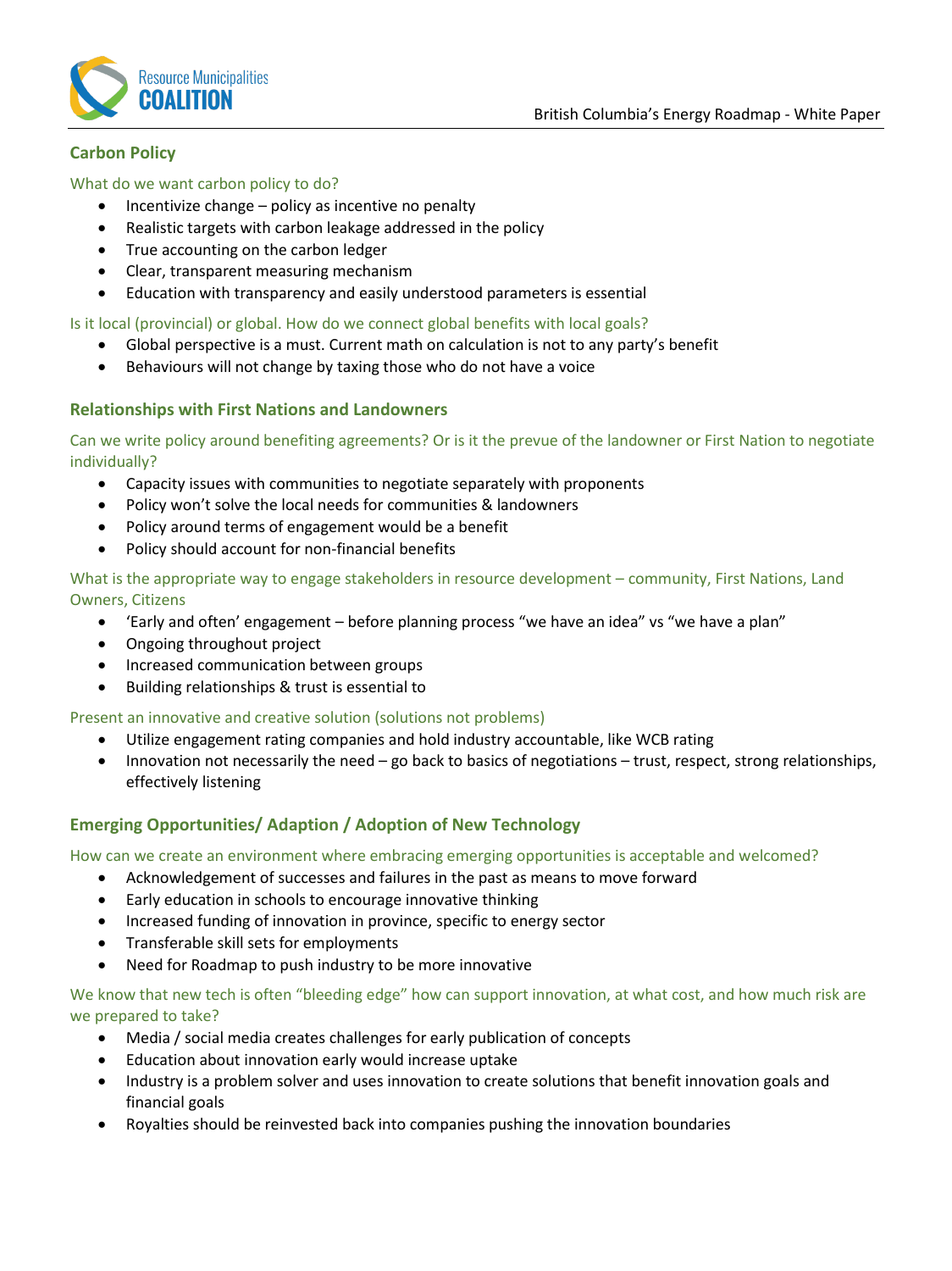

## <span id="page-29-0"></span>APPENDIX B – Developing British Columbia's Energy Roadmap Symposium Notes

## **World Café Notes | February 28th, 2018 | Fort St. John, BC**

## **A) Climate/Environmental/Social Responsibility**

- a. Should long range climate impacts and non "local" impacts be considered in this policy? How and why?
	- BC is diverse. We have had a successful oil & gas community for a long time.
	- Need to move forward and use what we have done previously.
	- What are the current climate impacts?
		- o Keep in mind Canada's impact on climate change is minimal compared to other regions.
	- Be realistic about impact. Meet goals from provincial and federal standpoint.
	- Need to understand the whole picture.
		- o How do we communicate as to getting some text recognizing our responsibility in the NE that we all have a part to play?
		- o How do we include some of that dialogue?
		- o What do we want to highlight?
		- o Specifically, oil and gas? Can be any industry.
	- Peace River used to freeze solid, does not anymore because of dams. Oil & gas industry impacts - not as noticeable.
	- As we develop a roadmap, do we want a section on climate change responsibility?
	- The impact of the dams is a regional layer opposed to a global layer.
	- If LNG happens, impacts will be multiplied. Needs to be a habitat restoration component.
	- We are using copious amounts of water in the oil and gas industry.
		- o Important that water is reused rather than fresh water.
		- o Social responsibility that we use water wisely.
		- o Recognize water is a resource and that we are not just addressing oil and gas challenges, but all industries.
	- In a number of watersheds, the nature of precipitation is changing over the last 20 years.
	- More rain in Sept-Oct traditionally was snow.
		- o Changing for communities because snow pack is different.
	- Is there a place in this plan to address climate change local, national, international? Yes goes back to our footprint
	- Need to restore water, landscape, etc. to be responsible.
	- In an energy plan, we could address other industries whether agriculture, forestry.
	- Trucking industry is involved in coalition there are other industries to be included in this conversation to build a real energy roadmap.
	- How do we want the topic of climate impacts to be worked into this from a local and provincial scale?
		- o Opportunity for education.
		- o Put in the good word.
		- o Educate the prime minister, we don't get enough kudos. BC regulations are very strict.
	- Effected in NE? No. We as a province, community are doing well. We don't make a large enough impact on the world in terms of consequences.
		- o Other parts of the world that are heavy polluters.
		- o BC sets good standards. If we don't build language into plans, how do we let people know that? That's where the education comes in. We share and teach.
	- How do we know what long range climate impacts are going to be locally? We don't. We are seeing a change in the Dawson Creek watershed. Amount of precipitation is the same year after year, but amount is changing. Coming as rain where in past it was snow. In spring, amount of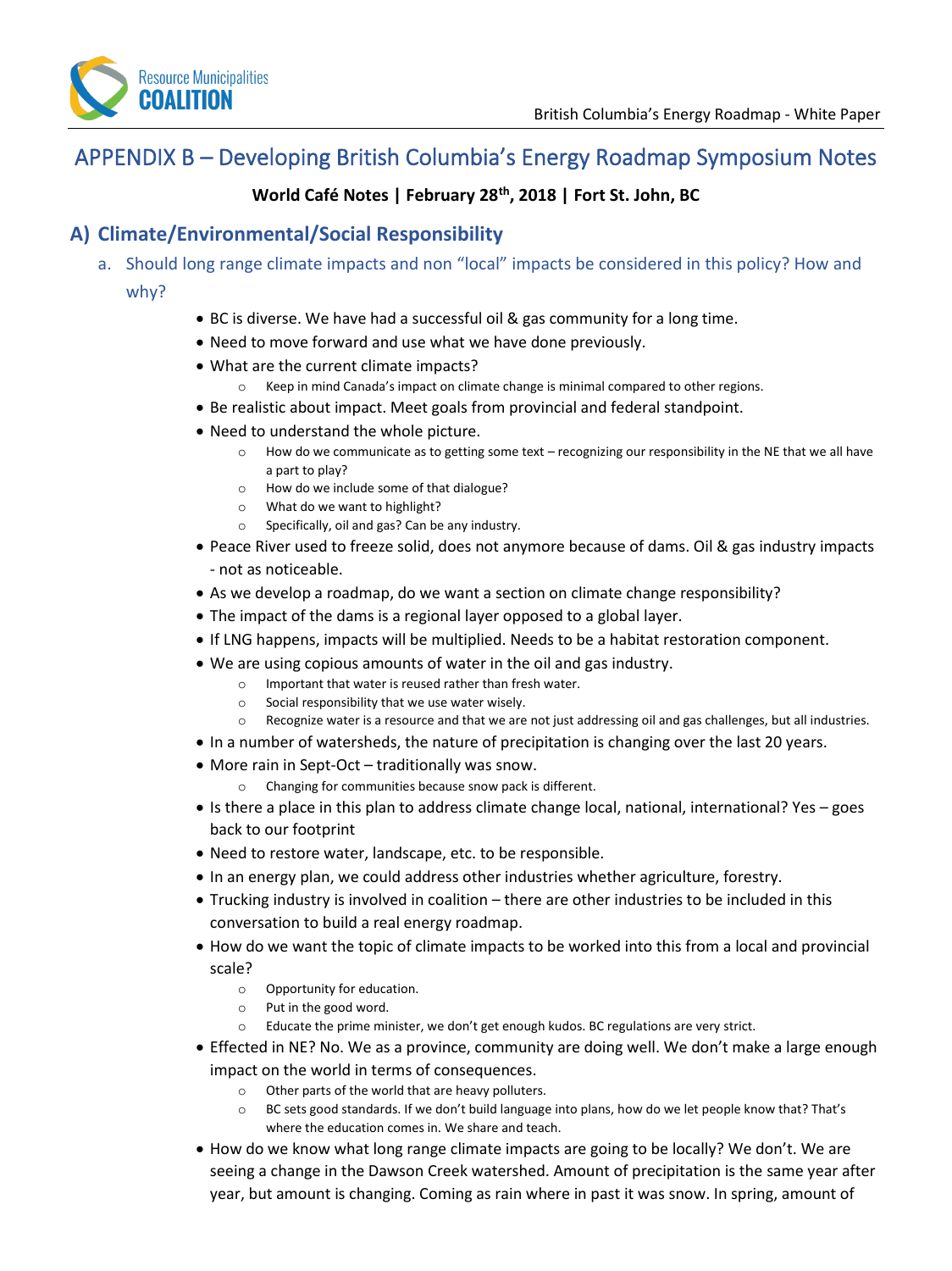

available water is less. Could be something different but is being attributed to climate change. Paid attention to for 2 decades.

- $\circ$  When we are thinking long range, we need measures in place for today to compare in the future.
- Yes, working under premise that will feed into provincial roadmap.
- Bigger scale than just local. Need to look at in collective.
- Plan that we are doing today which will feed into the bigger roadmap. Information collected today will feed into plan.
- If we don't do it, someone else will. How? Expert assistance on how impacts could be quantified both long range and non-local.
	- o Maybe we want to write something specific to us in our region.
	- o Should it include the impacts in China and Japan?
- b. How do we ensure that communities are left "better off" by resource development?
	- Has to be rules on how you operate, and industry isn't doing that. They can lobby to make sure that steps are made.
	- Get some level playing fields working. Important that industries invest in the communities properly to maintain services.
	- Be sure that there are opportunities to provide services and be competitive (people, manpower, access). Closer to equality with Alberta with change in labour laws.
	- Where is the role for communities in influencing this roadmap plan?
	- What is the region of communities? It's how you work in BC, need to use local and needs to be economically viable. Competition needs to be weighed in the other persons favour.
	- How would we measure what "better off" looks like? Equality and how do we ensure that everyone is benefitted?
	- Engage and make sure that all voices are represented. When we define what better off means, is it more money in your pockets or people off the streets?
	- More equality. Need to put back into the environment what we are taking out. When we are impacting the environment, we change the dynamics of the environment we live in.
	- We have responsibility to make sure the environment is left "better off". How will we know in a decade's time if we are "better off"? What measures do we need to put in place today? The last school to be built was NPSS. Now that Ma Murray is being built, new hospital, infrastructure in FSJ is becoming "better off".
	- Northern lights college nursing program…good measures that we are better off.
	- Track graduation rates and retention.
	- Good program with Northern Lights College drilling program. Health & Wellness we have decent facilities but not enough people to staff it. Need a way of fixing that.
	- Demographics. Seniors are moving back because facilities are getting better. See people moving back. Measure – can accommodate all age groups within the community – retain people.
	- Stability as a measure. Better understanding and cumulative impacts. If you are mitigating negative impacts, and maintaining, that could be "better off" but the benchmark can be improvement.
	- Need to learn how to carbon capture part of the way we can look at making our LNG greener. How do we communicate that?
	- Best communication was letter from Mayor Ackerman. It's all about our politicians explaining what we do here. If we send our oil and gas south, we lose a lose a lot of money.
	- All about making sure that resources here are capitalized by business here. Too often, we think about the NE as the area producing gas, the transmission, then goes across the Pacific, we need some responsibility in the NE for when it is unloaded and how it is used there.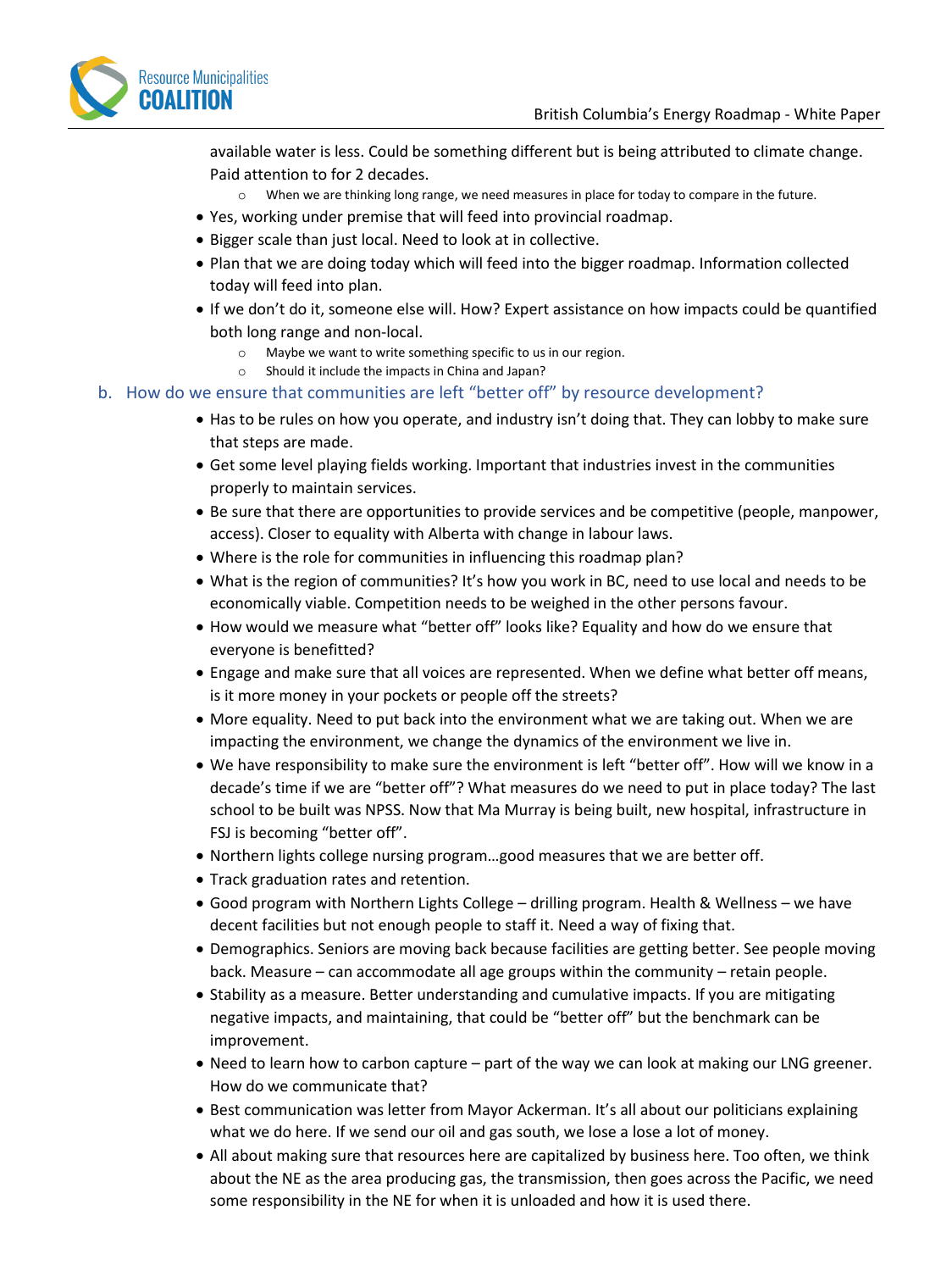

- Can't wash our hands of it just because it has left the region. It's our stamp.
- Set local content targets, social investment in community, volunteering in community.
- Policy to direct the companies that are operating to contribute back to communities.
- Would the shareholders have that responsibility? Would be nice to see other companies putting back same amount. Impact benefit agreements.
- Be a good neighbor.
- Resource towns (ie. Tumbler Ridge). Partnerships, agreement of a good neighbor.
- What does a community need? Who is going to maintain and take care of it? Sustainability piece.
- What does a community look like as better off? Donate to local charities and organizations. More money going into fund to deal with contaminated soil such as an "orphan well fund".
- How do we ensure communities are better off? Not just focusing on orphan wells.
- What else can we be doing as a measure? Reclamation processes (pipelines, mills, mining). Putting back to the way it was.
- Stay away from the boom and bust cycle. More infrastructure more schools, community centers, swimming pools, hospitals.
- Guaranteed employment secure jobs for a foreseeable time into the future. Attracting professionals.
- Don't want to live in a town that can't attract teachers, doctors, etc. Graduation rates, health, literacy.
- Measures for the community? Schools, healthy families, employment levels, social and environmental issues.
- How do we know we are better off in 10 years if we don't know where we are today?
	- o Infrastructure improvements.
	- o Collect high school graduation rates? GPAs?
	- o Trees planted in a community?
	- o Birth rates? Measure today and measure again in 10 years.
- What is defined as community? Northeast BC, all of BC? Who will be measured?
- Suicide rates can be measured, health care metrics, parks, hours worked, happiness index. How do we relate that back to resource development?
	- o Are the two related?
	- o Is it too hard to measure? Depends on individual that comes to the context.
	- o Ruins some families and helps others.
	- o How do you insure it?
- Need a strategic plan to ensure that people in these communities are better off.
- If nobody is using recreational facilities, need to do something about it.
- If people are retiring and staying, that's a good thing. Is it tied to resource development?
- Most resources that get developed, there is high productivity and higher wages, that can be equated with being "better off". If people choose to retire here and not leave, that can be a measure.
- Social functions and groups. Is it measurable and worth it to try? Is it possible?
- Overwhelming to track hundreds or thousands that move here to work on a pipeline project. Need statistics to provide to people operating here. Not only beneficial to ourselves.
- c. How can we balance the needs of citizens (local or provincial) and communities with overarching national/global climate demands?
	- Not for carbon tax, but everybody pays it. Committing globally and regionally.
	- As long as other provinces buy into it.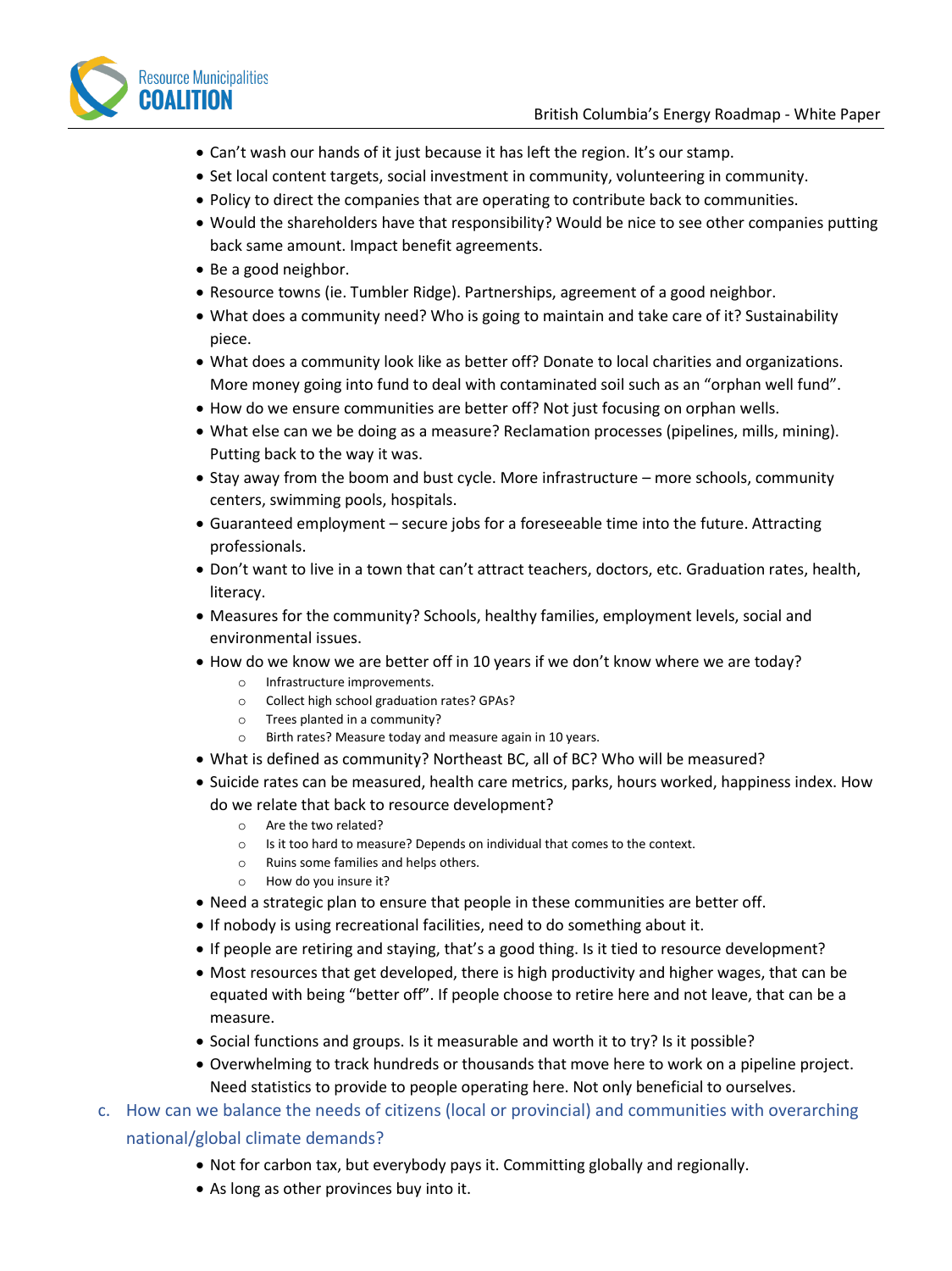

- What is an economic driver? What about seeing the consequences of paying that bill? It's being 100% reinvested.
- Do citizens fully understand challenges? If you are going to have carbon tax, you need to sell it.
- List the reasons why, explain where it is going.
- End of the day, our impact globally is not that big in comparison to others. BC is a good news story. Ton of resource development in this province.
- Need to share what we are doing right. How can resource development happen responsibly.
- Come to the NE. Share the story. Can't do much more to reduce. Sharing is the key piece.
- Are we all diplomats for our region? Yes. Knowledge base is here.
- Can we do both? Yes, we need to.
- LNG and understanding of technology needs to happen before we sell it somewhere else.
- How do you convince people to use it? Need to use it for ourselves. Then we are truly a leader.
- What are the needs of citizens regarding climate demands? Best case scenarios are not only meeting our targets. Global issue.
- If we can reduce global climate issues globally, that's a win. Can BC help other countries understand? Yes.
- Anyone we can learn from? There are areas that are further ahead of us that we can learn from. Norway, California, New York state, Germany, Scandinavian countries, Japan. We can still be learning. Stay ahead by learning from others.

#### d. How do we develop our resources and still protect the environment?

- Great opportunity to take mining industry, oil and gas industry and first nations and say this is what we are doing.
- Combine industries.
- Where is the role or responsibility of the shareholder? Is it purely financial investment or should they be making other investments that would recognize environmental responsibility?
- Mission, vision and values are great, but walk the walk. Social responsibility. Its all about education.
- We want to get resources out of the ground in a way that is economical and socially responsible. Better off working as a team.
- How would you define that group? Regionally or provincially. Different ways to look at it.
- What about the massive companies that can move resources around? As part of their business, they want to be socially responsible and extract things responsibly. That's how they get shareholder investment and permission to operate in certain regions.
- Is this a role of gov't? Got to have a mandate set by someone to encourage them to become a part of it. Smaller companies, focus on the departments that are making all the money.
- It's the middle to lower end that are looking for ways to save themselves, need someone to tap them on the shoulder.
- Combination of government and shareholder. What about the role/responsibility of the user? That contract that we have with Hydro, PNG, etc.? No competition in the north.
- Nothing wrong with sitting in on a meeting and voicing concern as a landowner. That's a really good voice.
- Why is the price of gas higher in FSJ? There is a social responsibility to stick up for ourselves.
- As Mayor Ackerman said, "It's not about the party you represent, it's about the constituents." Good point.
- High standards. Where do those standards come from?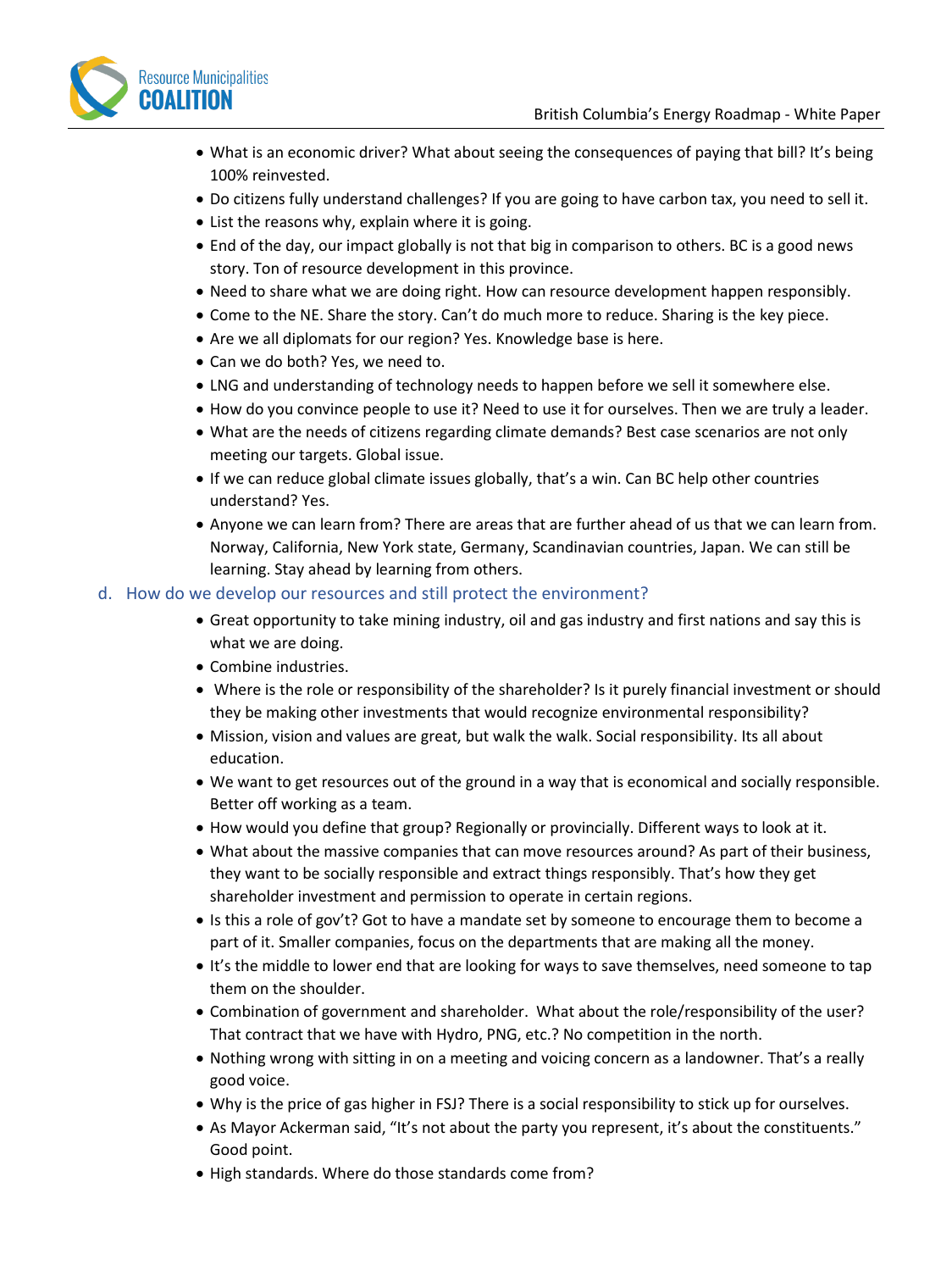

- Regulatory frameworks, federal legislation. Most companies go above and beyond in most cases.
- Pretty strict on clearcutting here. Need to leave so much. That the forestry side of it.
- Collaboration within resource industries operating in same region? Road use agreements, shared access. Hear different industry perspectives.
- Something that has fallen off the table. Used to have big groups, sit at same table and share ideas. Doesn't happen as often any more.
- Think there is more involvement in first nations consultations. One of the challenges is that it is easy to point when there is an issue within the region, when thinking of developing resources, we need to take a bigger picture look at what is happening in the region. Cumulative effect.
- When you live out of town and expect peace and quiet and aren't getting it, there is a type of pollution happening.
- Develop with standards. Look at different industry cultures i.e. Netherlands

#### e. What about the Urban Rural divide…can it be addressed in this context?

- There is a divide, how do we fix with the roadmap plan? Education, give them some facts. Education on what is safe about the pipelines.
- 60% of modern automobiles are made of plastic. Comes down to education. Communication.
- Regardless of industry, we are programmed to think of the negative than the positive.
- Gear it to everyone so that the positives are amplified.
- Is it really an urban rural divide or some other? Is it easy to blame people in the lower mainland or are they as uninformed as someone here? Its population density.
- Urban center is larger, so they are heard a lot faster. Two-sided story we have learned from them (i.e. recycling). On a per capita basis, we are paying our fair share of taxes. Not us and them. It is all about everybody.
- Could we build some education component or expectation into roadmap plan? That should be one of the measures, that an education needs to happen.
- Projects keep getting shut down. Word needs to get out about how the process actually works and what is involved.
- Kinder Morgan had nice commercials about being environmentally friendly, good movement. It explained that we are not building pipelines down the middle of the street or over it, but under.
- Biggest challenge is how we communicate (Twitter, Facebook, newspaper, radio). What venues are you choosing to communicate? What is the most effective way? Is it masses of ads, or communication?
- It doesn't need to be a course, but something built into the schools, one on one opportunity. Going to have other side of the story. Have to give pros and cons.
- Can't be biased. Depends on where the message is coming from.
- People are going to listen to someone that it doesn't benefit.
- Not urban/rural thing, all of us have the responsibility to become educated and go out and advocate.
- Should there be something that talks about urban rural divide? Is it real? Yes. 2/3 is rural and 1/3 is controlling it. All urban controlling.
- Yes, if going by vote population. Time needs to be spent talking about everyone as one entity.
- Can it be overcome? Need education piece. Move information to decision makers down south. Will take time.
- Conversations will be had over and over. Provide resources.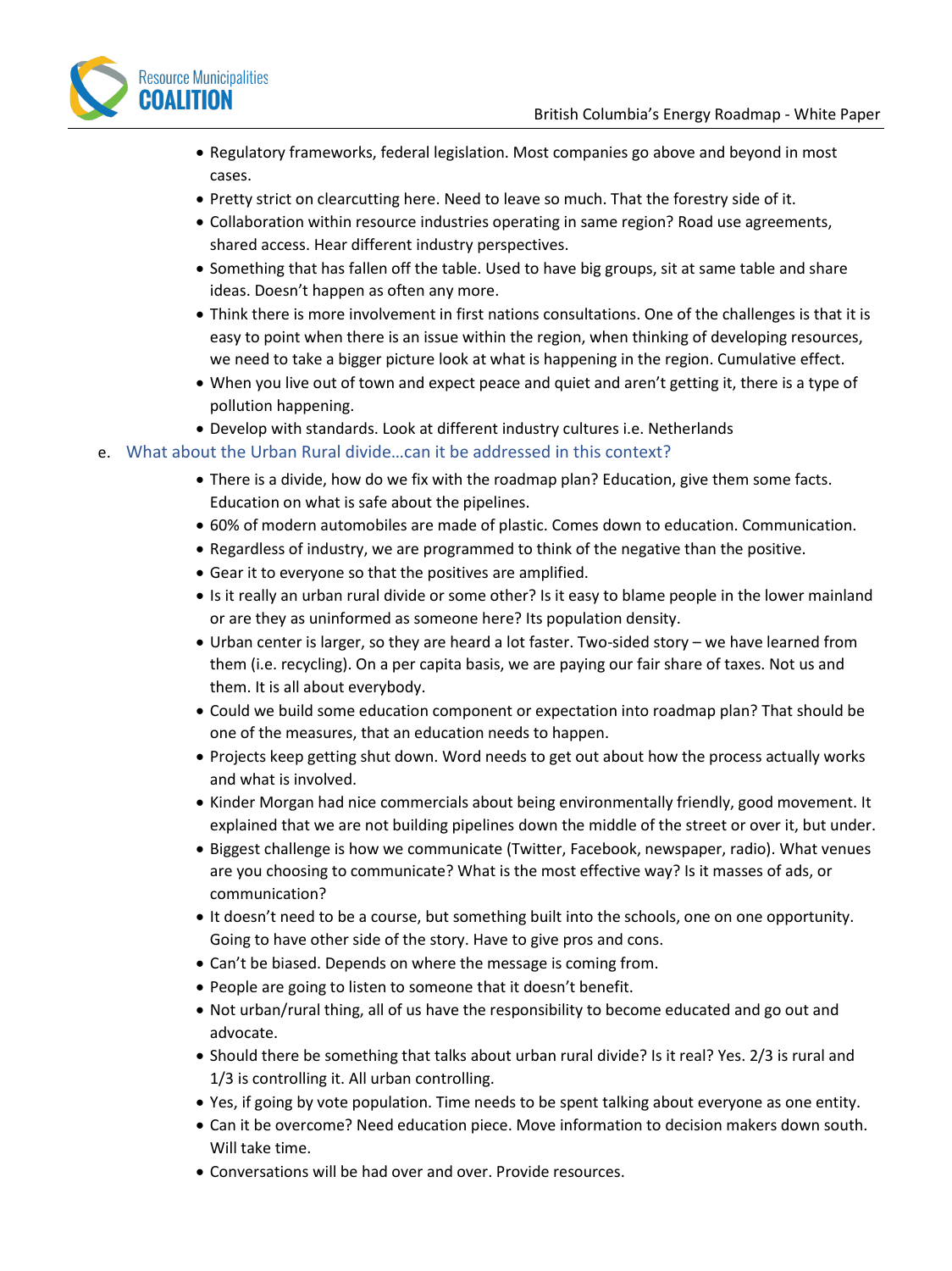

- Is there a line, is it a population base, is Kamloops urban? All relative. Based on where you live and how you are considering the communities around you.
- Is there something else out there that is dividing us? Lack of understanding. Might have something to do with communication.
- Maybe it's a numbers game. Is it about employment? Education?
- More jobs in Vancouver, or more jobs in Fort St. John, more schools in Vancouver, or more schools in Fort St. John? Not something where you can have one conversation about where resources come from, uses, etc.,
- Need to be consistent in messaging. Not necessarily an urban rural, something deeper.
- Is there a role we can play in educating people in the lower mainland? 100 different ways you can argue. Many factors. Not just urban rural. That creates divides.
- Is there a place for this topic within the broader roadmap plan? Yes.
- Whose responsibility to deliver information on environmental impacts? Can't be government or industry. Maybe NGO's, universities, etc. Information exists, but you need to figure out who will deliver the information.
- Rural areas make resources, urban areas use them. NE BC is largely rural. Difference is that NE BC vs mainland is a divide because of geography.
- If we are using language like urban rural, we need to know what that refers to. Need to be careful assuming there is a divide around environmental and social responsibility.
- How people go about being responsible is different. That is the divide. Break it down, everyone has the same values, but lifestyle has different draws and views on the environment.
- Who feels responsible and is willing to take action? Who is driving the conversation that will be written around these topics? Supply side and demand side. Rural is about supply, urban is about demand.
- Developing language around protecting the environment, is there really an urban rural divide.
- Urban areas do not understand the environmental footprint on the rural areas. In rural areas, there is so much land, it can be used in any ways. Densely populated areas would be where the divide lies. Defining component is around urban density.
- Highly populated areas might be concerned with the environment around them (i.e. recycling, not land use). Rural residents have a close connection to the land and chose to live here because they want to use the land. If you have a lot of space, you protect it and don't develop it.
- It's not clear how to properly define urban vs rural and therefore we cannot make assumptions that it will be one group or the other that will dictate policy.
- Problem with defining urban rural and associating a certain mindset isn't fair. Each individual can have different values. Not black and white. Don't want to go down that path and label people. Doesn't make good policy.
- f. Is it reasonable to develop policy that required (E) NGOS and lobbyists to publicly declare their funding sources?
	- Should come clean because there are certain activists out there, may be from China.
	- Maybe China says we want to have an LNG plant and think its important to come clean on it all. Positive and negative.
	- Don't believe we should be selling off resources. End product but not resources.
	- Policy and legislation saying where they get their money from is important.
	- Universities are starting to declare where funding is coming from because is affecting their research. What would we get out of this? Greater transparency, see where influence is coming from.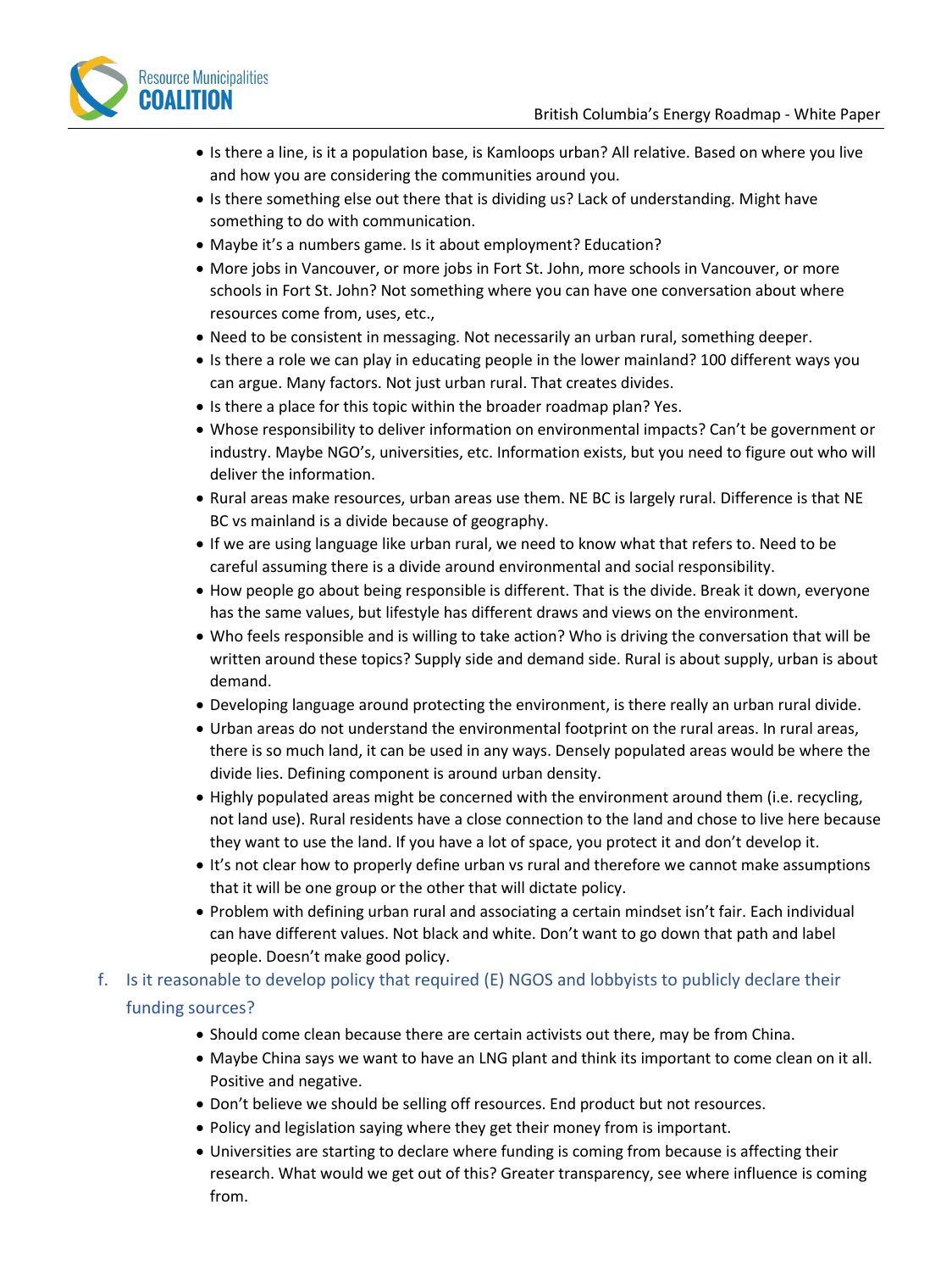

- Would you view an environmental group in a different way if you knew where funding was coming from? Yes. Would have some drawbacks.
- Might find people that don't want to donate because anonymity isn't there.
- Maybe groups that donate would be a conflict of interest.
- May attract people that have never donated before. Always a negative and a positive. What is more beneficial?
- By being transparent, there is nothing but positive. What would the negatives be?
- Might see that they are getting money from provincial/federal governments or through grantsin-aid.
- It might peel off things that people don't have the economic interest at heart of Canadians. Purely financial interest.
- What if an amazing roadmap plan was produced and we could get agencies on board? Would want to vet them, but sometimes things aren't what they seem. Challenge them.
- Goes back to old school of business. Before making final decision, you look at credibility. If that organization is receiving gov't grants are they signing off because they don't want to lose that. Provides clarity to everyone. Operational ethics.
- For the general public, they do not know and need to know where funding comes from.
- Companies are trying to geographically isolate Canada because they are funded from US organizations.
- Funded out of the states. There are agencies that are doing a good job, but there is a mix and Canadians need to be educated.
- Definitely should be public knowledge. Is that something government can do? Lobby to higher level of government. Can be written into governing legislation.
- Who is controlling climate change? Are we just a victim of consequence? A lot of misinformation out there.
- Where do we get that level of trust from? Who do we go to? Misinformation creates lack of trust.
- Who could take the lead and have credibility? Enough trust to present information and resources. Comes down to an employer that has the social license to operate on a global scale.
- We rely on huge companies to bring us that information. Social media is affecting everything.
- Before, more credibility in the news. No longer a single source.
- When doing major projects, we need the company doing project, chief of first nations, town council and mayor, needs to be a group effort to say that everyone has been asked and all bought in. Advocacy piece.
- It would make people feel good, but how is going to help.
- Public dialogue is public dialogue.
- If you stop American funding now, it might take away some of the protests.
- Public is concerned about pipelines, that's fair.
- Always going to have extremes no matter how you fund them. There are people opposed, people for and the people in the middle. Important to know intentions.
- People are feeling used in a political game between US and Canada. How they are received here is changed.
- When it comes to someone like Greenpeace, etc., they are who they are irrespective of their funding and most people's perspectives aren't going to change. Their views are very clear.
- Changes the way people think. Where does the public go for the information if they don't trust the government or industry?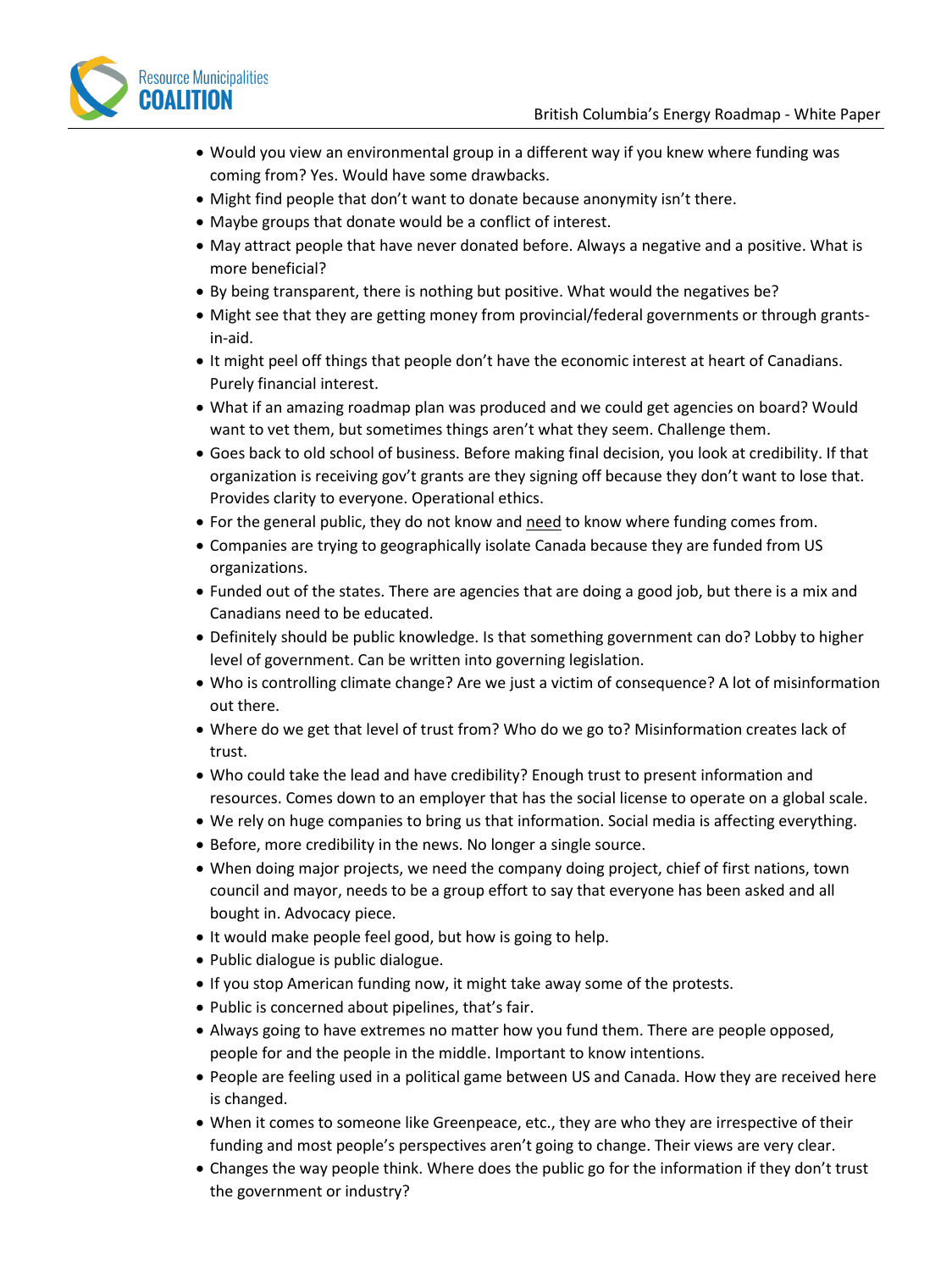

• Reasonable voices in between. That reasonable voice, does it matter who they are being funded by?

## **B) Electricity/Demand Side Management**

- a. Is pricing the issue?
	- Are we talking about electricity of industry?
	- Is our electricity too cheap?
	- For the consumer, industry? Either
	- Don't think too cheap living in the north less volume of people our resource supports the south, we shouldn't be paying as much
	- If demand side managed, belong as an initiative in the energy roadmap
	- Is pricing too low, or is the pricing the right of all British Columbians?
	- Too much sensitivity to price
	- Peak management? Not necessarily
	- Is price the issue, if energy is elastic then industry doesn't matter
	- Consumer use is inelastic for consumer

#### b. Conservation as a management tool - effective? Adequate? Efficient?

- Natural gas nothing stopping us dropping a generator, what is really the infrastructure,
- Is clean tech the solution to shave peak demand, or are we going to use pricing?
- If building new infrastructure, you're increasing carbon footprint
- High populated area using the power, every time you build something, all the input
- Necessity to our electricity and other natural gas, electricity in terms of heat, shorter days, need for lights, that's a factor, in our cost being higher, its compounded, no choice to shut the heat off, no options, need lights on
- Doesn't offset half the year, hours of daylight and cold are longer than half the year
- Need an assessment what the actual need vs. luxury?
- Investigation into what we
- Impact on families/ don't have the choices to use less
- Downplay your usage, do you need to run dishwasher, plug car in at peak times?
- Does peak demand have to be seasonal? Management?
- Cost of infrastructure delivery needs to be shared by all citizens and not penalized by rural
- peak demand is an option and should not be on the back of the consumer, managed so that it can be manager
- Kelowna peak times when hot; FSJ when it is cold
- intensity are not only factors, strength of the sun here and strength in California, solar is very viable, use it in the winter month and make in the summer months - Kelowna they would make it and use at same item

## c. Consumer decisions drive resource use...how can demand management be more appealing to the consumer? Should we try to embed that motivation in policy?

- What could be things we want to discuss energy roadmap then the question is demand side management? What about prices? Do we crank the price up? Or is it the right of all to have the cheapest price
- Wouldn't that also be determined by natural gas? If they follow through with their need in consumption increase?
- Does the midstream change the development of product?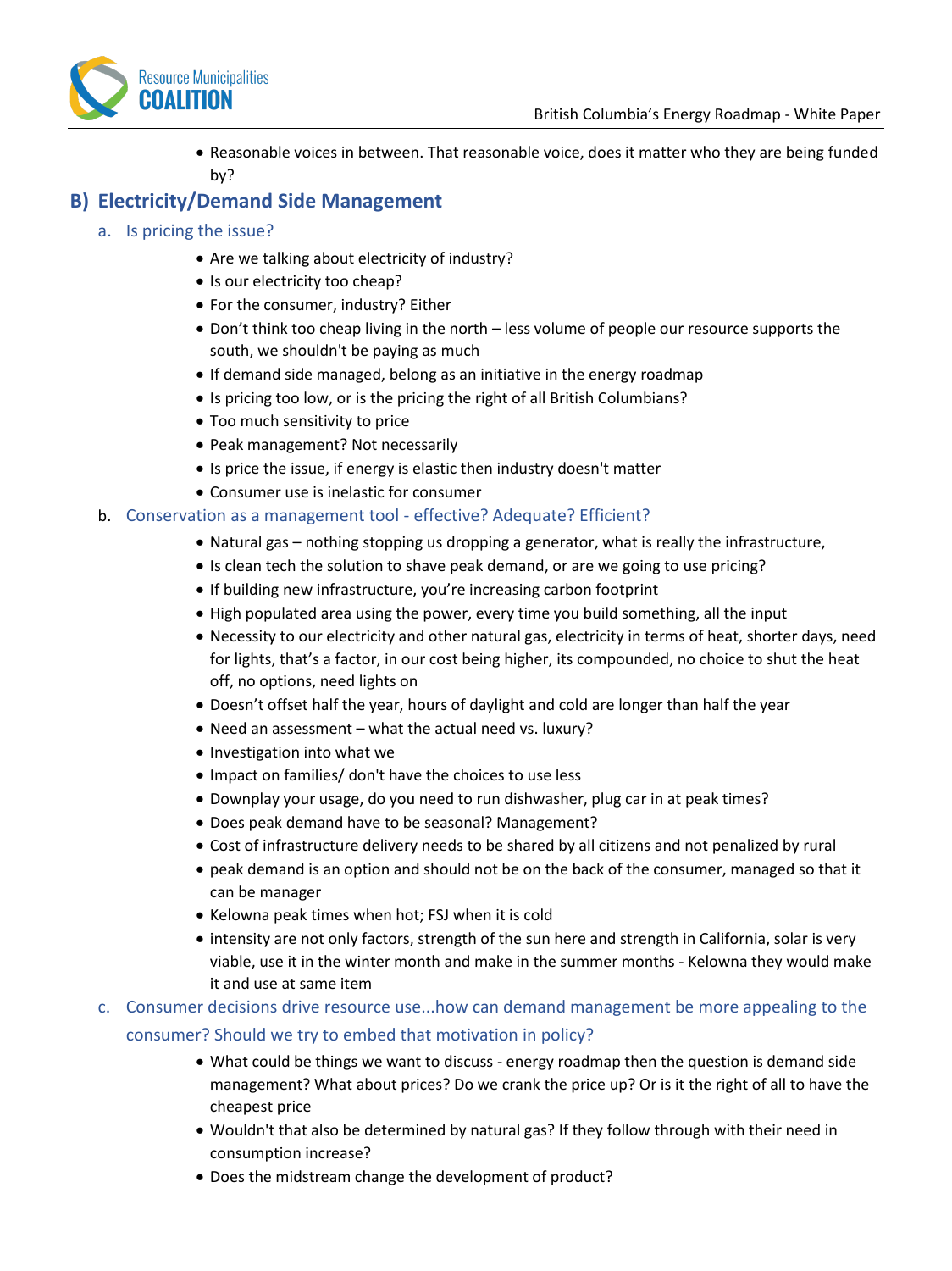

- Use pricing to manage peak demands, start to shave, can a community day we are going to image peak demands by an LNG generator?
- Watson Lake uses an LNG generator in their community makes sense, create their own?
- Problem in Fort Nelson generators upgrades, reliance and the instability
- How would you manage demand on the electric grid?
- One issue unsure of understand gas prices in my home rates get raised in the north costlier to supply in the area
	- o Is power the same? is it prorated, burden on the lower populate areas
- Don't know if the power costs are higher in lower populations than Vancouver?
- Idea of raising the cost of the entire province, raise by 40% in Fort St John and raise 1% in Vancouver
- Principal ie all citizen treated equally in term of infrastructure, longer pipe to your house, transmitting to Vancouver and back to Vancouver
- Distribute evenly, everybody shares the cost
- How is that our taxes are paying for the taxes on bridge
- All people living on islands want ferry service it's a choice, equal to a toll system
- Some choose to come in to play if you choose to live in an isolated area, management
- Choosing to live in a urban area, we should not subside the housing in Vancouver,
- Food in Inuvik, 20.00 gallon of milk, should we subside?
- We grow electricity in this area and we are being asked to subsidize
- Balance is out of sync
- Do we want demand management to be included, and if we do is pricing a tool, should demand side management be made more appealing do we imbed in policy and legislation? Do we allow communities to develop their own solutions?
- What are the prices that we need to be including in policy
- Should not be penalized for living in rural BC
- Should we as community shave that peak so not paying more?
- BC Hydro say on the conservation side how much more conservation is there? Technology in electrical motors is growing by leaps and bounds
- Take a drive 112 Ave, exterior houses, have exterior lights on 24/7
- Bottom line figure out if pricing tool to manager demand or our alternate sources, options for industry and community and opportunity
- If can, manage their grid demands because of hydro policy, Hydro won't let them put on the grid, why don't we have that policy in place
- d. does the Upstream/Midstream relationship in community impact development of product?

#### **C) Natural Gas**

- a. What is the true carbon footprint of our NG industry/the global NG industry? Can we define this in the roadmap?
	- We compare ourselves to AB we are more efficient in BC
	- As a resident, how harmful is fracking?
	- There is an economic benefit
	- Carbon 3 ways to use industry carbon:
		- $\circ$  1. Flaring only in emergency
		- o 2. Fugitive emissions valves
		- o 3. Burn natural gas to power facilities
	- Roadmap how far have we come in the past 5 years?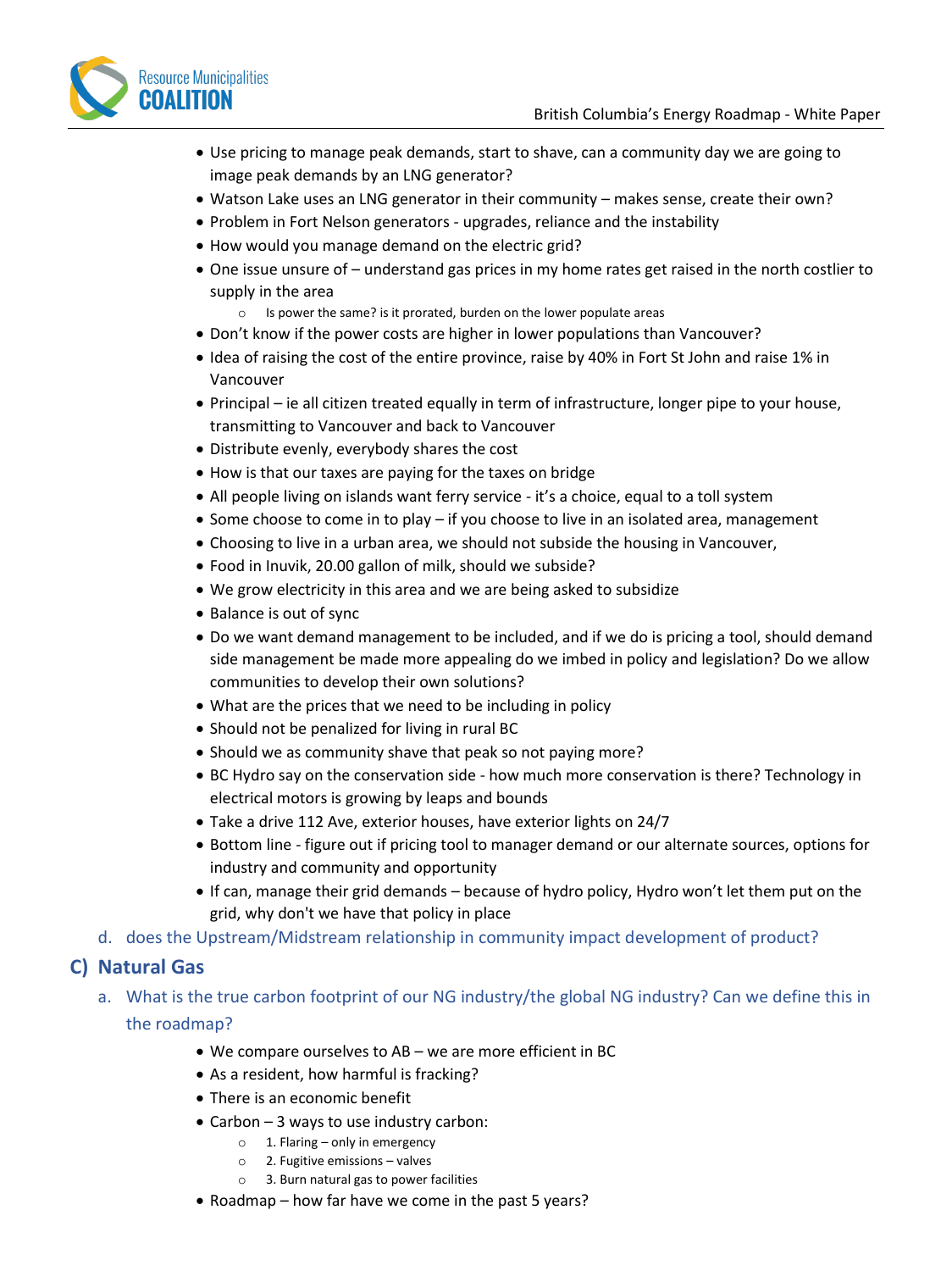

- Historical reputation has not been good
	- o Maybe an independent assessment?
	- o What is our regulatory system
	- o How do our strict regulations affect us?
- Carbon footprint Canada's impact globally what is our impact?
- We have our own footprint we need to decrease footprint in order to increase production.
	- o We do things well
	- o We do better in BC because we have world class regulations
	- o Our environmental requirements outweigh everywhere else
- Roadmap should be clean on our record and in proper context
- We need to measure, to look back on, see benefits
	- o Transparency and measurability
	- o BEOGC and government are starving for data
	- o We don't have standard methods
	- o Lots of testing for proof that we are maintaining standards
- We have a high standard that we need to promote that ex: Vancouver needs to realize we have high standards
- The struggle is we already have high standards, we can't lower them
- Put pressure on places with low standards
	- o Grandfather operations
	- o Huge global impact is the real effect
- We spend lots of \$ on educating people to understand, but people living elsewhere have no idea – that's where we need to understand
- We shouldn't be reducing standards, we should be working to improve
- Media can we use it more to properly inform lower mainland should be used as an educational opportunity, social media is tricky now
- Challenge for carbon footprint compared to world
	- o BC has most rigorous standard in the world
	- o We know our carbon footprint really well, others don't
	- o We report down to micro level of HGHC
	- o Generate #s and have them qualified by verifier
	- o Federal inventory isn't very good
- What do we do different in BC?
	- o We have new facilities/technology
	- o Hydro electric power
	- o BC Hydro produces 97% of electricity (mandate)
- Roadmap lower emission energy is our roadmap
- Carbon footprint plays roll in the analysis
- Benefit electrifying oil & gas
- Solar reduces footprint
- Principles BC wants to grow NG
- Roadmap should articulate #s to show how it compares globally with specific info
	- o Metrics and if they line up
	- o What does it measure globally?
	- o We need to sell how good BC is
- Look at what we've done in the past, what we are doing now, and what we plan to do in the future
- Use it as an educational tool
	- o Promote how well we extract our resources
	- o How it should be applied to other industries
	- o Factor in the renewables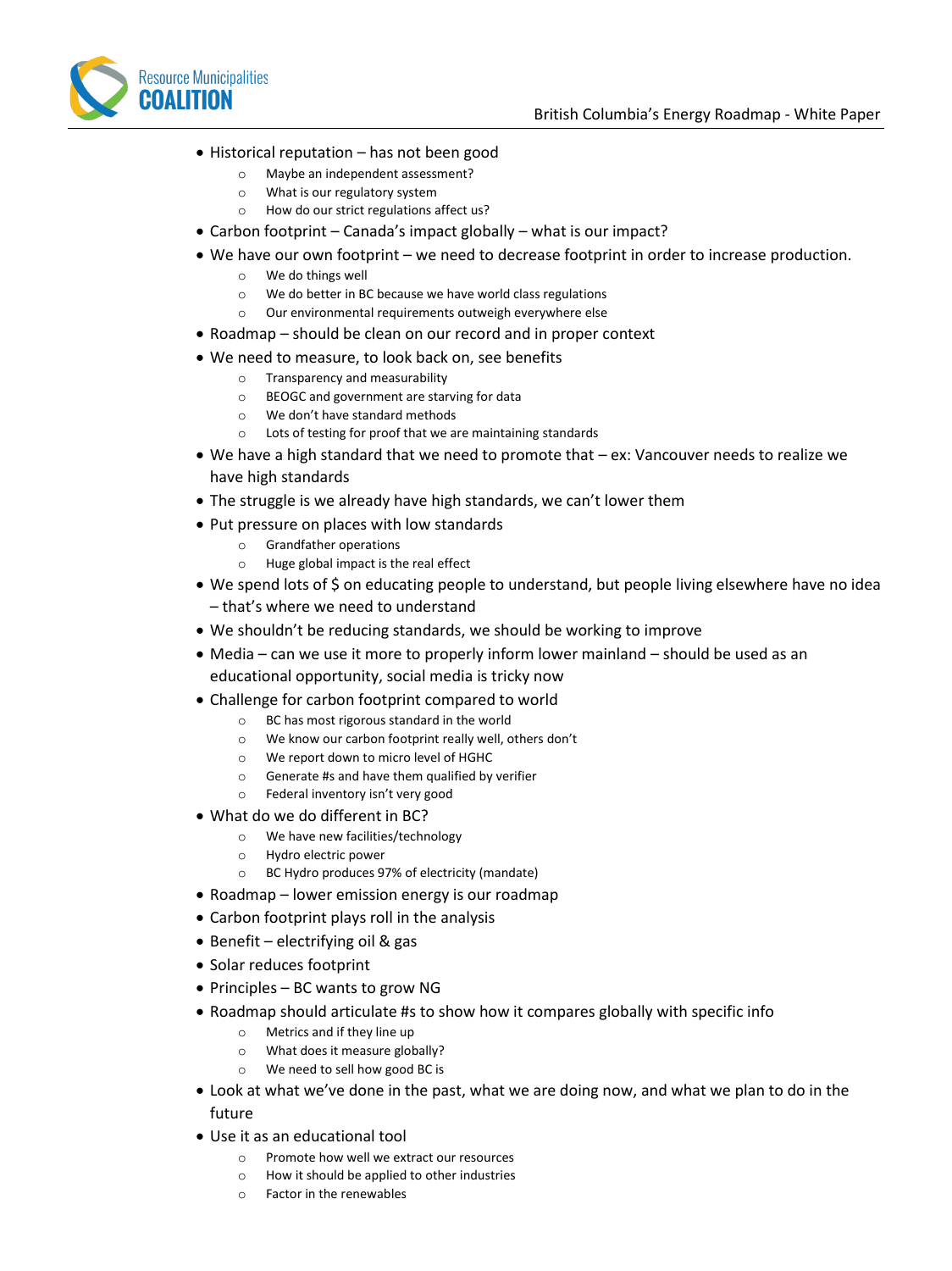

- We do better because we have stiffer regulations people don't know that
- Government needs to educate people more
- Needs to come from academia, government, industry
- Decisions made in Southern BC, resources in Northern BC
	- o Social media needs to be used let's have enough data and comparisons
		- Educate people from the start
		- Data is changing constantly
- Gas is not green
- 2 plants on Horn River Basin 400,000 cars on road
- We should have a way to capture those emissions  $-$  lots of CO<sub>2</sub> in there
- b. What will the NG industry offer as a replacement for other forms of energy?
	- 3 areas NG used as energy:
		- o 1. Electricity (coal, nuclear renewables)
		- o 2. Home heating and industry heating
		- o 3. Transportation
	- NG is a bridge and a cleaner form of energy
	- How can NG become solution?
		- o Driven by government, technology
			- o Needs to be demand and market
	- NG 40-50% less carbon emissions (than coal)
	- Roadmap needs to be truthful, scientifically accurate
		- o Everyone's input for validity/trust
		- o Message needs to get out
		- o Have visual impact in the roadmap like David's apple and banana example for people to understand better
	- Should government be promoting NG?
		- o Yes helping to provide incentives to help meet emissions
	- What is NG competing with?
		- o Coal
		- o High carbon fuels
		- o Electricity
	- Replacing transition fuels what is the benefit?
	- If we can cluster, we can add value
	- Not just looking at forms of energy
	- Electrification NG facilities to reduce carbon
		- o Convert to electric motors
	- Make process more efficient and more available
	- Streamline
	- What does NG compete with?
		- o Coal in Asian countries
		- o Dirty oil
		- o Smaller scale LNG for remote communities
		- o Solar? Wind power?
	- Roadmap needs to make these more transparent
	- Roadmap should look at trade offs
	- Pros and cons of each, needs to be a balance
	- Life cycle environmental comparison, social economic impacts of these choices o It can't just be about carbon footprint, we need to look at environment
	- What does NG compete with?
		- o Coal for fire power generation (60-65%)
		- o Nuclear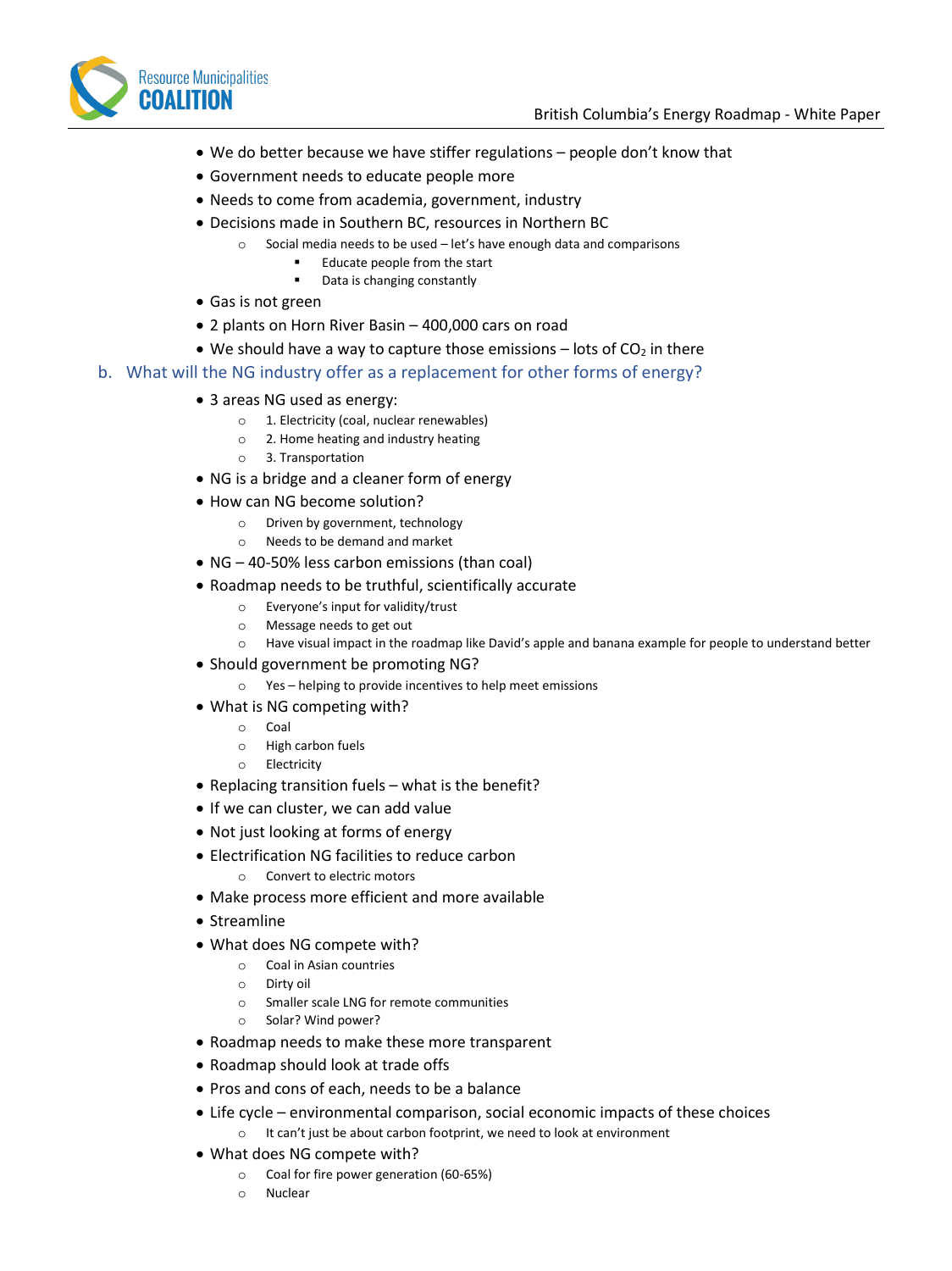

- o Balancing renewals
- o Oil furnaces
- o Diesel engines to natural gas
- o Mining sector
- Should we just look at environmental trade-offs?
	- o Driven by economy
- Air travel will there be a change in what they use?
- If there is no LNG, there's no domestic industry
- Can we educate Vancouver on NG? Yes!
	- o It will get adjusted with new mayor
	- o It may be a better time
- We should look at the cost of not getting LNG and what the impacts would be
- Net costs need to be included in roadmap and the province
- c. Should we be looking at our NG industry as a global change agent? Can we net our global impact against our domestic impact? (Paris commitments, etc.)
	- Yes to reduce emissions we don't take into account our exporting?
	- Yes we have to look at the net benefit in entire world to cut emissions in half we have to strategize
	- Paris doesn't take into account that we are a small producer on the world stage
	- We have to recognize what we contribute to the world
	- Needs to have the ability to measure correctly
	- Less of a functional industry matter, more of a legislation matter
	- Industry standards need to try to make improvements and move forward
	- Need to re-invest carbon tax back into industry it came from o Not put it all back into transportation
	- Government should be recognized by exporting resources
		- o We are benefiting the world
		- Along with price, we need technologies
	- Huge benefit if we reduce through conservation, we still need more just because of population growth
	- Good efforts in lower mainland doesn't compensate
	- Vehicles are made of plastic 1 billion to 2 billion vehicles soon need to be aware
	- Trudeau doesn't have our back on this
	- Province should use roadmap to inform federal government
	- Add our piece to the global piece for impact
		- o We don't really care where things come from
		- o Roadmap needs to consider it
		- o May be able to capture something complex
	- Supply and demand if we put things on the market there will be less room for other things
	- Take longer to recognize carbon trade offs
		- o Need to realize the benefits
	- Paris Agreement should not be a barrier
	- If we don't sell our products from here, somewhere else will which will cause job loss, unemployment
	- Yes, we are global
	- LNG lives and dies on global impact we need to look at carbon policies
	- BC are you happy with this # of deaths? How many could we save from breathing?
		- o Direct lives saved, and direct lives made for the better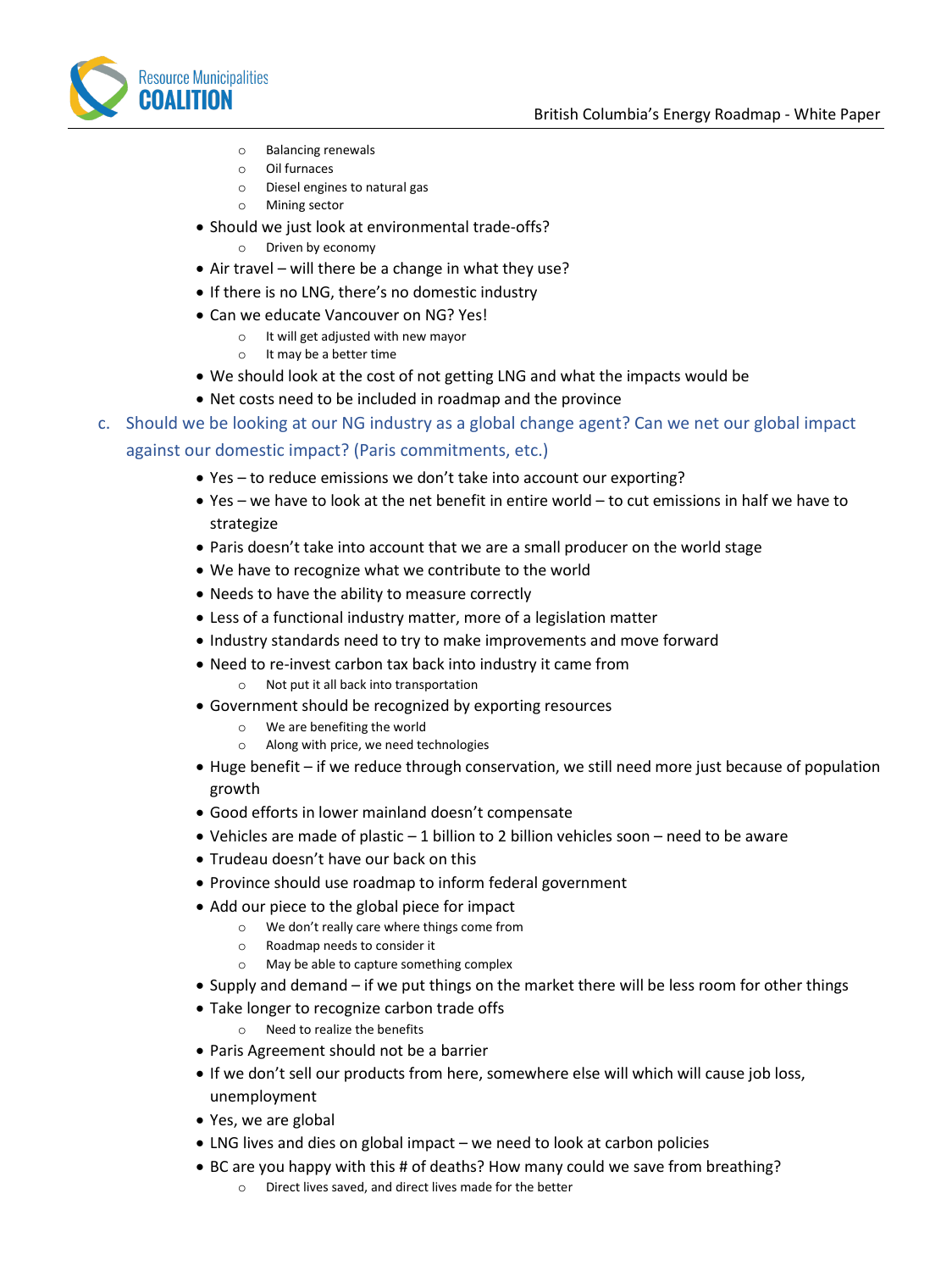

- Communication and education who decides what message is? Need to keep it consistent who drives message?
- PM should look at NG as industrial opportunity

#### d. Other notes

- Should roadmap be looking at NG as industrial product as well?
	- o Where resources are generated
	- o Need demand for NG
	- o Negative gas prices this fall
	- o We will become the US swing supplier
	- o We are in competition with the US
	- o We just have 2 refineries because people don't want them
- We shouldn't just use NG as furl, but building another industry (plastic, fertilizer, etc.) should be shipping to Edmonton, not Chicago

## **D) Renewables**

#### a. Viability? (short term, long term)

- What % of BC power is coming from renewables?
- Affordability needs to be considered
- Don't just focus on one area, diversify
- Make it private sector friendly
- Technology will continue to move forward, and viability will grow
- Consistent support from government is key
- View it as a long-term investment
- Very viable already using it
- Transition slowly until technology improves
	- o Each sector will transition at different rates
- Transporting renewables is challenging and problematic
- Goal: eventually get industry to carbon neutral/negative footprint
- Make small changes to bring renewables into industry
- Energy efficiency should always be part of the conversation
- Different renewables in different areas is best for success diversification
- Everything requires infrastructure
- Scale to be considered with viability some items better on a per house basis (solar), some better at large scale (wind/hydro)
- Geothermal (power) vs. geoexchange (heat) important to note the difference
- Green does not equal renewable (i.e. nuclear)
- BC is 93% renewable already
- BC Dams use same water 3 times very efficient
- Focus on new renewables, not ones that have already been perfected
- Viability inherent on location
- Need to be able to store in -40 weather
- Does renewable impact views/water/land?
- b. What is the cost, and will they be able to meet long term demand as a replacement for nonrenewables?
	- Standing offer program must be considered
	- What are the building costs? Need carbon to build renewables
	- Will they replace carbon?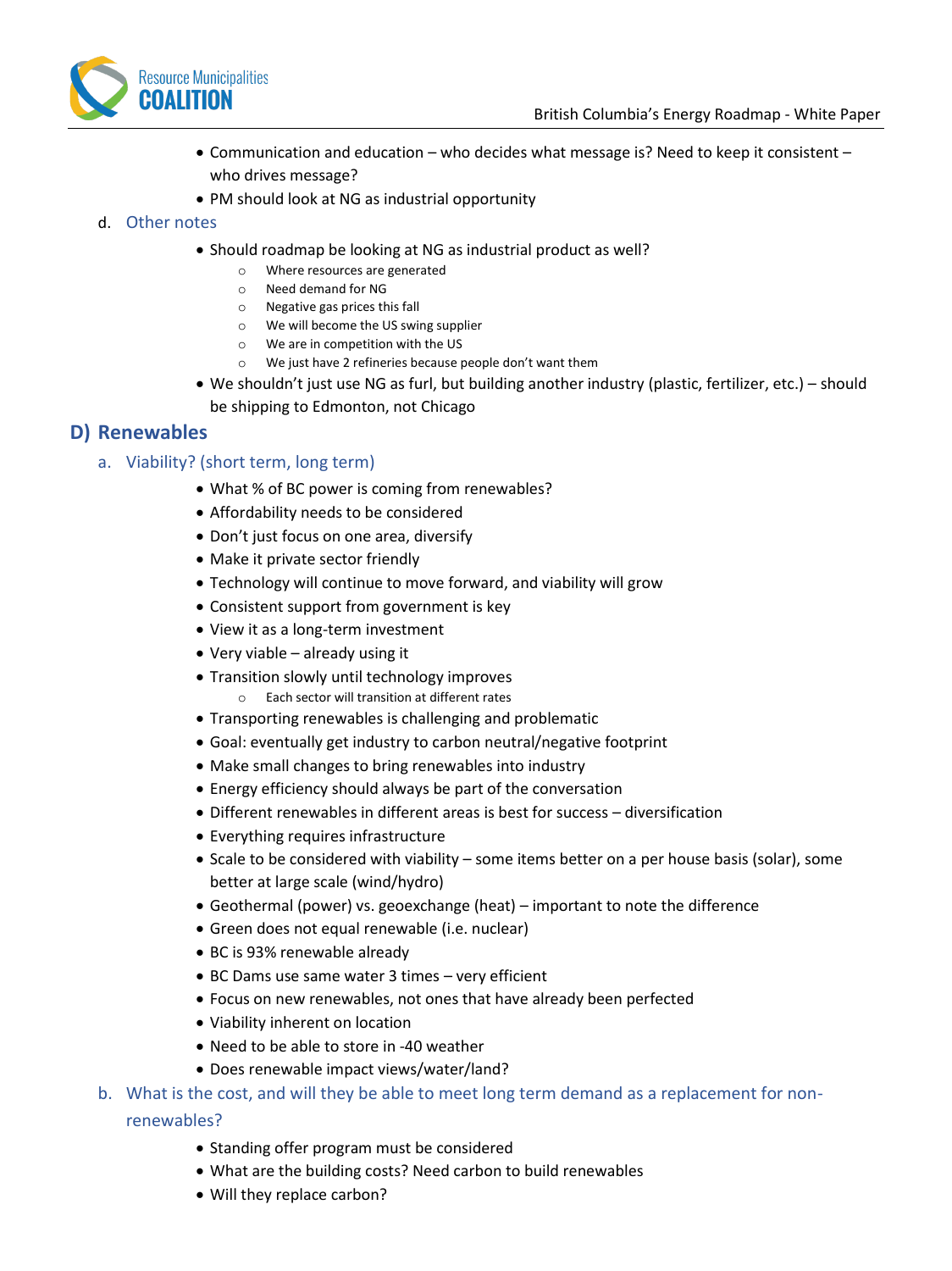

- o Maybe in 100 years, plan for the future, perfect renewables now
- $\circ$  Things will not progress without a push subsidies
- o Reduce reliance slowly
- o How much maintenance will be needed?
- $\circ$  Oil and gas needed for plastic production renewables can allow them to focus on that
- o May never 100% replace carbon-based sources
- o How can waste be reused as power?
- Will adding new renewables increase/decrease costs of power/heat?
- Renewables currently heavily subsidized
- What is the cost of renewable production for places not on hydro grid?
- Cost for production changes with location
- Geothermal upfront cost too risky for some
- Mining for battery cobalt/lithium creates large footprint for solar
- Should have economic reason to pursue renewables
- Need to have the infrastructure available for production, storage, transmission to be viable
- Is there a reason to have more power output in the province?
	- o Commercial vs. personal
- Cost/installation/billing etc. should be transparent and upfront

#### c. Should we view renewables as capacity and peak solutions?

- There will always be a need to back up power
- Few renewables are a 100% replacement for oil and gas
	- o Makes renewable costs decrease
- Needs to be cost effective and reliable heat for home needs to be consistent
- Need better power storage (fuel cells)
- Ability to handle electrical load?
- Transmission will always have % loss
- Need a balance of carbon and renewable
- d. Input regulations what is the footprint of the creation of renewables?
	- Make renewable items mandatory in building (roofing/glass tiles)
	- Social impact/acceptability needs to be considered as well as footprint i.e. nuclear energy
	- Infrastructure how do we transmit power, what kind of footprint will transport create?
	- How long will each infrastructure last? How is it removed/disposed?
	- Should renewables be required for new builds?
- e. Can we define the desired "role" of renewables in the policy, short and long term?
	- Who is responsible for pushing renewables forward?
		- o Federal/Province will regulate
	- Companies need to warranty biodiesel reason why people won't convert
- f. Other points
	- Types of renewables
		- o Wind money available for independent power producers
			- Gets up to 5x \$/kWh compared to others
			- Increase due to forest clearing
			- Hasn't progressed as far/fast as people expected due to cost?
		- $\circ$  Solar new tech, less direct sunlight needed, make building products (tiles, window film)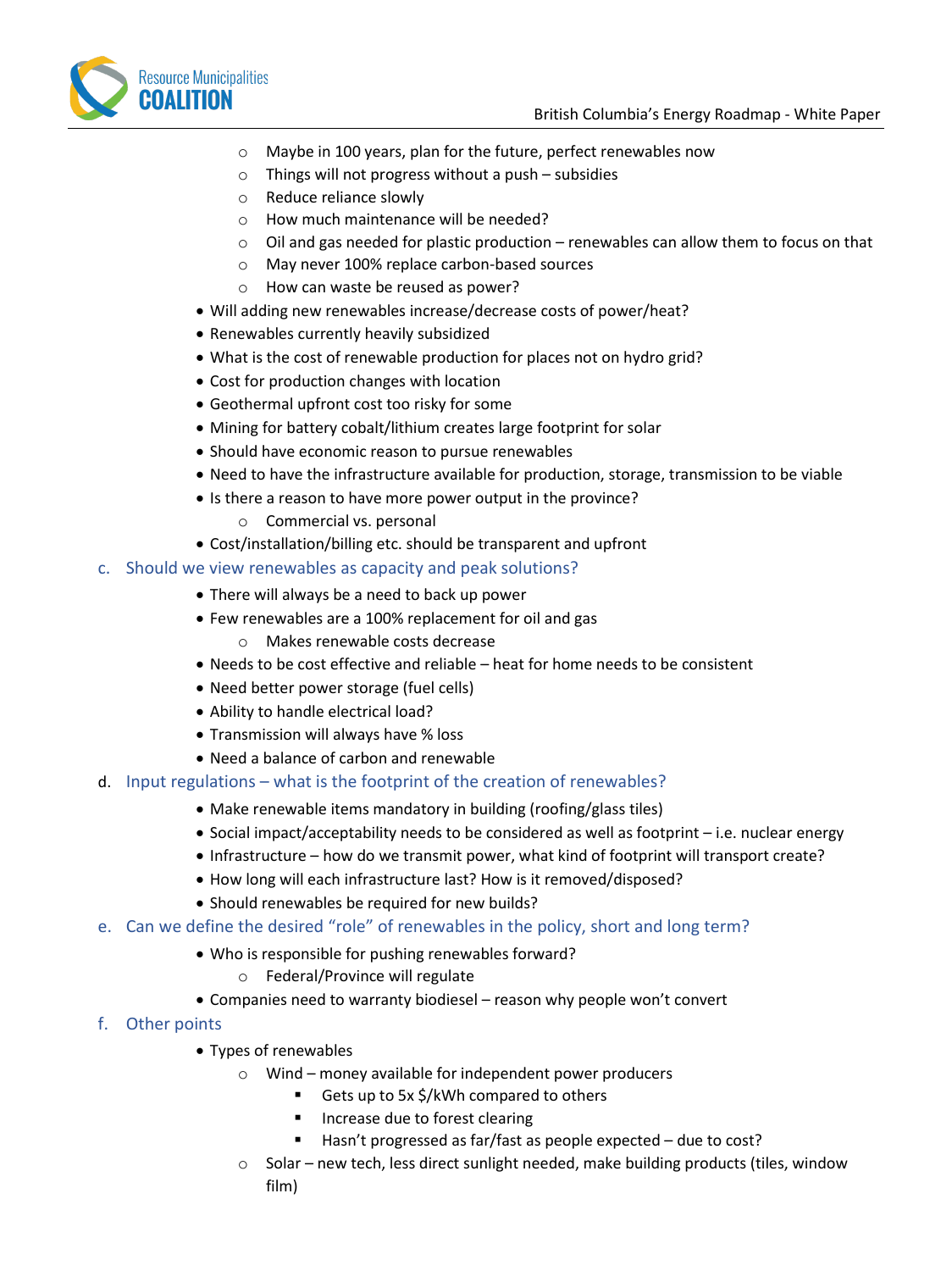

- Individuals will take over industry
- How long do panels last? How do you dispose of them?
- Tesla solar shingles 25-30% of your house
- $\circ$  Hydro cheap, need to build dams
- o Geothermal government needs to explore, expensive to consumer?
- o Tidal biggest investor is Encana, inline turbine
- o Biomass regrow trees
	- Beehive burners
	- Sawmill waste can be used somehow facilities should have to reuse waste
- o Biofuels (ethanol)
	- Using a lot of water to grow corn
	- Takes corn away from food industry creates another food waste problem
	- Impact on surrounding areas and animals
	- Canada has lots of space for farming bio items oil seeds (canola/rape seed)
	- ALR bio items, hemp products, wood fibre
- Need to diversify away from carbon-based, find balance with carbon on the way to becoming all renewable
	- $\circ$  Not everyone needs to use the same source, be smart about location/geography
- Transmission line to Whitehouse/Yukon
- Transmission carbon from a fuel to only building within it
- Visibility on source of renewables
	- o Where they come from
	- o How they are harvested
	- o How the public accesses them
	- o Education for the public
- Broadcast info and engagement with the public
- Make info readily available
- Educate neutrally offer education on all types equally
- Educate consumers to where their power/heat comes from start in schools
	- o Educational campaigns (tv/social media)
	- o Needs to be communicated by someone NOT industry or government
	- o Create a sense of responsibility for the environment
- Each renewable has a variety of ways of implementation
	- o Solar tiles vs film; wind farms vs wind mill on roof

## **E) ICE – Innovative Clean Energy Fund (for R&D)/Remaining Competitive**

- a. Should ICE (Innovative Clean Energy) Fund for R&D continue to be part of the overall regulatory picture? Why? (Advantages and disadvantages)
	- Yes should continue
	- Drawback: one more thing investors have to pay for, tax payers should pay into this
	- Yes remain motivated to be cleaner
	- How much power is given to ICE?
	- Need to be regulated, keep incentive to be clean but not taxing
	- Goal should be the end goal, not more funds (roadmap)
	- Take fund on how much cleaner a company proves to be levied less
		- o As a producer you are motivated
		- o Reward program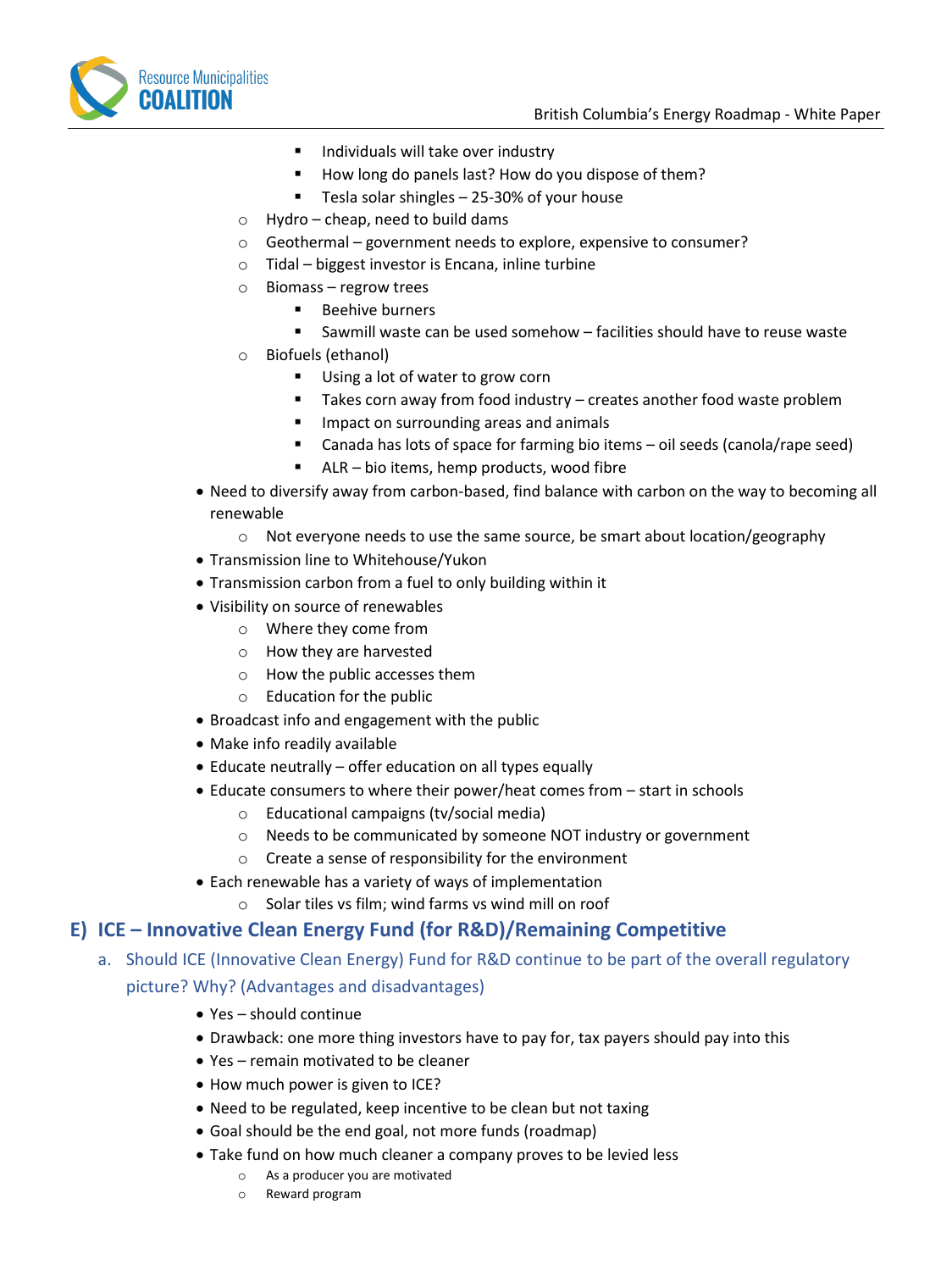

- With any fund, not a lot of transparency how it is spent, not sure if being done
- Who pays for it? The market will if its not government funded
- Need to invest
- Weird that not many people are aware of it even though it gained 97 million
- Yes continue needed for funding innovation

#### b. What is the alternative?

- Instead of levy tan run
- Carbon tax?
- Allocating some of money to North
- In line with moral jurisdictions
- In line with provincial priorities
- What are the projects? If its dispersed evenly throughout the province
- Funding for LNG for create a demand
- Reliance on fossil fuels will not go away
- What's better for society? In the short term it's not cost effective
- Need funding to reduce carbon footprint
- ICE can reduce it
- ICE used selling LNG, clean can be seen as a scale
- LNG fits on that scale
- Get cleaner as we get better, need efficiency
- Duplication of so many funds
- Tax incentive
- Direct funding to where its going
- It's hidden by the producers from ICE
- Need dedication to where funds go
- Opportunities for North to take on funding
- Real science and development
- Who owns the invent? Not federal
- Be more coordinated with other corporations to coordinate so no duplication and look into other places
- c. Technological advances ensure efficiency: how do we include provision for R&D investment in this policy. How will we measure success? How do we ensure that innovation continues for decades to come?
	- Passive house how much does it cost?
	- Are you getting best value and right prices?
	- Report on outcome and audit
	- Needs to be marketed properly
	- Increase awareness
	- Not easy to apply for ICE
	- Measuring decreases in pollution from each industry
	- Who is using it? Where the innovations extend
	- Who defines what clean energy is? LNG? Are they considered?
- d. Describe how post-secondary education can be leveraged.
	- Universities get funds to do research
	- Incentive based or help do research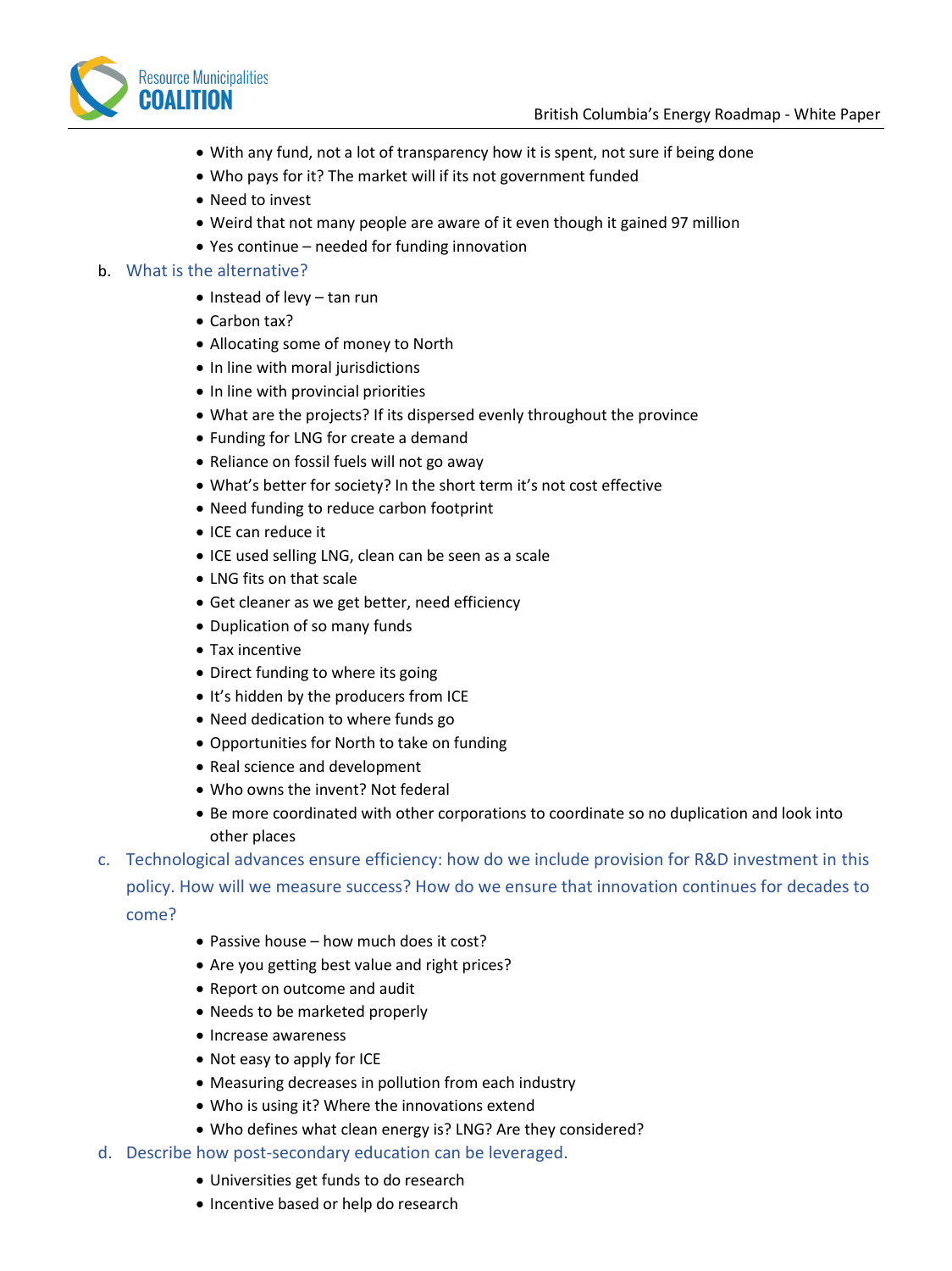

- More availability in the North for post-secondary instead of travelling all over
- Co-op to get practical knowledge in industry
- Ties into support industries as well
	- o Real world aspect in future
	- o Good to have people with lots of information on oil and gas spreading right education
- Not approachable, not open for conversation at universities
- Funds for post-secondary to look at goals from both ends of story
- Not just post secondary elementary, high school, municipal governments
- Ideas from young people to this
- Info on what ICE even is/does
- Tuition free program based on funds
- Municipalities receive funding if they do this
- ICE partner with UNBC for research
- In North, in order to pursue academic goals, they have to relocate
- Expand on post secondary in the North
- You understand what pool is now and what it could be in 10 years
- Level of certainty to ensure its changing
- Always comes down to cost effective
- More education for instructors, ideas should be factually based funding for that
- Not everyone is informed evenly, especially where you are located
- Many extremes at university (oil is bad)
- Directing education at universities for open conversation
- Educate young people but not brainwashing
- Funding to re-educate to work on new technology
- e. Describe how we can ensure an appropriate labour pool to meet demands and support continuous improvement.
	- First Nations and Immigrants
		- o Explore pools of people who are not normally asked for these jobs
		- o People of disabilities for employment
		- o How do we get them motivated and trained?
		- o Go after the underrepresented
		- o Boom and bust effects hugely, incentive program
		- o People into work/life balance, incentive for that to be flexible
		- o Keeps work force going
	- The market is who makes it available
	- Need to test with funding help

#### **F) Green Building**

- a. Is 'renovating' the provincial/national business code to require passive or (…) standard an option for energy conservation?
	- Is the role in the building code?
	- How to enforce building code in the district not monitored?
		- o Is where it should be, where is the balance?
	- Provincial government can give tax incentive to purchaser?
		- o Mostly through local government, not provincial
		- o Cost charge
	- Building code needs to change to get started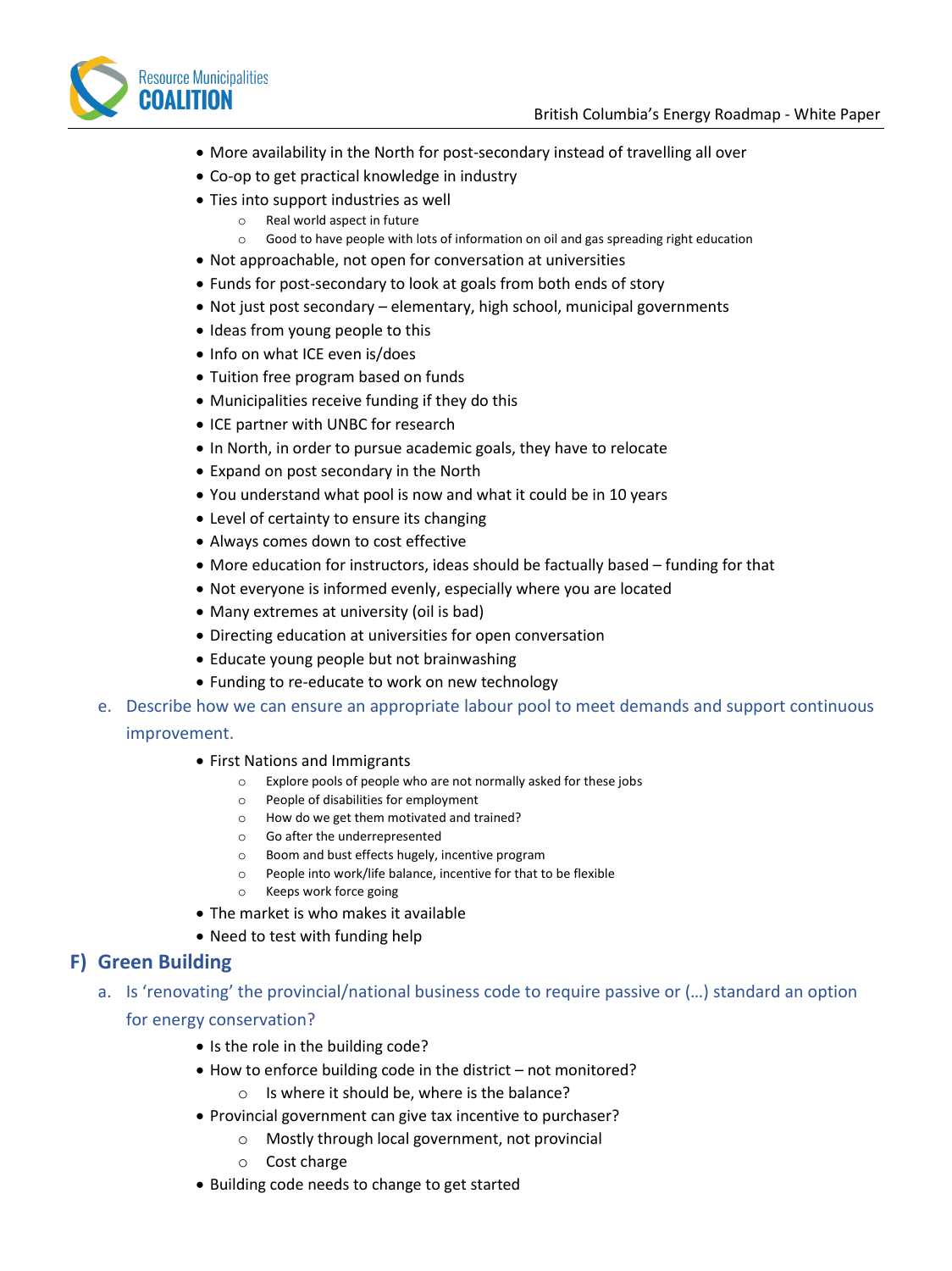



- o Increase the minimum standard contractors will be forced to meet the requirements
- o Cost effective codes to help (find balance)
- 5% of what normally would be/should be, but as natural evolution
	- o Example: India built roads of plastic
	- o Need more incentive to decrease footprint
	- o Need to include whole building, not just bits and pieces
- Building code becomes social experiment, should be about safety
- Who plays role in providing info to city/builders?
	- $\circ$  BC Hydro kind of doing it already
	- $\circ$  Can go public by pairing with tv shows (Holmes on Homes) so they are building with greener products – people see it and become more familiar
- City incentive programs can be done/has been done before
- Public buildings should be built greener
	- $\circ$  Margaret Ma Murray (new elementary school) is it green/energy efficient? (no one knew)
		- Not should have, would have been a good place to start/set an example
- Building codes are not easy to change
	- o All safety related
	- o Going to have to have inspectors trained to look for new issues
- Change codes to reflect issues of the day

#### b. What are the financial impacts?

- Passive houses are \$\$\$
- First Nations have Passive House because reserves have huge utilities costs
- Can use less costly interior to bring the cost down
- Passive house makes sense as you don't have to pay utilities in the long run
- Cost is the biggest issue \$\$\$ in the long run, much better
- How much more would it cost?
	- o 25-40% more
	- $\circ$  \$500,000 \$700,000
	- o Need volume to become cheaper people doing it/using it
- \$89 for 2 months for electricity in FSJ (2012 build)
	- o Energy is cheap right now in FSJ
		- o Macro concept
			- Build city in a different way to save energy
			- Share walls with other buildings
			- Build city around walking distances and buses
- FSJ is already expensive, need to help bring people to want to live here
	- o Northern living allowance
	- o Lead them slowly
- Valuable globally
- Locally look within city
- LED lightbulbs (\$\$\$) vs. normal incandescent (\$)
- 'Cost attractive' change home to help
- $\bullet$  2,000 ft<sup>2</sup> in BC payback (FSJ)
	- o 20-25 year payback
	- $\circ$  Issue: this is a transient town (people live for 5 years and move)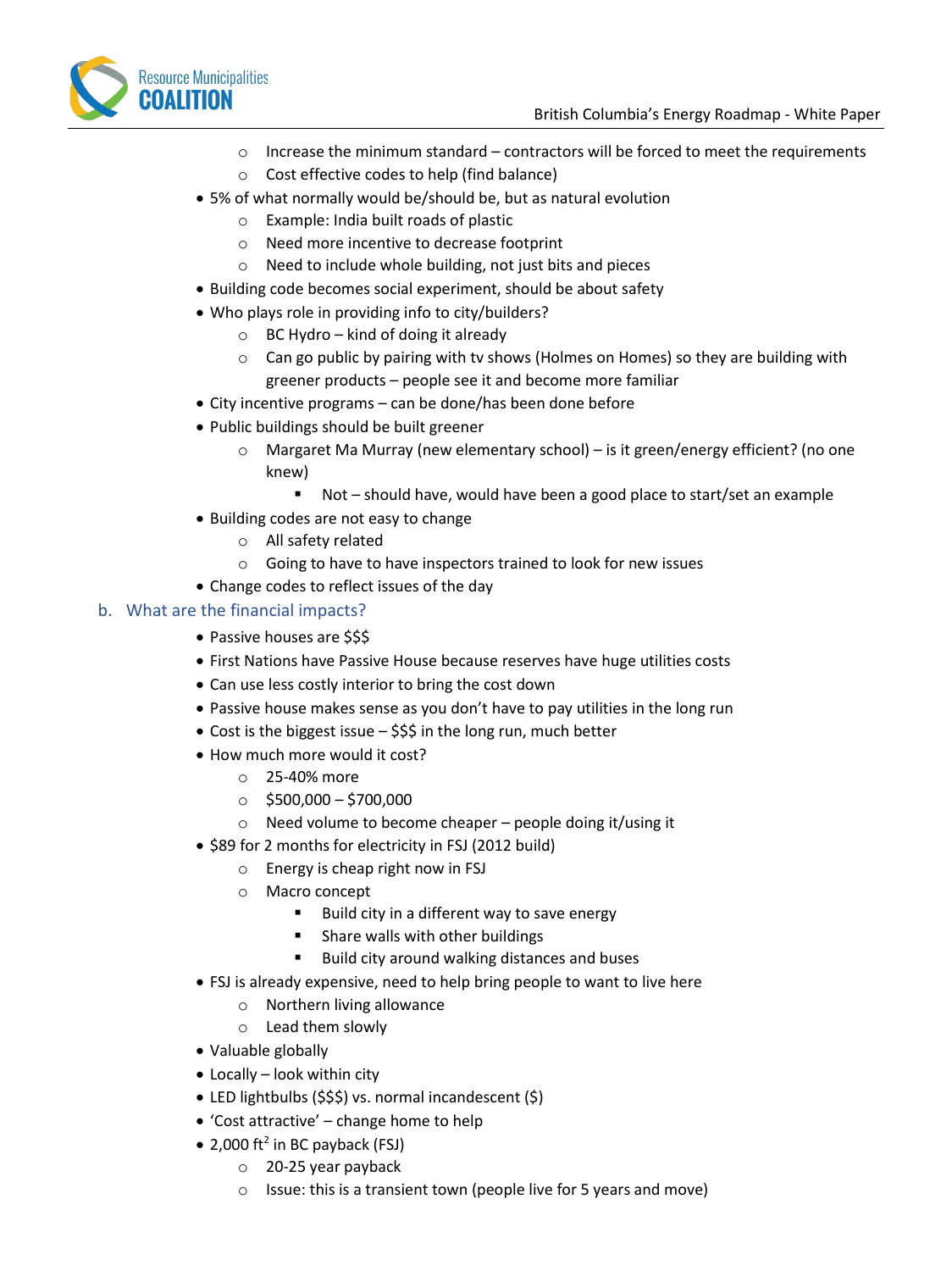

- o Resell issue: not everyone wants a passive house minimal market
- What is the difference in cost between passive and non-passive house?
	- $_0$  1,200 ft<sup>2</sup>
	- o 20-30 year payback
	- $\circ$  FSJ cost of living already low public excited about green until they see price tag
- c. How will this policy impact the building trades, forestry, etc.?
	- Specialized labour force
		- $\circ$  Might not be local money not going back into the city
		- o New construction only
			- Existing buildings are grandfathered in can't change building or lose grandfather status
			- Building quality decreases  $-$  can't charge a lot to rent building unless expensive improvements are made
		- o Green building products are higher quality but expensive
	- Have skilled trades people
		- o Start in trade schools/high school
	- Forestry industry benefits because making thicker walls means buying more wood
- d. What is the carbon footprint of green construction vs. traditional construction? Is it worth the

#### hassle?

- Is it a necessity to become more energy efficient?
- Customer have choices and needs to be pushed towards greener materials
- Two obvious benefits
	- o Natural
	- o Economic benefits
- BC already pretty low electricity by design
- Rural communities are more inclined because they run on diesel or gas (expensive)
- BC needs to get really good at green builds so that it will be more applicable we're not there yet
	- o Too expensive to start making a code out of it
- What is the cost to build vs. renovate?
	- o Build is equal (minimally more) to building a standard house
	- o Renovating is more expensive
	- o Doing it right the first time
	- $\circ$  Need to communicate message that building green isn't that much more than just building a regular house
- Makes people feel better about their house "you are helping"
- Is worth it, we need to reduce the hassle to make it more appealing
- New way of doing business not a hassle
- Over 16% of homes every month have issues meeting utility costs can bring that down with passive homes
- Other countries are much further ahead than Canada building greener and more effectively
- Triple pane window good and can see profit (selling feature)
- e. How do we make green tech appealing and affordable for average folks?
	- Need incentive to get people to use it
	- 10 years ago power smart programs to encourage people
	- Needs incentives/tax breaks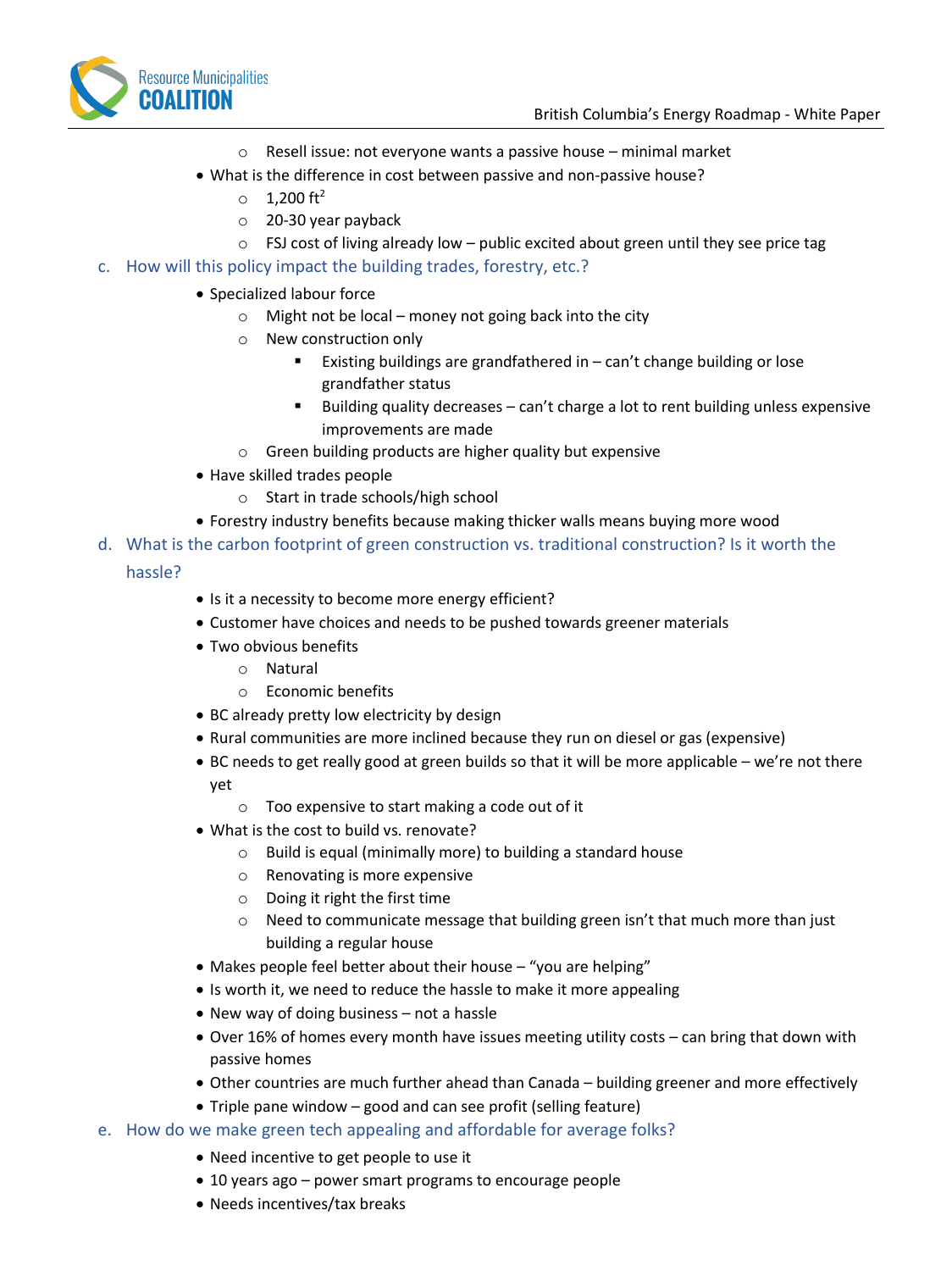

- o Not all materials are going to be local
- If it's affordable, it's appealing
	- o Balance it when opportunity arises
	- o Cost matters but not as much as you think
	- o Windows are like computers get outdated fast

#### f. Other points

- Decrease utilities
- Self-gen is solar
- Way to 'enforce' greener practices to build
	- o Transport house
	- o New builds or retrofits
	- o Want to see enforcement come from Province, not cities
- Figure out the 'normal', build 'pros' upon it
- How minimized are passive houses?
	- $\circ$  10% of a single-family dwelling
	- o Heated by people inside of it
	- o Simple design
		- How windows are faced
		- Use building techniques to optimize it
- Training needs to occur to help build/install
- LEAD standard must be government funded
- Green transportation
	- o Creating new infrastructure that is green/'natural gas'
	- o Health benefits for greener elder complex has clean air being used to help
- Better filtration?
	- o Air comes from outside
	- $\circ$  Goes through least polluted areas first and then goes through kitchen last because it has most "pollution"
- Build green for everything not just buildings, transportation, etc.
- Greener in Vancouver which is already so high can't increase cost of living or people will get mad
- We're not at the level of enforcing and creating new minimum standards for building can start focusing on it in schools so that it starts to become familiar
- Northwest Territories has a good project now rural area with access to wood fibre
- Geothermal is green AND cost effective
- Be cautious about making public build green not overly available in Canada
	- $\circ$  BC Government needs to build green to set example, use state of the art technology
- How to sell green idea to public?
	- o Communicate the advantages lack of understanding for general public
	- o Don't have to build certified passive house little changes here and there
- Combined heat/power
	- o All over Europe
	- o One in Calgary sells energy back to grid, has been profitable (incentive)
- Lack of producers (pellets for stoves heat)
	- o Wouldn't take a lot of effort to start generating a business
	- o Hard to find, costs more as there is little competition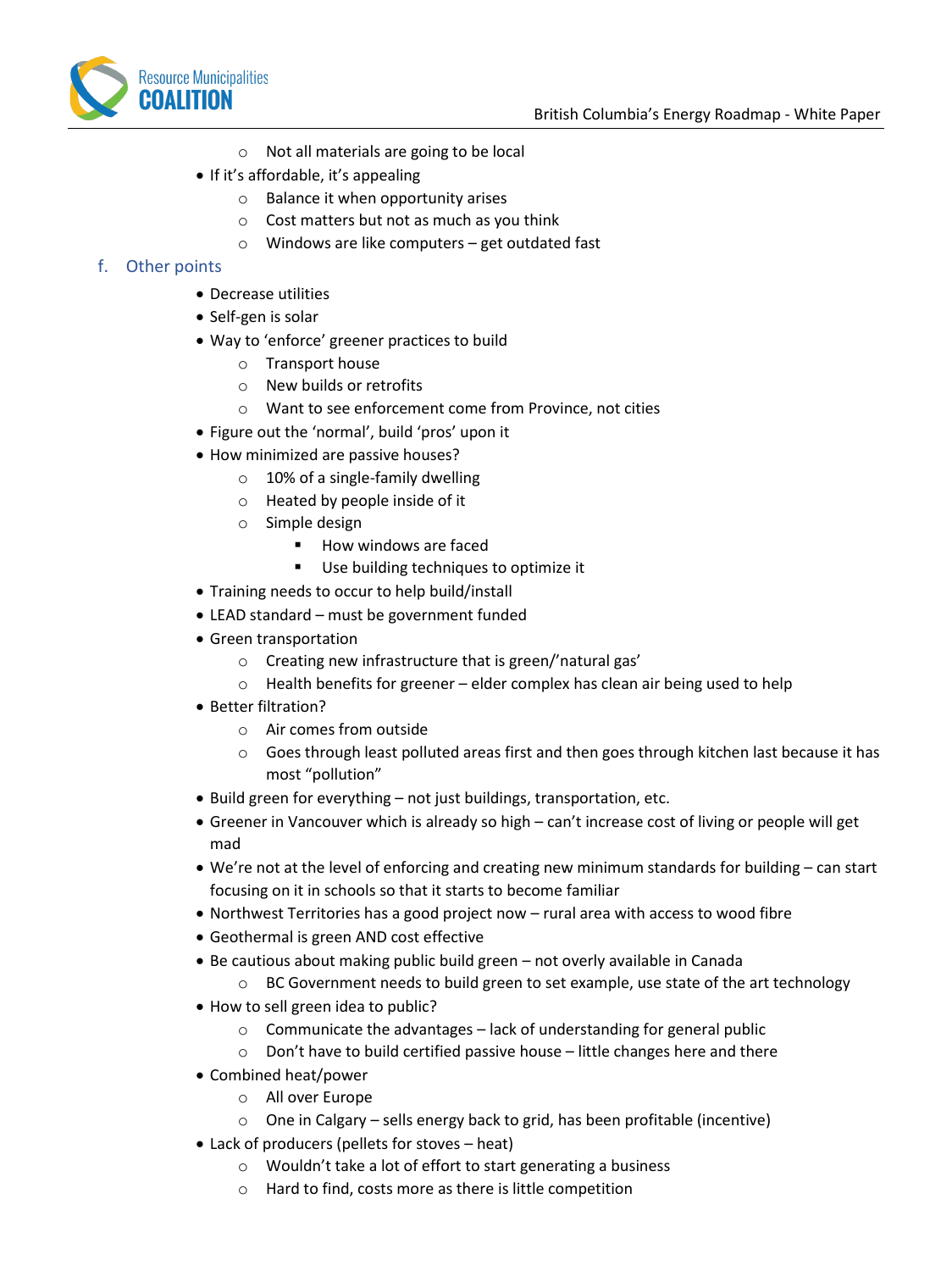

- Carbon tax as incentive give back to becoming greener
- Sensors on lights turn off when no one is around start small, build up
- Furnaces timer to turn off/lower when out of the house
- Incentive programs too complicated right now
- Prices drop as product becomes more readily available (i.e. LED lights)
- Should be focusing on an industrial level rather than a house industrial has a much bigger impact
- Support for renewable resources in construction
- Diverse ecosystems in BC will affect the standards
	- o i.e. 'Don't run your car for more than 2 min' doesn't work up in the north
- Have a conversation on the energy roadmap good start
- Standards moving towards performance base
- Get a plaque for green building not worth the \$50,000+ to create it
- Low flow toilets got \$50 to change toilet, lots of people did it

#### **G) Transportation**

- a. Is this conversation about moving people and things or is it about the resource industry? Is it both?
	- Training seen as an obstacle on moving the resources
	- Transportation market trucks/diesel fuels etc. utilizing both to benefit the country/community
	- Workforce being moved get our bridge (Taylor) up to speed and scales are needing work
	- Mile 54 scales are a wreck fix fist before we can get infrastructure in place before we can transport anything
	- Cost effective ships/west coast here; need to improve infrastructure first
	- 1975 bridge west causing issues
	- People need to be near the industry to support government (provincial and federal) infrastructure
	- Improve highways safety energy only was are long, no short values around, arteries need to be clear
	- Value added: chemical clusters AB (south of Calgary)
	- Services using byproducts of itself

#### b. Roads, rails, runways vs. pipelines? What are the other options?

- Trucks/parcels highway is so busy and full (2014/2015)
- Commute has changed busses and provide camp less vehicles on roads
- Highway travel and infrastructure is a risk
	- o Getting people to site
- Improving infrastructure and utility corridors are to be increased if we need the movement
- Gas plants in past used same pipelines would need to upgrade to support the increased demand
- Infrastructure is there but would need to be updated
- Climate/travel/living in the north is so different mindset is different, driving is absolutely essential
- Educate the public transportation by air in 1 day can't be done: WestJet/Air Canada, etc.
- Upgrading corridors: truck/rig moving/service operations in the north "can't find anyone that cam move cattle into truck"
- Pipelines allow them or are we going to sit back and allow follow through of government stand
- Chicken/egg situation: ports need to be LNG; boat owners won't LNG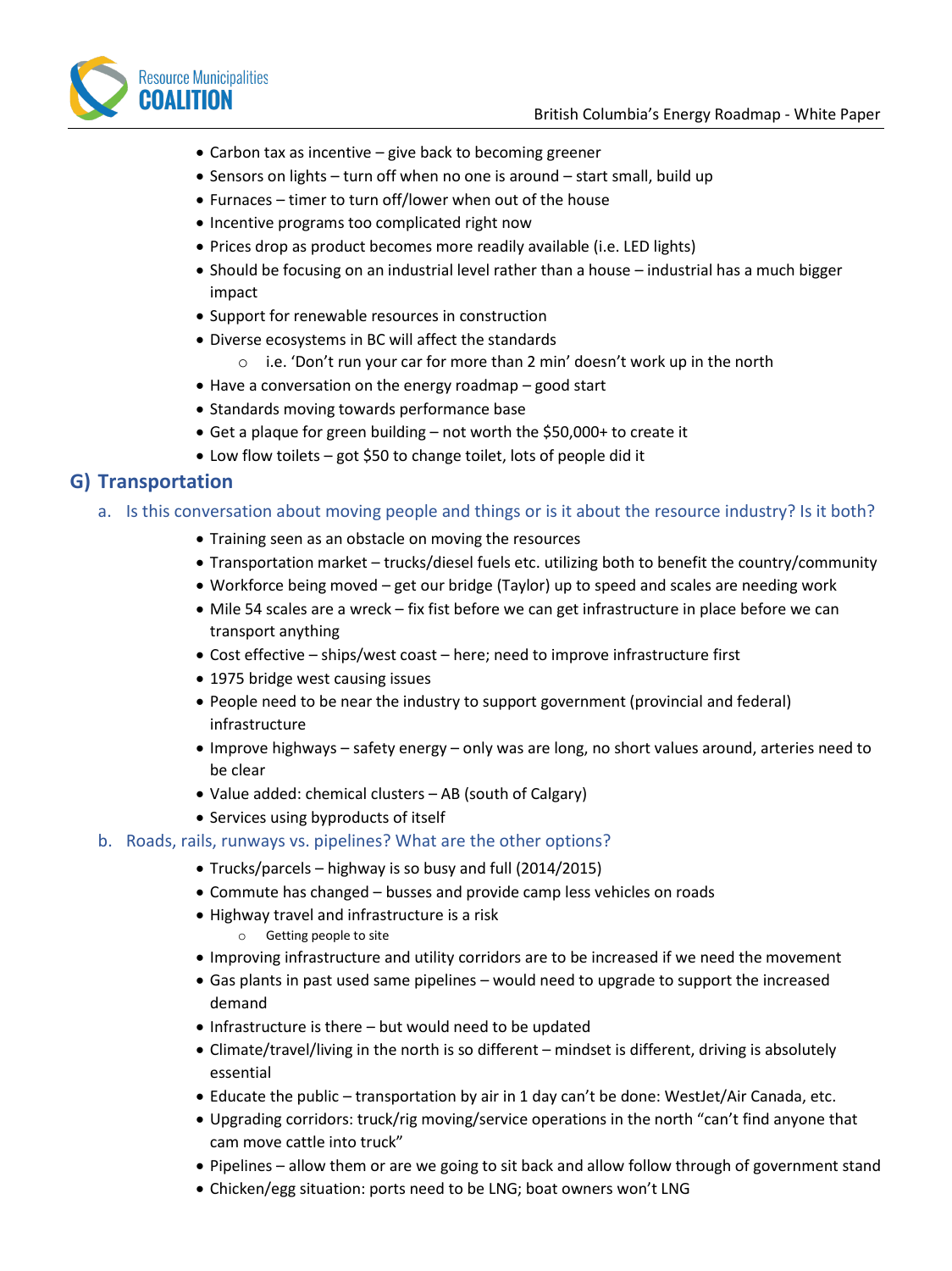



- Ports are starting around the world how can we implement our transport?
- Supply to trucking currently diesel is more consumer based/driven
- Commercial truck has no range with natural gas (weight is also a problem)
- c. Provincial infrastructure is critical to any alternative fuel transportation option. How do we get electric and compressed gas into our transportation network?
	- Nationally our infrastructure is failing us not enough of it
	- Transportation and data participate in economy
	- CN and CP not leaders in technology
- d. Compressed gas as a transportation fuel? (Advantages, disadvantages, management, and safety)
	- More appealing and benefit to using natural gas to save/provide and use LNG (our current resource) – lead by example and use natural gas technology
	- City buses are natural gas transportation works best for big cities
	- Suburban areas promote energy type conducive to population
- e. Thoughts about policy, incentives, regulation, implementation, etc.?
	- Innovative technology invent to build engines that would be use for car/truck (research in process)
	- Education: down south economically effective oil and gas
	- How do we educate the "most populated" Vancouver to oil and gas through: o Burnaby/boats moving 200/300 barrels/day out of the harbour
	- Paid advertising on benefits to oil and gas, not slamming oil and gas education needs to be done
	- Air business development subsidized by government

#### f. Other points

- Technology millennials: involved, different mindset (social media) challenge to hire different mindset
- Education hydrocarbons need to be powered by natural gas and will communicate this version into votes
- If we can't convince Vancouver this is the next step, we are fighting a losing battle
- Carbon foot print natural gas: ability to convert to electric drive for products
- Public entity: public new dam distribute more educationally
- Electric drive: 3 phase power to power plant facilities
- Require more power
- BC Hydro closed branch cut workers and back logged now
- Public awareness: #1 commodity = water how do we get it? o Energy could be marketed similarly
- Empty truck passes full truck on highway should make move both ways, move product and people faster and more efficiently
- Private industry is willing let them put in place, don't stand in the way of private
- Government essential services no throwing \$ at a failing market

#### **H) Carbon Policy**

- a. What do we want carbon policy to do?
	- Financial application
		- o Policy in terms of credits
		- o How to spend credits?
	- Want it to recognize global warming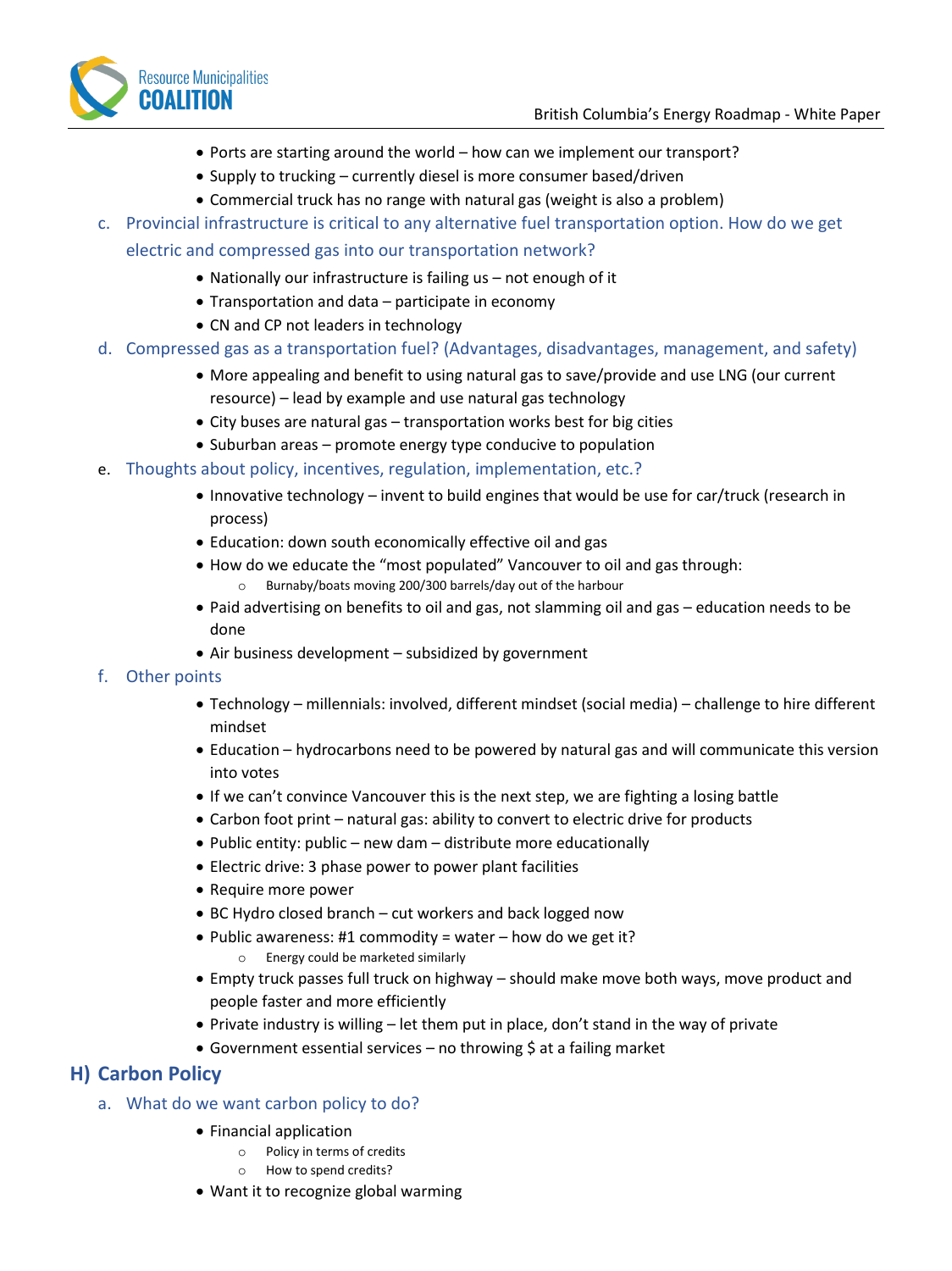

- Want it to reduce greenhouse gases
- Lower emission energy
- Incentivize change
- Competitiveness as carbon prices go up things get limited
- Realistic carbon targets
- Working within budget and setting realistic targets
- Carbon ledger current method is not accounting for all
- Clarity in certainty
- Figure out how to get all parties into the same game
- Fairness of industries
- Carbon leakage to be addressed
- Not all carbon credits are equal
- BC is a leader
- Propane no GHG potential
- Questioning how carbon tax is included in a propane bill vs natural gas bill
- We're all paying for it whether we see it or not
- Utilization of energy needs to be better
- Provide incentives back to the general population
- Connect carbon policy to things in people's everyday lives
- Solar windows
- Make a connection so that everyone knows what it's for
- Needs to be more transparent
- Previously it did come back as a rebate in BC but it changed in September
- Is GHG a global warming gas? Absolutely! Is it good to reduce it? Yes! What is the full effect as of present? Unsure
- Policy should not penalize people
- Use policy as an incentive currently not feasible because of the cost
- Carbon policy is not real accounting
- How can it be measured? Should be as effective as a measuring stick
- How/why can a polluting industry by a credit?
- People see a lot of smoke and mirrors for the discussion
- Difficult to have meaningful engagement without a definitive understanding of what it is supposed to do
- Costs have increased causing the industry to take steps to reduce emissions direct impact on the bottom line

#### b. Is it local, provincial, or global?

- Needs to address how the UN accounts for greenhouse gas omissions
- Need to shift the thinking from provincial to national to global
- Cross jurisdictions agreement and recognition
- How does BC make money off of it?
- Very global issue
- GHG will exist wherever it is dealt with
- If you don't start dealing with it now, it won't ever get dealt with has to be done without penalizing
- Coal has 20x GHG potential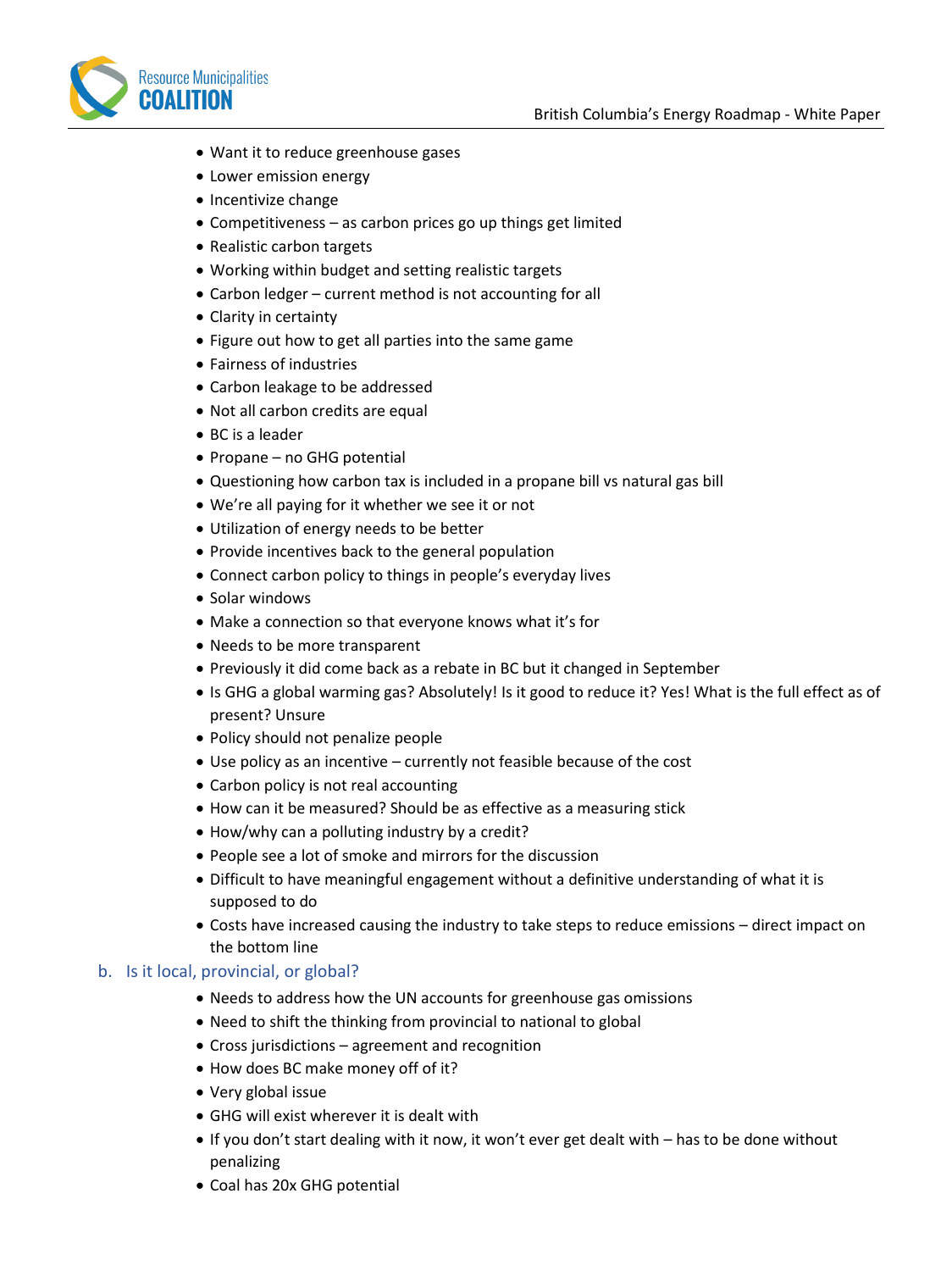

- Purpose of carbon policy reward good behaviour
- Ingenika = diesel not propane (most Native bands run on propane)
- Canada produces 5 million barrels of crude oil a day
- School boards in Vancouver are being penalized when they shouldn't be money should be put back into fixing them

#### c. How do we connect global benefits with local goals?

- Targets need to be hit but why?
- Gases are counted where they are burned, not where they are produced what would happen if we counted them where they are produced?
	- o Want to count where it is used, not produced
- Net picture = global benefits greater
- Discussions around China & production vs. importing
- Paris Agreement
- Think global and act global
- We need to be seen as the global leaders in climate change
- Honest conversation needs to be had to take place with taxpayers
- Carbon tax transfer has been used to offset other taxes
- Money can get paid out but not returned to the industry
- Need to segment the discussion
- We are a resource-based economy
- Carbon needs to be discussed with both negative and positives
- Oil sands in Alberta produce a LOT of carbon emissions pollution is a big topic
- Carbon policy can fund innovation to help people in communities (i.e. solar window)
- Challenges with the way the math is working
- Communication need for transparency
	- $\circ$  If no one knows/understands, interpretations are made and may not be accurate
- We can't kill an industry to reduce minimal amounts

#### d. Other points

- Needs to be global
	- o Using pricing to measure reductions of emissions
	- o How to agree globally? When we can't even agree provincially?
- Need to avoid narrow view
- Be fair and realistic/competitive
- Realistically identify that there are issues and how to deal with them
- Equations are complicated
	- o How much to build initially vs. how much over entire usage?
- Policy needs to state from conception to user needs proper measurement
- Want it to reduce emissions more to it, less complex
- Needs to be a level playing field
- Need to look globally > provincially
- Want it to do something different than it is doing now
- World needs net growth need a suitable change option
- Upstream operators cannot gain credits
	- o Credits gained by investing \$ into the industries that it comes from
- Behaviours will not change by taxing those who don't get a voice
- Can our roadmap ensure that every policy has the correct data?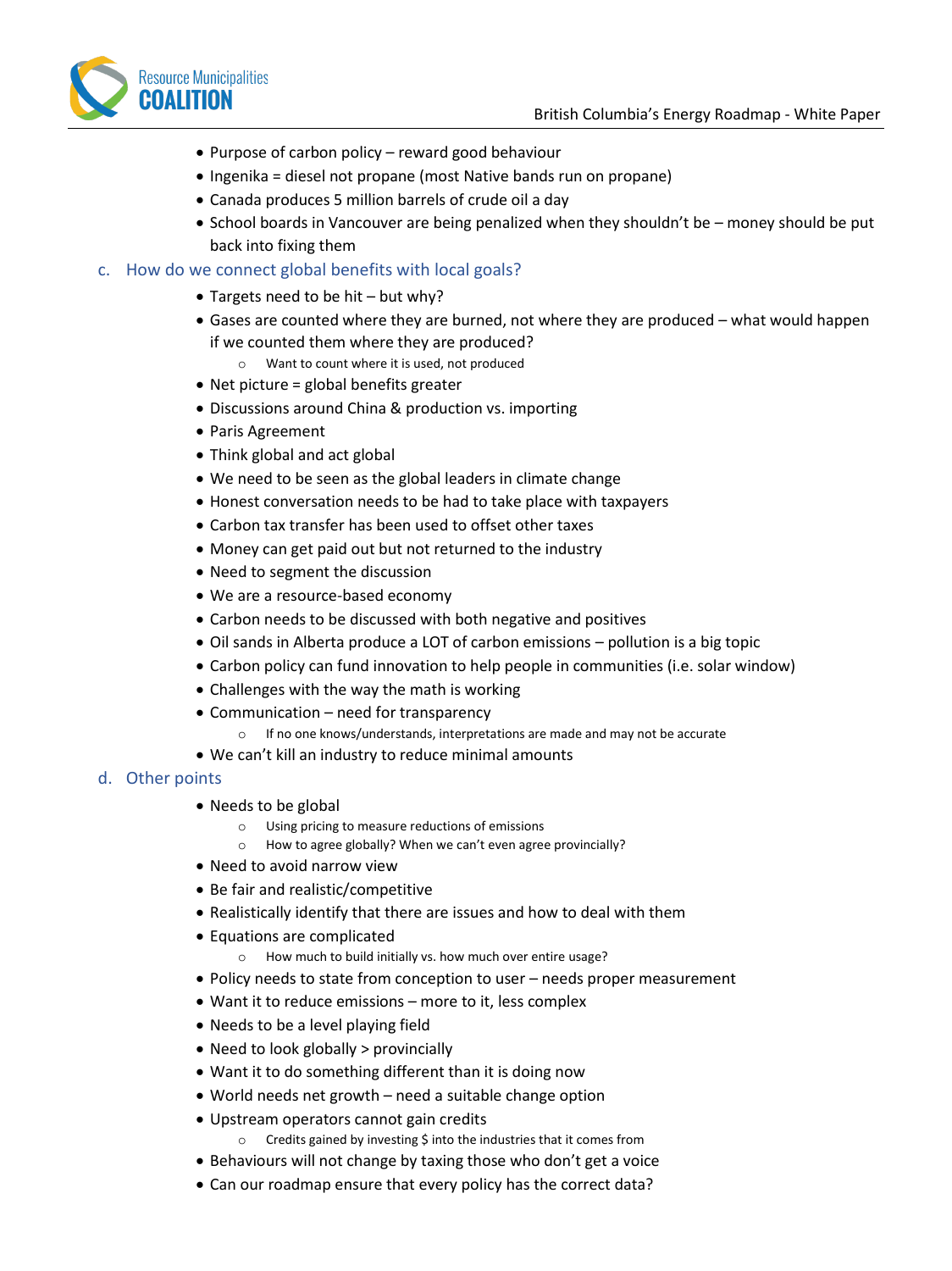

- Idea is to brainstorm to boil down key things that we already know and what we still need more information on to provide it to the government – need to frame it appropriately to enable the government to listen
- Government needs to be malleable to stay on top so hopefully that will benefit our province and industries
- Ensure the information is framed so that it is not that of the opposition
- We don't always understand what we think we do
- Current regime is wonky
- The North is being blamed for costing too much with the industry
- Want policy to keep BC as a forefront leader
- Use our own materials within our own province walk the walk

## **I) Relationships with First Nations and Landowners**

- a. Can we write policy around benefiting agreements? Or is it the prevue of the landowner or First Nation to negotiate individually?
	- Individually Alberta reselling with this
		- o Province not to do
		- o Individual based on the impacts
			- Negotiations are different based on landowner/community needs
		- o Large projects requiring having benefit agreements
			- Condition of permits
			- Many communities don't have capacity
			- Consider social issues
		- o No blanket/cookie cutter approaches when creating agreements
	- Equality benefits within agreements
	- It does work but some issues with the agreements and what community needs Health, education, does not have to be money
	- Closed door agreements need to stop and have to be transparent to benefit communities' current needs
		- o Majority of people to make agreement happen and move forward with proper communication
	- Government use/consult as different communities have different needs
	- Agreements made effect future generations and need to have considerations
	- Time and activity to create agreement based on project
	- Individual approach with each community so industry has better understanding of what happens with traditional ways and culture/language
	- Remove internal policies/cultural issues before negotiations
		- o Communities to have strong structures in advance to negotiating
	- Timelines no structures to agreements
		- o When deadlines aren't met by either party, there are added stresses
	- Engage individual no need for a policy
		- o No one size fits all, but have a template that is a starting point
	- Have communities write their own policies on how to engage and work with policy o Variables on the project magnitude and community leaders
	- Discussing directly with communities/landowners and contributions or input to include into documents
		- o Wanting to be heard and listened to
	- Landowners and First Nations should be a part of the policy and be a part of the follow up
	- Individual negotiate with FN and landowner as each need is different and how to be involved
		- o But have framework in place before that says how to engagement with communities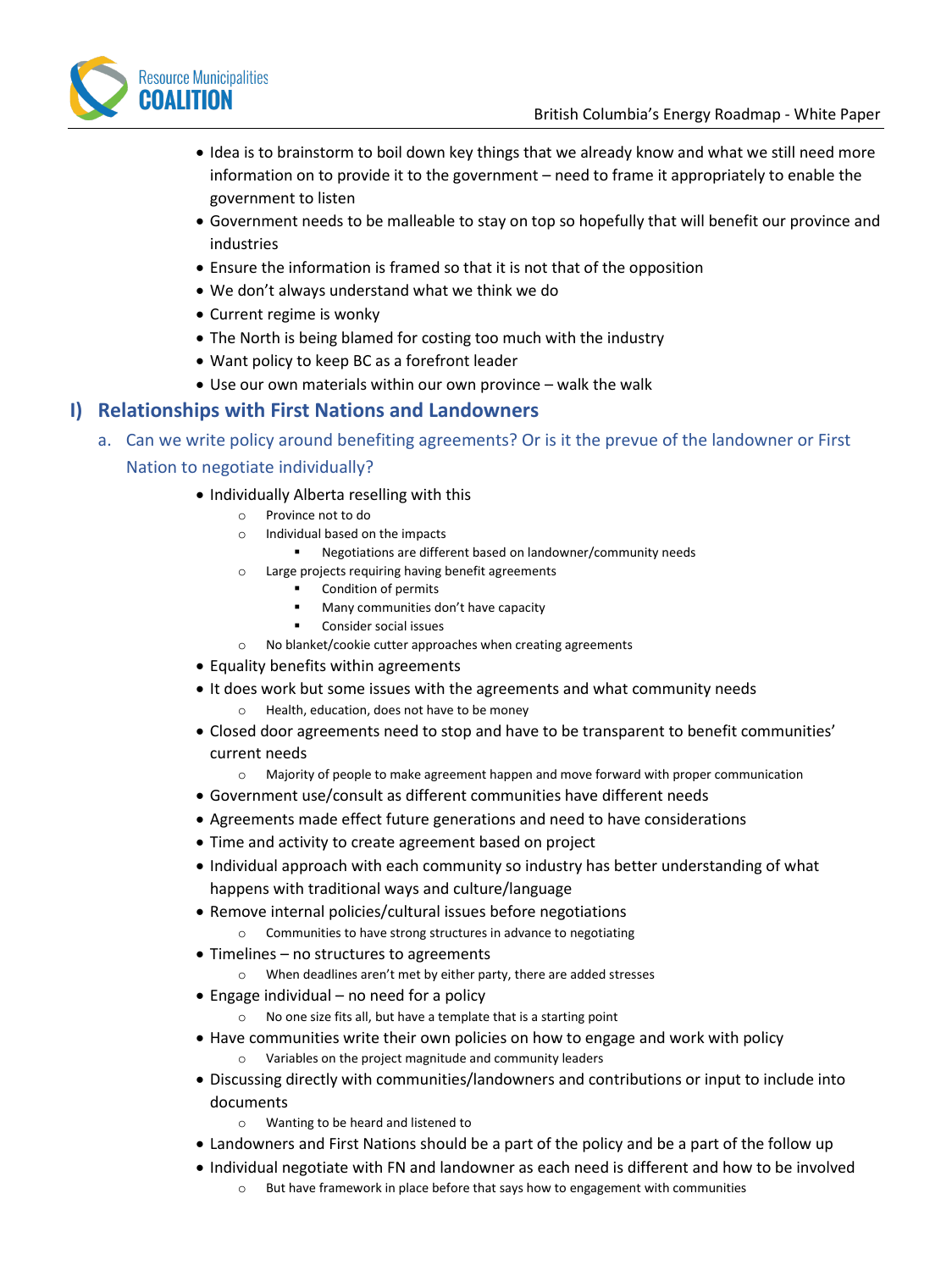

- Having a good faith agreement in place first
- Agreements vary based on needs of community
- Government shouldn't tell FN and landowners what to do
- Approaching groups before projects begin
	- $\circ$  An appropriate way to engage not coming in and being a struggle when hearing "this is my final offer"
- "Engagement Fatigue" there isn't the capacity to keep meeting and informing
- Companies provide capacity to FN communities through finances
- Policy should be around proper negotiation everyone involved should benefit
	- o FN or not everyone should work together to achieve a common goal
	- o Write something that benefits everyone, setting a precedence
- Each FN community is governed differently
- Should have rules for what happens with "Terms of Engagement"
	- o Everyone has to bargain in good faith
		- o Strong terms should be in place
		- o Removing biased to have best interest of everyone
- No policies currently offer more successes when negotiation also quicker with timelines o Rights, needs, equity, fairness, standards
- High standards should be part of framework
- Can they be able to negotiate amongst themselves? (sub surface rights seismic work on land)
- Everyone needs to be treated equal and the same
	- o Level playing field for landowners and FN the same
- Policy of how you engage, benefits, sustainability, opportunity, impacts with outcome, access
- Policy for government or industry being clear on what is being created
- High level policy that has an umbrella, everything is created works the same, acts as jumping off point
- b. What is the appropriate way to engage stakeholders in resource development? (community, First Nations, land owners, citizens)
	- Best way to communicate = early and often, multifaceted
	- Building relations before building infrastructure it also results in trust (early and often) to create solutions together
	- Do some of it, just pick something out and do what you can
	- Companies to not go in with a pre-set design so the communities can create the layout
	- Having a marker in place to have industry goes into communities to say, "we listened" and this is what we did about it
	- Creation of a feedback roadmap when:
		- o Communications happening
		- o When communication is in place
		- o Project updates
	- No moving goal posts, keeping the framework in place where First Nations groups create and pass to industry
	- Bringing everyone together for educational sessions from FN and industry perspectives so all facts, issues are brought up at the beginning
	- All to be present so it is not filtered through many people
	- Tie question 2 and 1 together as they should be hand in hand
	- Discussing and providing input throughout the whole project, not just at the start
	- Looking at requests carefully and fairly, not just about money
		- o Contributions to be sustainable
			- Education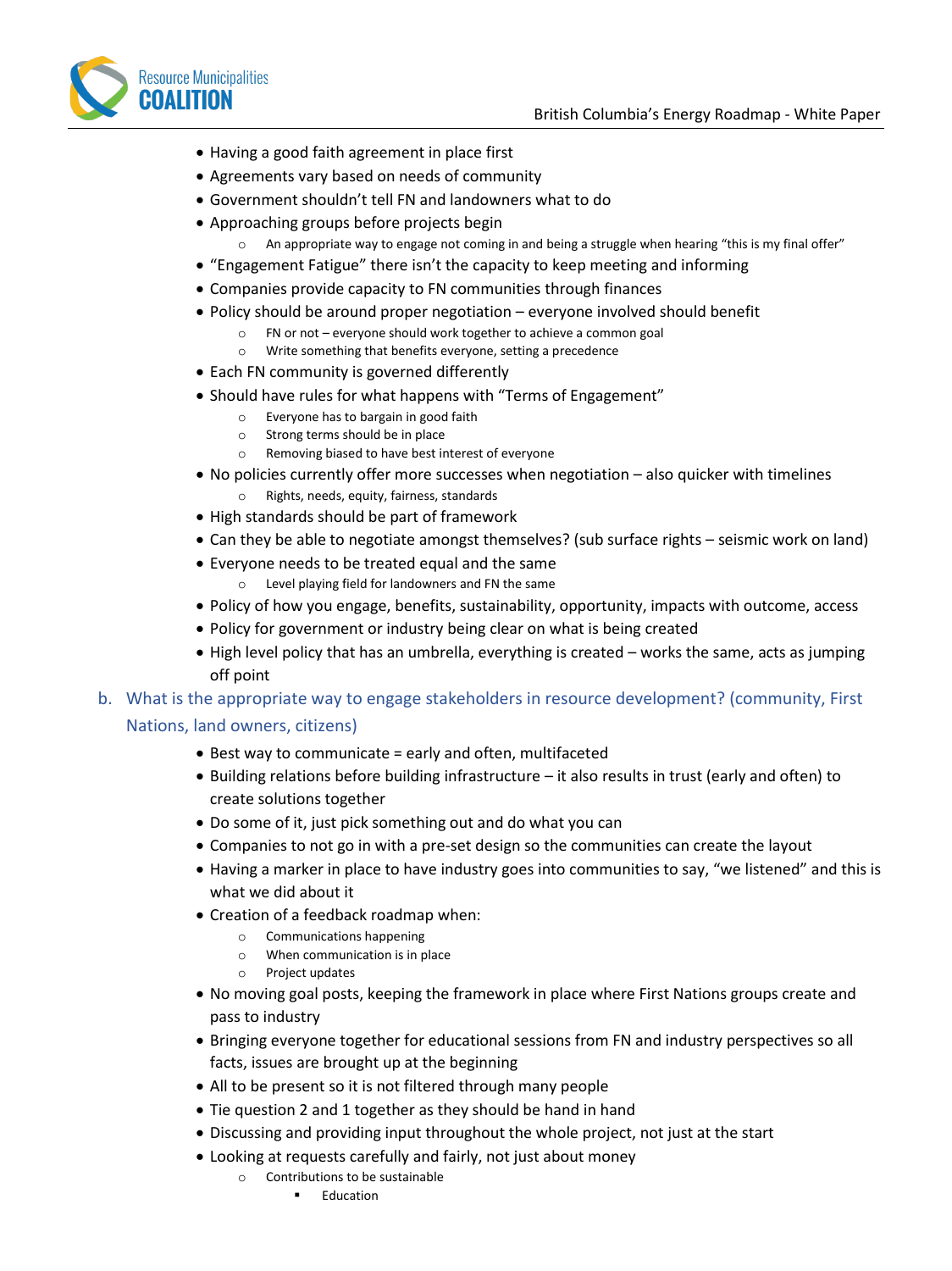

- Infrastructure
- $Job$  opportunities trade education with commitment, not just job security
- First Nations having strong policies in place, prior to industry even coming
- FN landowners have their own requirements when industry comes to build on land (Squamish) not only governments having environmental standards
- FN groups should be on decision making process through early engagement must be in a meaningful way
- When it comes to opposition it can be through proper/factual education
- Communication should be factual, unbiased, acknowledge the positive and negative honest
- Both sides need to be acknowledged, not ignoring
- Messages > better communication between groups
- Realistic and clear, even with benefits for individual and community benefits
- Driving communication and education in the right areas at the right times
	- o Emotions affect decisions and outcomes
	- $\circ$  If we can get younger generations to put family emotions from the past aside to make proper decisions that are more educated on both sides – FN and industry can better benefit from the outcome
	- $\circ$  If you believe in something so strongly, learn the other side to have empathy and fully understand
- Early and often to engage and groups being able to influence decisions
- Talk to groups before planning process, not bringing them already developed plan
- Using appropriate and plain language
- Don't rush things find compatibility
- Do homework first, find understanding (trust and transparency)
- Willing to listen, understand, and work with
- Approach FN consultation right the first time when trust is lost, it takes a long time to gain back
- Talk to groups before the planning process "we have an idea" vs. "we have a plan"
- Accountability who is responsible for knowing what rights and responsibilities are
- Respect all involved
- Process vs legislation vs content
- Having integrity with everything
- What happens when project is over, and company is gone? Lifecycle of projects

#### c. Present an innovative and creative solution (solutions not problems).

- Industry having scores with engagement rating companies that judge companies on how they rate with working with FN groups
	- o Holding companies accountable on their scores, downfalls, and offer an audit/quick reference guide for other companies or communities
	- o Like WCB ratings
- Presenting information to a community perspective
- Indigenous communities need to be in the "driver seat" need to feel like they are in control throughout process
- Long term and sustainable
- Have FN communities report back on what they have done with industry and celebrate success
- Rating stakeholders is there a need for certain to be there? Does it affect their community?
- Early engagement with outside the box scope non-negotiables vs. negotiables
	- o Location, price, time, design
	- o What factors are at play?
- Result oriented has to have a result  $\omega$  the end of a part of the outcome
	- o Removing emotions and biases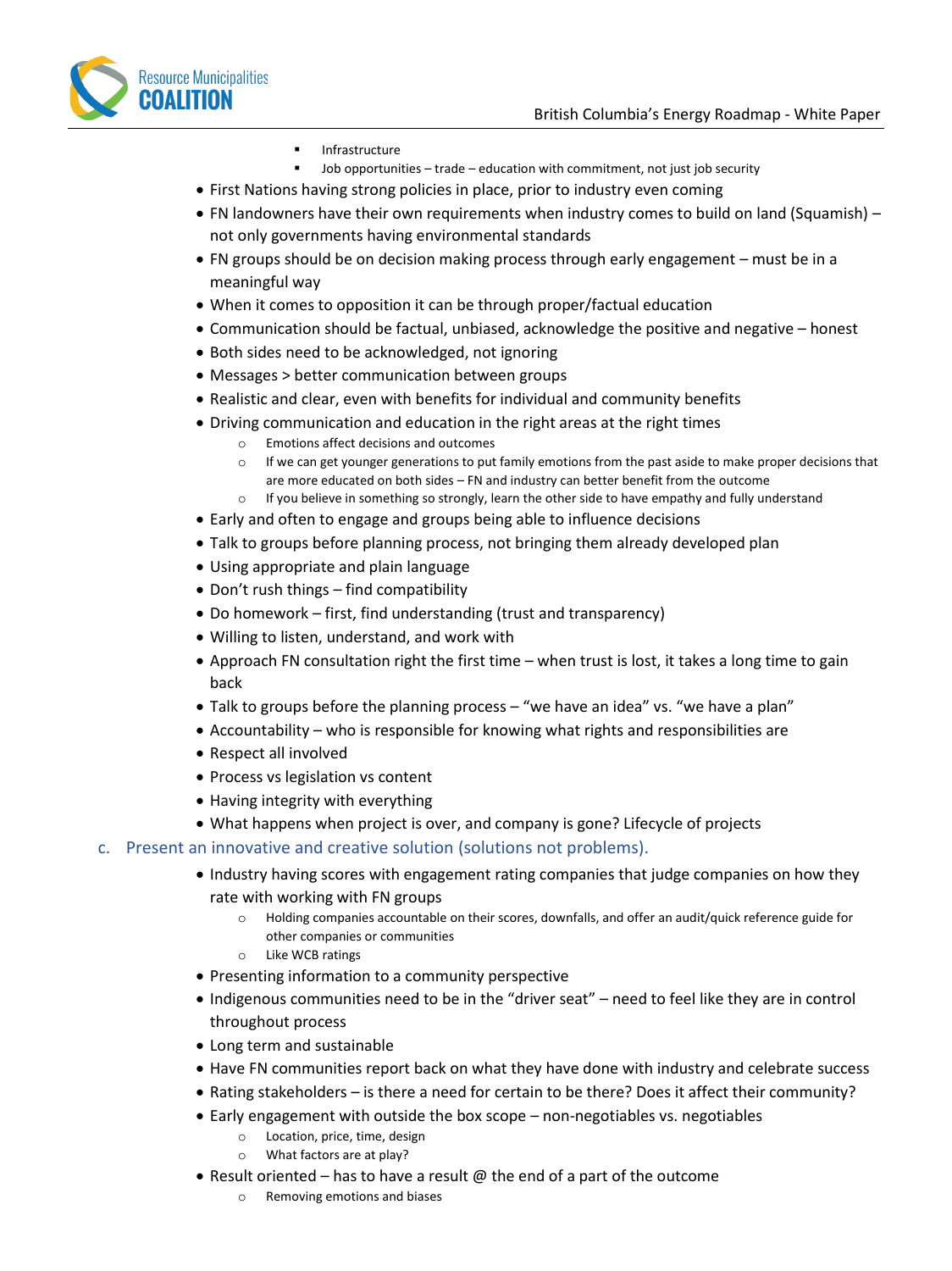

- Are all groups deciding to how reach?
	- o Include land owners/FN in the start with planning, not 4 years into planning and industry is ready to move forward
- Does not need to be innovative needs to go back to foundations: trust, respect, strong relationship, listening, but understanding what is being said
	- o Defined and realistic outcomes
	- o Expectations are clear for both parties
	- o Understanding all parties' rights
	- o What does a win/win look like?
- Change legislation
	- o Holding accountability to industry on behalf of FN and landowners
- Information available whenever
	- o Writing surface leases accordingly clauses included into standard lease where owners are protected
	- o Banks with mortgages on land lease leans
		- Government to step in with federal bankruptcy laws
	- o How well sites are surveyed
	- o Surface rights board has all records of agreements
- Reflect how past negotiations and engagement pieces are in place and everyone understands what's going on
- Proper education, leveling the playing field
- Understanding level of impacts and the issues that are often associated with the projects
- Just because you believe in something doesn't mean you are right
	- o There's your story, my story, and the truth somewhere in the middle
- You have to be able to understand all perspectives to be successful
- You can agree or disagree but put that aside for what benefits majority
- Trying to get opposition at the table to be a part and help shape/negotiate agreements

## **J) Emerging Opportunities/Adaptation/Adoption of New Technology**

- a. How can we create an environment where embracing emerging opportunities is acceptable and welcomed?
	- Innovation is profit driven
	- Educate public = biggest hurdle
	- Language is limiting us (i.e. 'rigpig')
	- Need to be honest acknowledge failures in past
	- Education in schools informed on both sides
	- As technology increases, number of employees decrease tech often replaces people
	- Have put no money into ways to be innovative and use it in BC
	- Plain language
	- Start at young age for older, see the value
	- Information and knowledge be credible
	- Know your audience and engage/present the information appropriately website, face to face, etc.
	- Innovation awards
	- Instill pride in profession
	- Create a baseline: conversation has to start with a baseline
		- Understand where the industry is heading and where the innovation is leading and why we must innovate in order to improve the industry
	- Open to change: invest in change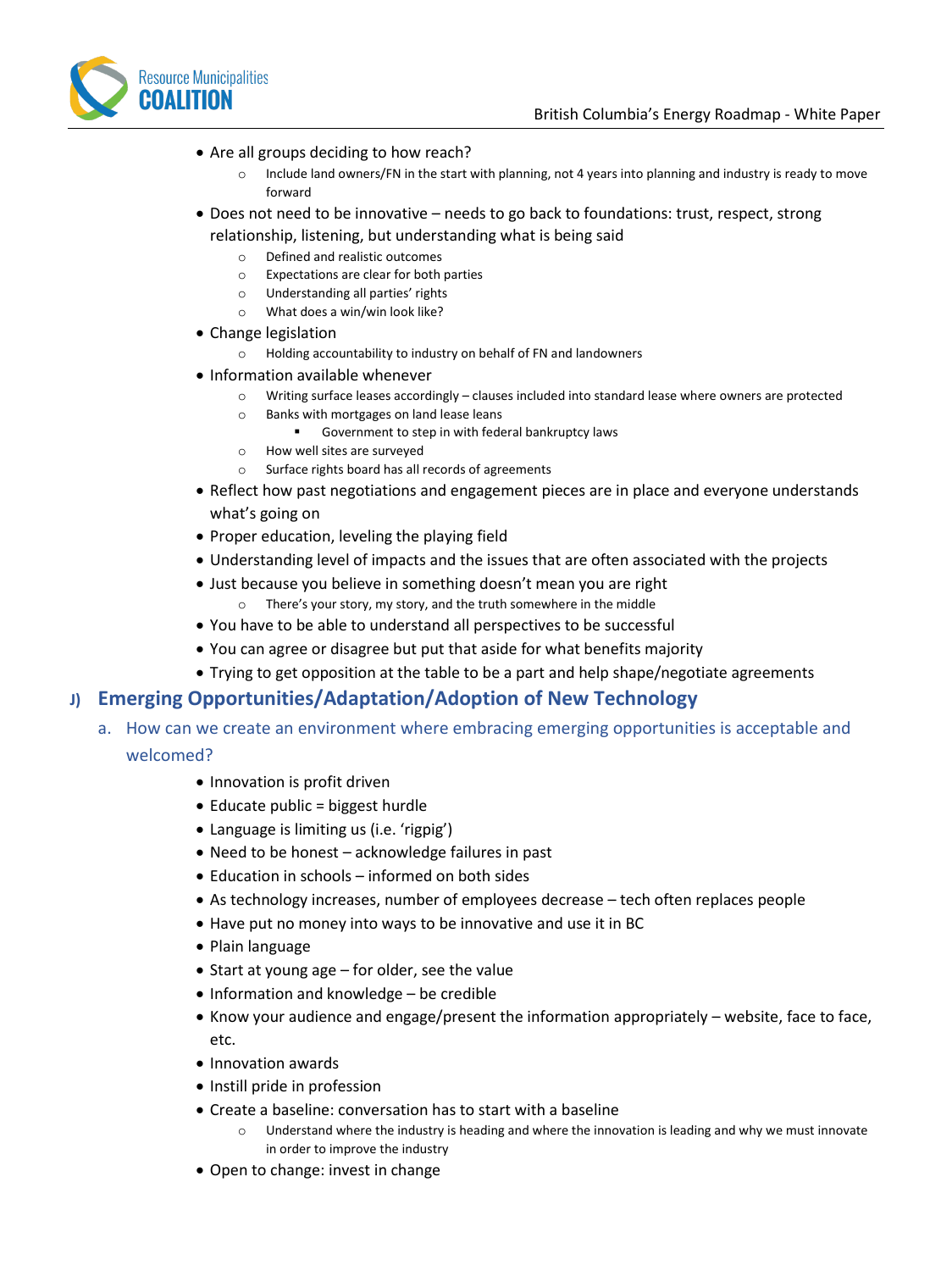

- o We have previously been innovated… how do you continue being innovative and create an environment of innovation
- o Create best practices and continue evolving Best Practice Policies
- o If you are afraid of innovation, you won't be innovative
- Get rid of water to frack: Water is expensive
- Innovation allows you to be leave a smaller footprint. Be innovative
- Have to be unapologetic on how the industry has advanced.
- You have to be Honest: you can get information from anywhere.
- Acknowledgement of failures of the past: LNG does not have a good history. One documentary is 'for, one documentary is 'against'. How can you get your message across and have the other side understand the message?
- Both sides are right. Do not spin the yes side or the no side. Communicate and acknowledge the different points of view. This is where LNG can contribute, how can we come together and know the realities of getting something through politically and how difficult to process is. How do you negotiate with First Nations and the government? LNG has embarrassed both sides. This is not pollution free however, LNG is trying to do it with the least amount of carbon footprint.
- Communicate what the industry is about.
- No side: Knows where they are going to attack.
- Why doesn't the Yes side communicate their successes and innovation and acknowledge what they've learned from their failures. How do you better voice the Yes side and make the conversation of Energy moving forward. Work together – not apart.
- Could you get First Nations to speak on behalf of LNG. There is generally some cynicism when First Nations are spoken about.
- How many jobs are First Nations actually getting from LNG/Energy investment? This number is not communicated within and outside of the industry.
- Why isn't energy and oil and gas not being learned about in elementary schools? What are the facts – not opinions of the facts? How do we relay this message to educating kids and shaping their knowledge of what our industry is at a very young age? Kids are being shaped into being environmentalists and learning that the energy industry/pipelines are bad for the environment. How do we curb this mindset into being positive about the energy industry?
- No emphasis on entering trades programs. If you were going into trades 20-25yrs ago if you went into trades – you were looked at as a failure. This view has been changing in the past 10- 15yrs.
- How do you attract the right kind of people to the area? The nay-sayers are not here. Surprised that education isn't more involved.
- Governments pay a lot of lip service and has not made it very comfortable for the industry. If natural gas royalties were closer to 1.5-2 Billion dollars – Provincial Government would be willing to listen to the industry and its leaders – but when royalties are only 250 million dollars – Provincial government will not give natural gas industry a bigger voice. Something is wrong with that. When royalties for cigarettes are larger than the Energy Industry – something is wrong!
- Build a sense of community. Make natural gas more readily available to the citizens. Support communities who use natural gas (some of the time, not all the time) to heat homes, and make electricity. Use natural gas in trains, trucks and cars. Create innovation around natural gas use instead of diesel fuel.
- 40% decrease in employment levels in the industry of NE BC because of technology. Work used to be seasonal. Millennials are not wanting to go into camps for 2-3wks – they prefer the ability to travel and work on the road.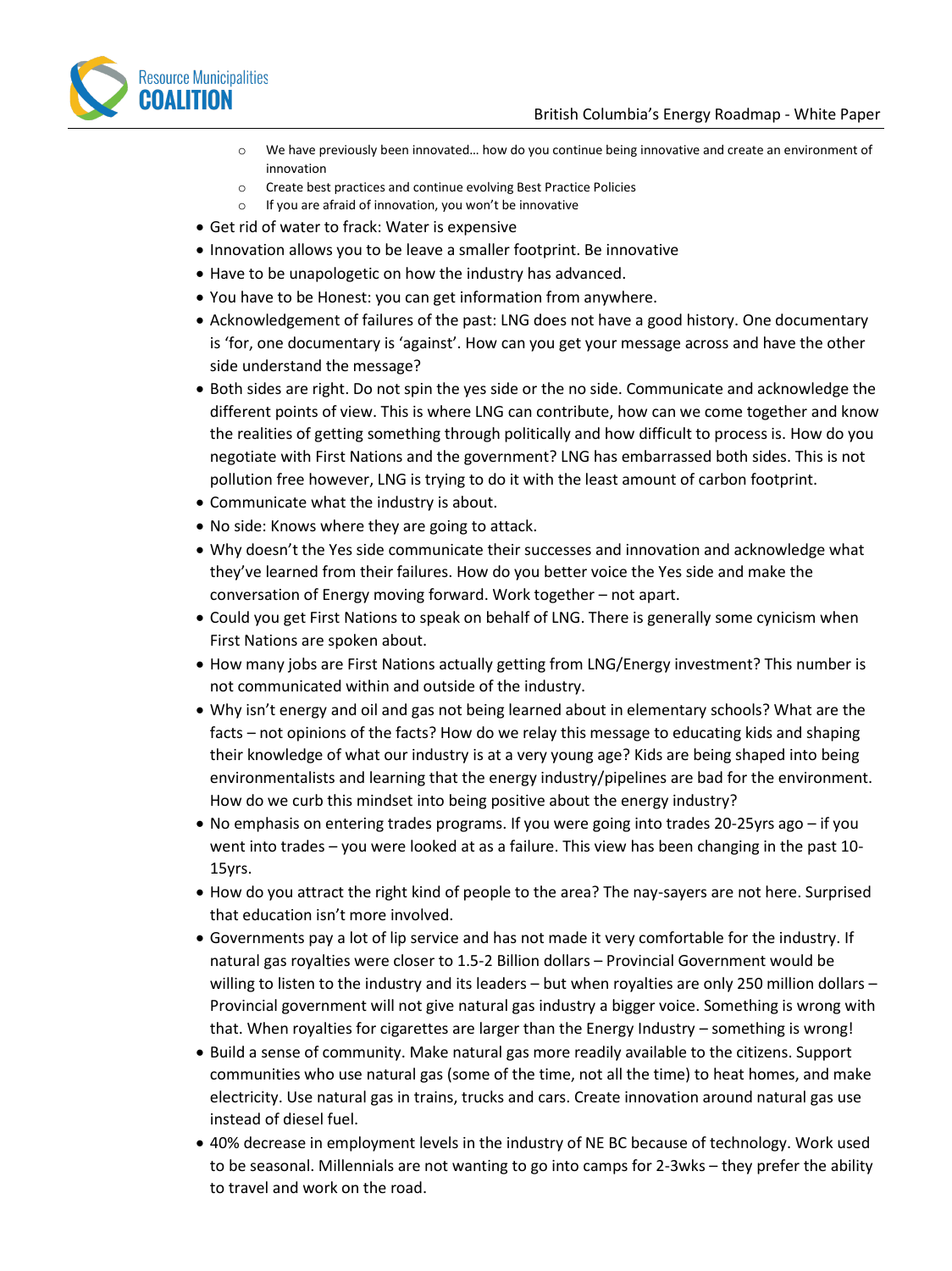

- People should be looked at more of an asset than a liability. Innovation and tech reduces the amount of people who will be employed within the industry. How do we retrain these people?
- How can trades and redundant employees be retooled into this changing Industry.
- Training people to be more adaptable. Trades are transferable.
- Industry in the Peace has not kept its higher level wages. Ex: a person in Kamloops is working for \$5 more an hour in a mill than what he would be paid in the North Peace doing the same job.
- The narrative is changing for trades trades can make good money working conditions have improved considerably since the industry first began. How can we communicate these changes to the rest of society?
- Proper Education, Communication, Need for better information.
- How can the Energy Plan push industry changes into being more innovative?
- b. We know that new tech is often "bleeding edge" how can we support innovation, at what cost, and how much risk are we prepared to take?
	- What is the ultimate goal of emerging tech? Creation of a sustainable industry?
	- Highlight best practices
	- Tax breaks for innovative ideas/processes
	- Do not be apologetic
	- Funding spokespeople outside of industry to be credible speakers
	- Need to work twice as hard as "no" side as they have set up the narrative
	- "Yes" side needs to infiltrate academia
	- Tax break for innovative energy companies to locate in municipality
	- Roadmap cannot get bottle necked in Victoria
		- o Need strong position paper from WEBC actionable items
		- o Provide answers, not problems
	- Can citizens lobby federal government to put pressure on foreign lobbyists
	- We can produce LNG cleaner than all
	- Create political environment that is supportive  $-$  it is up here
	- Energy roadmap should look at carbon tax policy
		- o Rewards program
		- o Incentivize innovation
	- Need collaborative environment for roadmap
	- Cost not just \$, but cost to employees and customer base
	- Need to evaluate cost with reward
	- ICE (Innovative Clean Energy) Fund use as incentive to reward
	- Not enough transparency in our companies
	- Not enough educating the general public
		- o Media influences them a lot
	- Energy roadmap should look at carbon tax policy
		- o Rewards program
		- o Incentivise innovation
	- Credible spokesperson
	- Education, communication, need
	- Energy literacy in school curriculum
	- Government controlled by bubble cannot be credible source/communicator/advisor
	- Educating the Public. Make them understand
	- The Lower Mainland does not understand that the industry is innovative
		- o Most people are misinformed and believe the critics of the industry when failures occur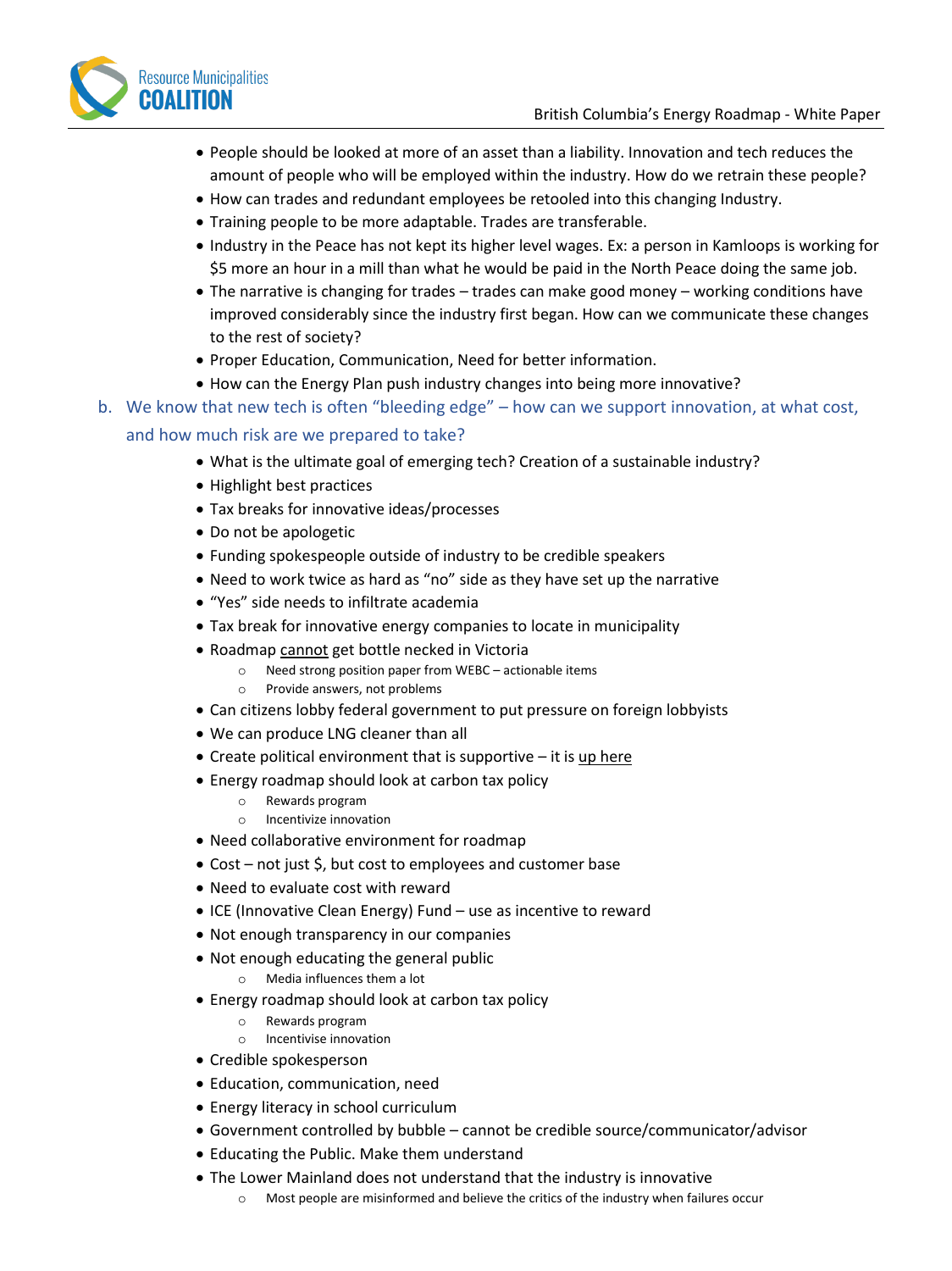

- o People believe the industry is doing more harm than good and do not understand how innovative, how conscious, and how small the industries' carbon footprint actually is in relation to this industry in 3rd world countries
- o The LM and Island does not understand how innovative the Peace is in advancing innovation in the industry
- Media/Social Media/Newspapers need to be avoided
- The industry does not convey a high-tech, highly innovative industry.
- If you refer to yourself as a 'rig pig' a pig refers to you working on a rig. That does not confer a high tech, highly educated, and highly innovative industry.
- If you are being very innovative, the industry/company should be given more tax breaks in order to be more innovative.
- Industry should not be apologizing for advancing innovation. Industry is advancing in bringing in best practices and taking huge strides in innovation
- Do not rely on media, social media and other avenues to being unapologetic. But do NOT discount them either.
- The NO side is very strategic, well-funded, well positioned to be in opposition to defeat the Yes side of industry.
- Hey, I just created a 20% more efficient well but no one in the industry is wanting to talk about it with other citizens.
- Telling our story is a huge one. Tell people about the innovation. Train the leaders. Sponsor a chair at business schools like the Sauder School of Business at UBC to be the next leaders for the industry.
- No Side did a very good job of educating themselves and the innovation isn't being breadth through the academia side of learning.
- Imbed the industry within academia. Build it at the elementary age all the way through to University. The Energy industry is not bad for the environment – yes, the industry impacts the environment however the industry is striving to be leading innovation.
- Every school has a chair of environment… why isn't there a chair of Energy at Universities.
- Could be a research facility or tax breaks in different areas of the province and Canada.
- Tax breaks are all well and good… but they won't spur the small guy to be innovative.
- Do not make 26 wells with 26 different roadways. Make 26 wells and only one roadway to them (within vicinity).
- Roadmaps cannot simply be feedback and become a bottle neck in Victoria with no action being taken. We must take action now.
- Outcome of this symposium should be actionable items in the form of a strong position from NEBC paper: This is the problem, this is the answer. Engagement in Victoria is poor at the moment. What does the North Peace need in terms of continuing to be leaders of innovation.
- Local governments are beneficiaries of LNG. Single Municipalities do not have huge dollars to throw money at the industry however, municipalities can support the industry in terms of policy and moral support. Local Municipalities are very supportive of LNG. However, without Federal dollars and Federal government support, it will be very difficult for the industry to continue to be leaders of innovation.
- Industry works hard to optimize innovation. Technology is changing at such a rapid pace; how do you shift the mindset to push the envelope and continue to innovate without Federal support. Being innovators of an industry requires taking on a lot of risk.
- Not to innovate is Foolish! How much is the right amount to invest? Federal support must be a bigger issue. Municipalities are not big enough to fund these initiatives – it has to come down from the Federal Government.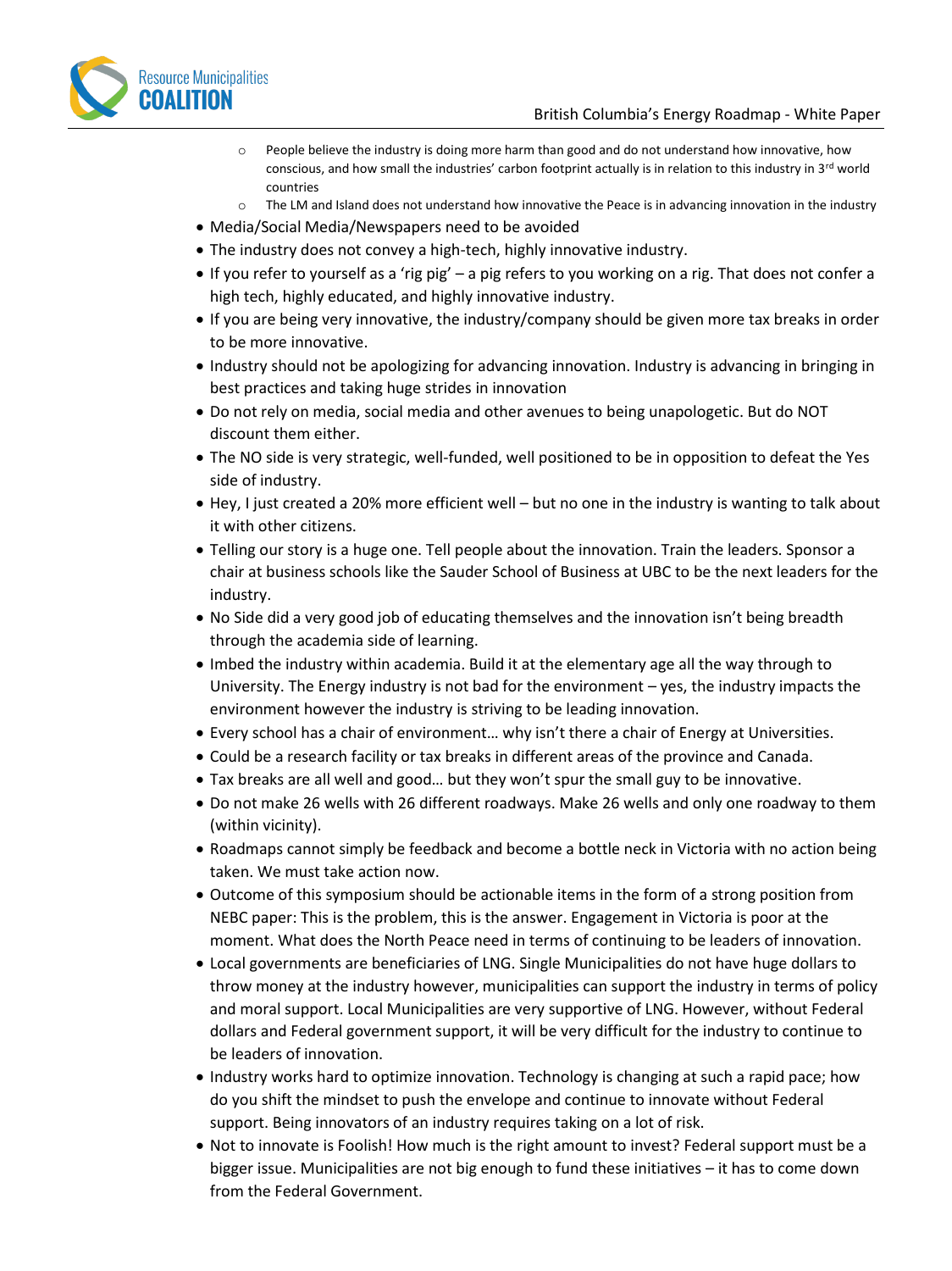

- We are where we are because of Innovation.
- Put the problem in front of industry and the industry will solve it. Industry doesn't want to take the initiative right off the bat – it is too expensive. Horizontal drilling is an example.
- Reducing the carbon footprint there is no obvious, immediate financial return.
- Incentivize the industry into being more innovative.
- If companies are using innovative processes to reduce their carbon footprint the government should reinvest the tax royalties back into the company(ies) that are pushing the boundaries of innovation.
- Carbon tax/incentive should be helping you make a choice. Currently, companies are not able to use it differently – you are either able to use it or not use it. Incentivize innovation through the carbon tax. You need to be given a choice. If you innovate – you get an incentive. If you do not innovate – you get no returns from being taxed.
- Industry has done a fairly poor job of communicating its successes.
- The No side is telling their narrative about the industries failures. And the yes side does nothing to tell its narrative. The narrative for the industry is being told by the Critics of the Energy Industry! This industry will never get ahead if we do not change – Society views the industry as being reactive – not proactive.
- Communicate better, better education. Driving awareness into a young enough crowd. There is no driver in education in the right place. Energy in its entirety. There will always be some impact. How can you better educate people about the impacts and the good that can come from the education? Who can talk about the education in the Lower Mainland who is not part of industry. Find a fully independent body taking the facts and disseminating the information apart from yesses and no's and NGO's. How can this body function apart from government, the critics and the leaders of the industry? The body needs to be fully independent from any outside source and be respected.
- Forestry aspect: more steps could be taken in waste management (ex. Canfor). Slash piles that they burn: 30% of the tree is left in the forest. Carbon Footprint of that is huge! What can forestry do to use that other 30% of the tree? Forestry industry does not have a way to make money from that part of the tree, so they chose to burn it rather than use it. Technology isn't quite there to use that part of the tree effectively. If you have no market for that tree, that part of the tree is burned.